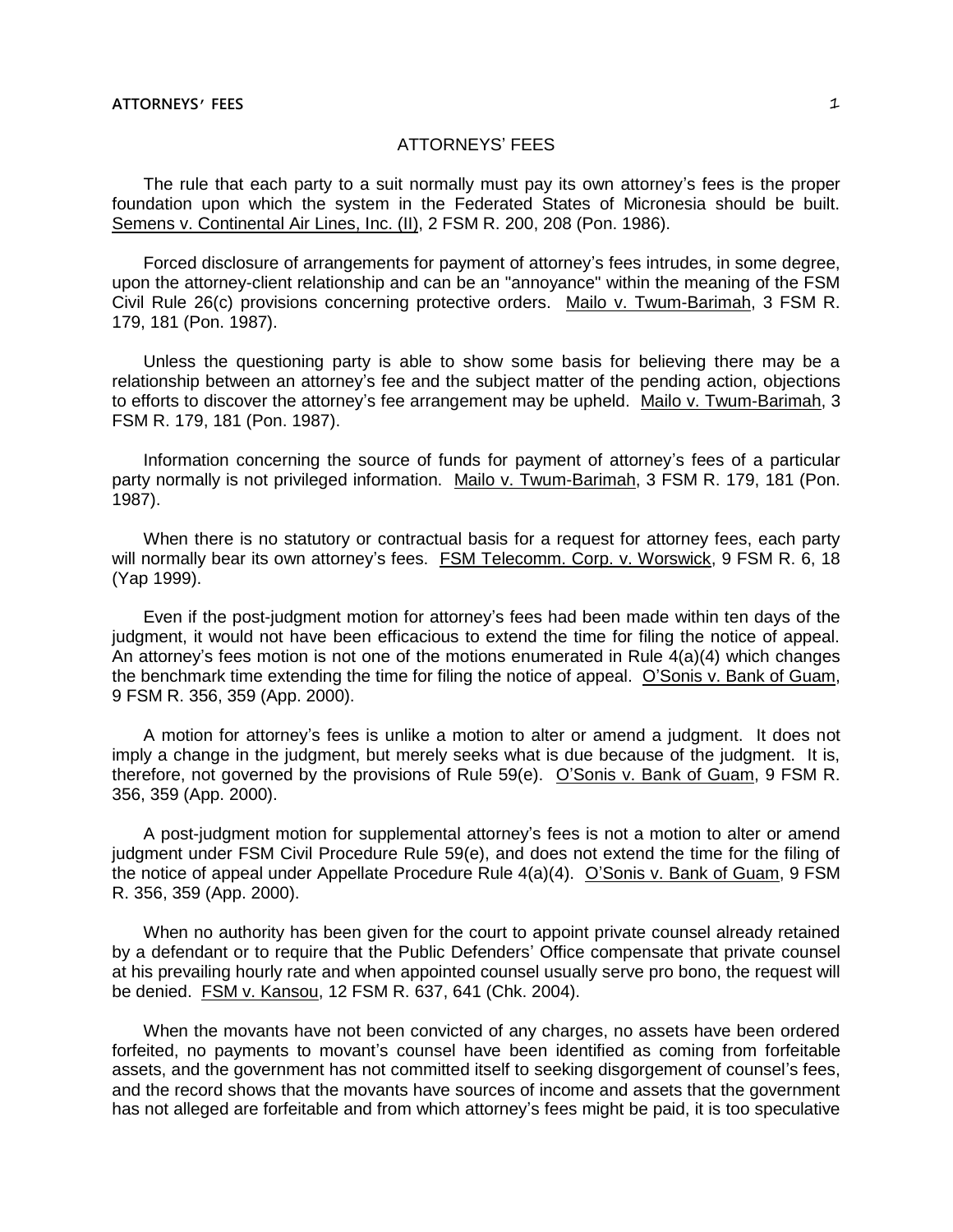# **ATTORNEYS' FEES** 2

for the court to consider whether the possible forfeiture of attorney's fees will affect an accused's right to retain counsel of his choice and to effective assistance of that counsel. FSM v. Kansou, 12 FSM R. 637, 641 (Chk. 2004).

Concerns about the affect of possible forfeiture of defense counsel's attorney's fees do not apply to a defendant who is represented by a salaried employee of the Public Defenders' Office and who is only charged with one offense and forfeiture of assets is not a penalty that the court can impose for the conviction of that offense. FSM v. Kansou, 12 FSM R. 637, 641-42 (Chk. 2004).

Generally, a party bears its own attorney's fees, and this rule is the proper foundation upon which the system in the FSM should be built. An exception to this general rule is that attorney's fees have been awarded for a breach of fiduciary duty. Individual Assurance Co. v. Iriarte, 16 FSM R. 423, 449 (Pon. 2009).

Yap statutory provisions that no attorney representing a party against the State or public entity can charge, demand, receive or collect attorney's fees from the State or public entity and that an attorney, in suits against Yap, cannot, unless a court orders otherwise, charge, demand, receive or collect" fees higher than 30% of any judgment rendered or any award, compromise, or settlement, are clearly intended to protect both the people who, under the Yap Constitution and statute, have a right to sue Yap for redress and compensation and Yap from unscrupulous or avaricious attorneys and impose criminal penalties of a fine up to \$2,000, or imprisonment for not more than one year, or both on an attorney for violating these provisions. Pt. Alorinda Shipping v. Alorinda 251, 21 FSM R. 318, 324 (Yap 2017).

A sanction award, even when calculated by determining a party's reasonable attorney's fees, is not the payment of that attorney's fees or a payment of fees to that attorney. An attorney fee award is not an award to an attorney because a fee award is the client's, not the attorney's. Pt. Alorinda Shipping v. Alorinda 251, 21 FSM R. 318, 324 (Yap 2017).

─ Court-Awarded

Procedural statute 6 F.S.M.C. 1018, providing that the court may tax any additional costs incurred in litigation against the losing party other than fees of counsel, applies only to Trust Territory courts and not to courts of the Federated States of Micronesia, and therefore does not preclude the FSM Supreme Court from awarding attorney's fees as costs. Semens v. Continental Air Lines, Inc. (II), 2 FSM R. 200, 205 (Pon. 1986).

Recognizing that courts in most of the world normally do award attorney's fees to the prevailing party, the rule allowing a prevailing party to obtain an award of attorney's fees should perhaps be applied more liberally in the Federated States of Micronesia than in the United States. Semens v. Continental Air Lines, Inc. (II), 2 FSM R. 200, 208 (Pon. 1986).

There is flexibility to modify the normal rule that each party pays its own attorney's fees when justice requires, and thus attorney's fees may be assessed for willful violation of a court order, when a party acts vexatiously, or in bad faith, presses frivolous claims, or employs oppressive litigation practices, or when the successful efforts of a party have generated a common fund or extended substantial benefits to a class. Semens v. Continental Air Lines, Inc. (II), 2 FSM R. 200, 208 (Pon. 1986).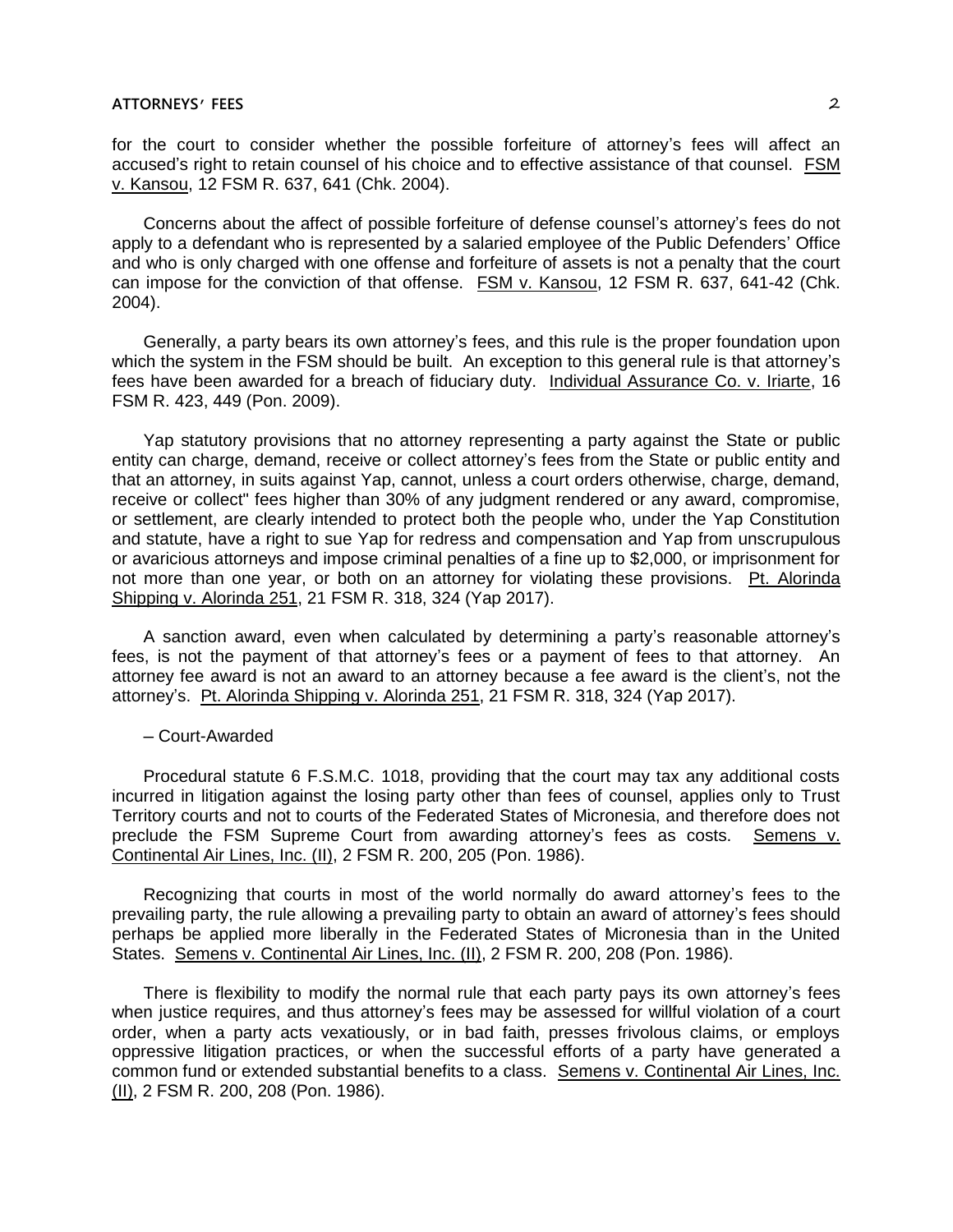There is no established market for legal services in Kosrae which could be used to determine a reasonable hourly rate for attorneys in civil rights cases. Tolenoa v. Alokoa, 2 FSM R. 247, 254 (Kos. 1986).

As a general rule, attorney's fees will be awarded as an element of costs only if it is shown that such fees were traceable to unreasonable or vexatious actions of the opposing party, but where the basic litigation flows from a reasonable difference of interpretation of a lease, the court is disinclined to attempt to sort out or isolate particular aspects of one claim or another of the parties and to earmark attorney's fees awards for those specific aspects. Salik v. U Corp., 4 FSM R. 48, 49-50 (Pon. 1989).

The clerk's office only has authority to grant default judgments for a sum certain or for a sum which can by computation be made certain. Any award of attorney's fees must be based upon a judicial finding and thus is not for a sum certain and cannot be granted by the clerk. Bank of the FSM v. Bartolome, 4 FSM R. 182, 184 (Pon. 1990).

Any award of attorney's fees must be based upon a showing, and a judicial finding, that the amount of the fees is reasonable. Bank of the FSM v. Bartolome, 4 FSM R. 182, 184 (Pon. 1990).

In the absence of statutory authority there is a general presumption against attorney's fees awards, and they should not be awarded as standard practice. Bank of Guam v. Nukuto, 6 FSM R. 615, 617 (Chk. 1994).

Where the defendant has breached her fiduciary duty, and converted to her own personal use funds of others, has made no claim of right to any of the funds or offered any defense, and blame thus lies wholly with the defendant, the plaintiff will be allowed to recover its attorney's fees in order to make the victim whole. This is a narrowly drawn exception to the general rule parties will bear their own attorney's fees. Bank of Guam v. Nukuto, 6 FSM R. 615, 617-18 (Chk. 1994).

Where attorney's fees are to be paid out of funds collected and deposited with the court, motions for fee awards will be denied without prejudice when no funds have yet been collected. Mid-Pacific Constr. Co. v. Semes, 7 FSM R. 522, 528 (Pon. 1996).

When allowing attorney's fee awards courts have broad discretion based on a standard of reasonableness in light of the case's circumstances. A trial court has an obligation to see that the attorney's fee awards that it approves are reasonable even if the awards are made pursuant to contract or statute, and it should provide reasons on the record to explain its exercise of discretion in awarding the figure it selects. Senda v. Creditors of Mid-Pacific Constr. Co., 7 FSM R. 664, 673 (App. 1996).

It is an abuse of the trial court's discretion to award attorney's fees and costs without first determining their reasonableness. Senda v. Creditors of Mid-Pacific Constr. Co., 7 FSM R. 664, 673 (App. 1996).

Each party normally bears its own attorney fees. This flexible rule allows for the imposition of attorney's fees where a party acts vexatiously, in bad faith, presses frivolous claims, or employs oppressive litigation practices, or when a party's successful efforts have generated a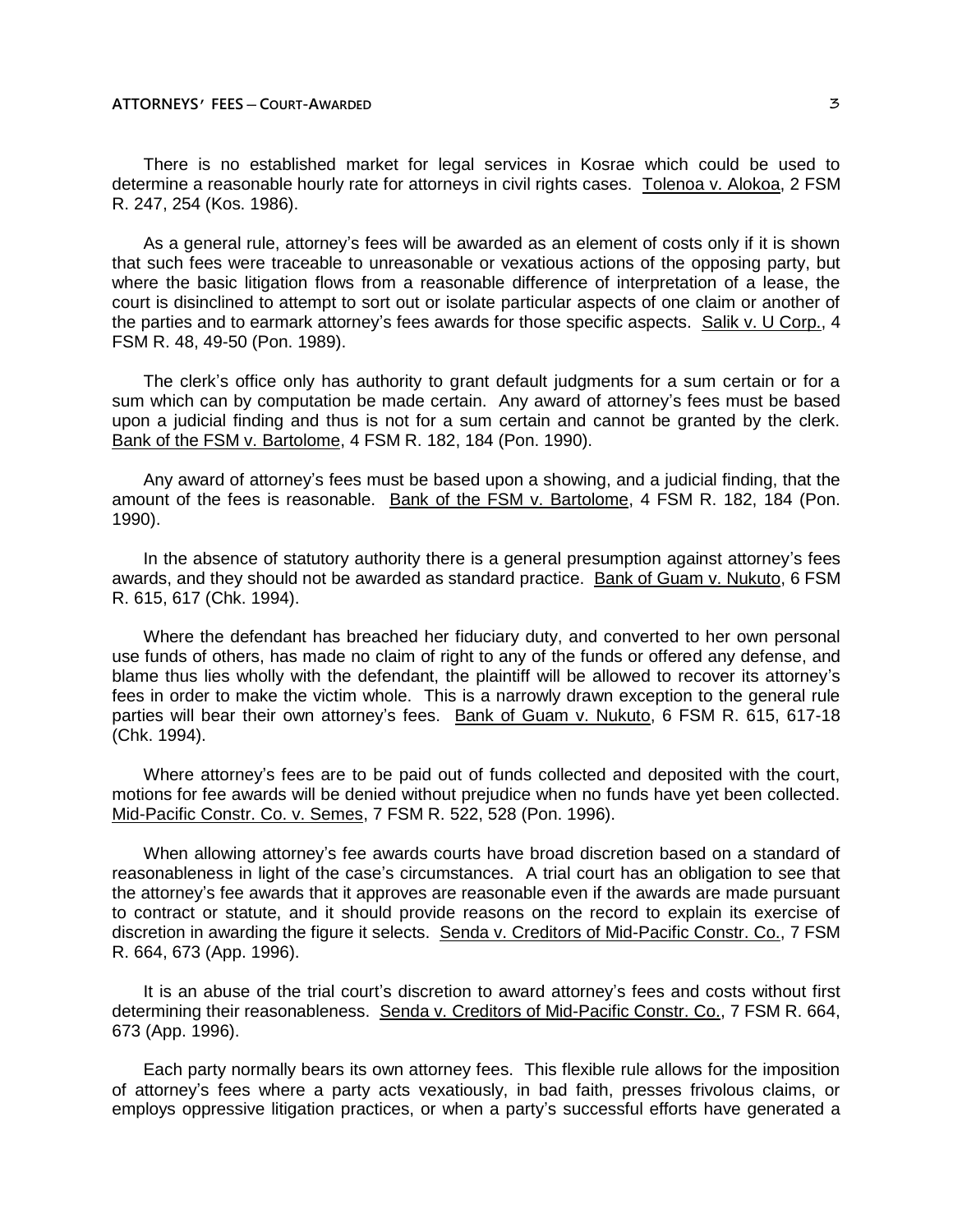common fund or extended substantial benefits to a class. Normally, in the absence of a statute to the contrary, a court will proceed on the assumption that the parties will bear their own attorney's fees. Coca-Cola Beverage Co. (Micronesia) v. Edmond, 8 FSM R. 388, 392 (Kos. 1998).

When at the early juncture of the parties' cross motions for summary judgment it appears that the defendant's writing of bad checks may have been in bad faith or it may have been negligent, an attorney's fees award is not appropriate in the absence of a finding that defendant's conduct was vexatious or in bad faith. Coca-Cola Beverage Co. (Micronesia) v. Edmond, 8 FSM R. 388, 392 (Kos. 1998).

The fact that a defendant prevails in a motion for summary judgment in such a way as to defeat a significant portion of a plaintiff's claim is a fact that a court should consider relative to the plaintiff's claim for attorney's fees. Coca-Cola Beverage Co. (Micronesia) v. Edmond, 8 FSM R. 388, 392 (Kos. 1998).

Attorney's fees are not recoverable as costs under Appellate Rule 39. Santos v. Bank of Hawaii, 9 FSM R. 306, 307 (App. 2000).

Attorney fee awards that are part of money judgments are entitled to bear interest at the judgment rate until satisfied. Aggregate Sys., Inc. v. FSM Dev. Bank, 9 FSM R. 569, 570 (Chk. 2000).

Attorney's fees awarded as an element of costs are not to be confused with the award of attorney's fees recoverable as a part of damages pursuant to either statute or contract. Cholymay v. Chuuk State Election Comm'n, 10 FSM R. 220, 223 (Chk. S. Ct. App. 2001).

Attorney's fees are not a part of recoverable costs under the common law. Cholymay v. Chuuk State Election Comm'n, 10 FSM R. 220, 223 (Chk. S. Ct. App. 2001).

When the election law lacks a statutory definition of costs either specifically including or excluding attorney's fees, the court can only conclude that the Legislature did not intend to use the term "costs" in other than its usual and familiar sense, which does not include attorney's fees. Cholymay v. Chuuk State Election Comm'n, 10 FSM R. 220, 223 (Chk. S. Ct. App. 2001).

In fashioning a fee award, it has always been the court's function to determine what attorney's fees are reasonable and to award no more than that. When necessary, the court will reduce an attorney fee request to an amount it determines reasonable instead of denying any fee recovery at all. Udot Municipality v. FSM, 10 FSM R. 498, 500 (Chk. 2002).

An attorneys' fee award of \$120 per hour is reasonable when there have been other fee awards of \$120 per hour in the FSM, when the attorneys' work was of high quality, the case was a difficult one, and novel issues were presented and the relief sought was ultimately achieved. Udot Municipality v. FSM, 10 FSM R. 498, 500 (Chk. 2002).

Any post-judgment charges for attorney's fees and costs — any attorney's fees and costs beyond those awarded in the judgments themselves - must first be determined as reasonable and awarded by the court before the judgment-creditors are entitled to these amounts. In re Engichy, 11 FSM R. 520, 534 (Chk. 2003).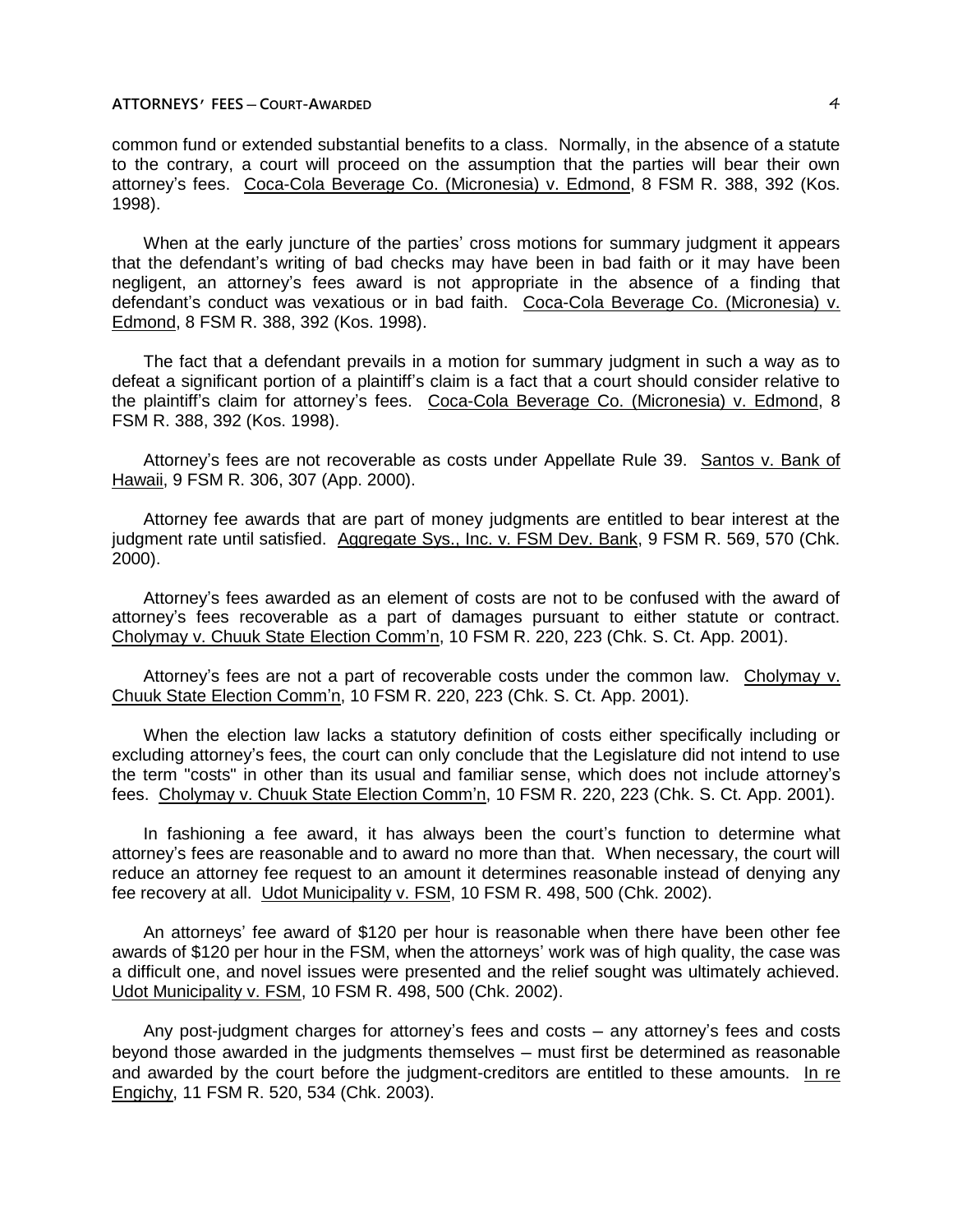Attorney fee awards in the FSM Supreme Court are generally limited to those authorized either by statute or by contract. LPP Mortgage Ltd. v. Maras, 12 FSM R. 112, 113 (Chk. 2003).

Since for every hour in-house counsel spent on the plaintiff's successful motion to compel his employer lost an hour of legal services that could have been spent on other matters, it is therefore appropriate to award the employer reasonable attorney's fees under Rule 37. FSM Dev. Bank v. Kaminanga, 12 FSM R. 454, 455 (Chk. 2004).

To award a party its attorney fees based upon its in-house counsel's salary prorated for the time spent on a successful motion to compel would be to confer a benefit on the non-prevailing party because the prevailing party choose to use in-house, rather than outside, counsel to do the work. There is no reason in law or equity that the non-prevailing party, or in the case of sanctions, the wrongdoer, should benefit from this choice. FSM Dev. Bank v. Kaminanga, 12 FSM R. 454, 455 (Chk. 2004).

The entitlement to reasonable attorneys' fees is that of the client, not of his attorney. The amount the client actually pays his attorney is irrelevant, since the determination of what is a "reasonable" fee is to be made without reference to any prior agreement between the client and its attorney. The appropriate lodestar rate is thus the community market rate charged by attorneys of equivalent skill and experience for work of similar complexity. FSM Dev. Bank v. Kaminanga, 12 FSM R. 454, 455-56 (Chk. 2004).

An attorney's fees award for in-house counsel will be no different than if the party had retained outside counsel for the work. FSM Dev. Bank v. Kaminanga, 12 FSM R. 454, 456 (Chk. 2004).

The court is generally without authority to award attorney's fees in the absence of a specific statute or contractual provision allowing recovery of such fees. Phillip v. Marianas Ins. Co., 12 FSM R. 464, 471 (Pon. 2004).

When no statute or contractual provision has been put forth to support an attorney's fees award to a prevailing party, the basis for an award must be found in some exception to the general rule that the parties must pay their own attorney's fees. Such an exception is where attorney's fees are awarded as an element of costs when it is shown that such fees were traceable to the opposing party's unreasonable or vexatious actions, or when a party acts vexatiously, or in bad faith, presses frivolous claims, or employs oppressive litigation practices. Phillip v. Marianas Ins. Co., 12 FSM R. 464, 471 (Pon. 2004).

Courts have permitted attorney's fee awards under the vexatious conduct exception when the plaintiff has proven the defendant's breach of the implied covenant or implied duty of good faith and fair dealing (also called the bad faith tort). If a plaintiff were to prevail on a bad faith tort claim against an insurer, the insurer would be liable to him for reasonable attorney's fees that are proximately caused by the bad faith conduct. Phillip v. Marianas Ins. Co., 12 FSM R. 464, 471 (Pon. 2004).

In a narrowly drawn exception to the general rule that the parties will bear their own attorney's fees, attorney's fees have been awarded as part of costs when a defendant has breached her fiduciary duty to the plaintiff. Phillip v. Marianas Ins. Co., 12 FSM R. 464, 472 (Pon. 2004).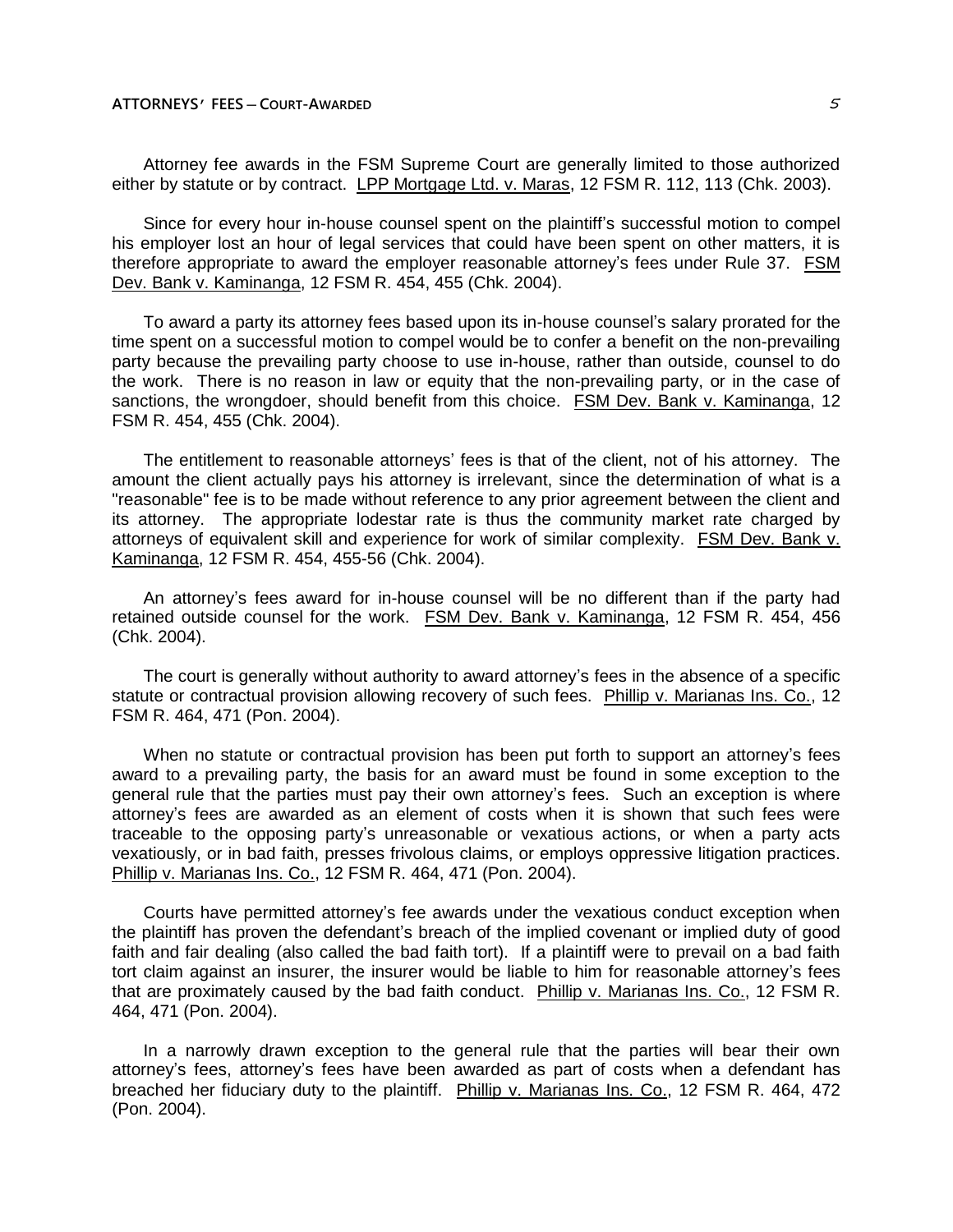As a general rule, the parties bear their own attorney's fees unless a contract between them provides otherwise, or they are awardable under a statute or court rule. In addition, attorney's fees may be assessed against a litigant for vexatious and oppressive litigation practices. Civil Procedure Rule 37 provides a specific mechanism for sanctioning vexatious discovery conduct. Adams v. Island Homes Constr., Inc., 12 FSM R. 541, 543 (Pon. 2004).

When, pursuant to Rule 37, the court has already assessed attorney's fees, as well as liability on the underlying cause of action as a sanction for a party's willful, bad faith discovery conduct, the court will award no further fees based on a claim of that party's generally vexatious conduct in the trial court. Adams v. Island Homes Constr., Inc., 12 FSM R. 541, 543 (Pon. 2004).

The trial court has no jurisdiction to award attorney's fees as a sanction for frivolous appeals under FSM Appellate Rule 38. Adams v. Island Homes Constr., Inc., 12 FSM R. 541, 543 (Pon. 2004).

The general rule is that absent bad faith, a plaintiff is entitled to attorney's fees in a collection case in an amount not to exceed 15% of the principal and interest of the amount sought to be collected. The 15% is not a guaranteed minimum by any means, but it does operate, in the absence of bad faith on the part of the party against whom the fees are sought, as a ceiling. Adams v. Island Homes Constr., Inc., 12 FSM R. 644, 646 (Pon. 2004).

A client may contract with a firm of attorneys for specified legal services, and commit itself to pay the amounts billed in accordance with the terms of the contract. But with respect to the court's determination of a reasonable fee amount, what the client agrees to pay is irrelevant, since the reasonableness determination is arrived at without referring to any fee agreement that may be in place between the parties. Adams v. Island Homes Constr., Inc., 12 FSM R. 644, 647 (Pon. 2004).

When awarding attorney's fees, a court has broad discretion based on a standard of reasonableness in light of the case's circumstances. A fee application must be based on detailed supporting documentation showing the date, the work done, and the time spent on each service provided. The court must determine the amount of a reasonable fee and award no more than that. Where required, the court will reduce the amount of the award sought as opposed to denying the request altogether. The reasonableness determination is arrived at without referring to any fee agreement that may be in place between the parties. AHPW, Inc. v. FSM, 13 FSM R. 36, 39 (Pon. 2004).

A plaintiff has waived any claim for attorney's fees when it submitted a form of judgment for a sum certain for the clerk's signature under FSM Civil Rule 55(b)(1). Attorney's fees may only be awarded upon a judicial finding that the fees sought are reasonable. FSM Social Sec. Admin. v. Lelu Town, 13 FSM R. 60, 62 (Kos. 2004).

A trial court retains jurisdiction to issue an order assessing fees and costs even if issued after an appeal has been filed. Pohnpei v. AHPW, Inc., 13 FSM R. 159, 161 (App. 2005).

While a prevailing plaintiff is entitled to the costs of suit as of course, a prevailing plaintiff is not automatically entitled to an attorney's fees award because the court is generally without authority to award attorney's fees in the absence of a specific statute or contractual provision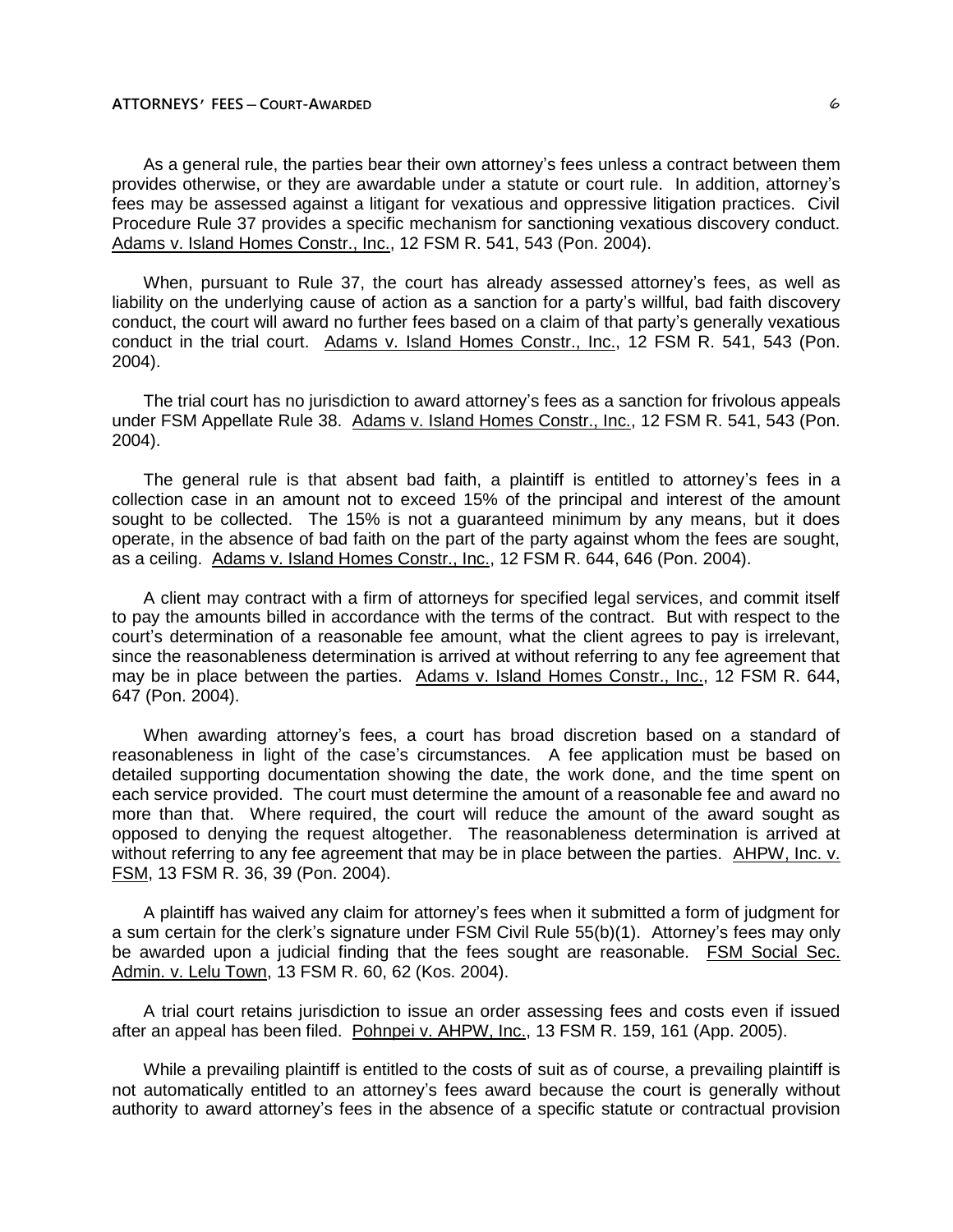allowing recovery of such fees. Western Sales Trading Co. v. Billy, 13 FSM R. 273, 277 n.1 (Chk. 2005).

Attorney fee awards in the FSM Supreme Court are generally limited to those authorized either by statute or by contract. Albatross Trading Co. v. Aizawa, 13 FSM R. 380, 382 (Chk. 2005).

The court is without authority to award attorney's fees in the absence of a specific statute or contractual provision allowing recovery of such fees, so that when the plaintiff has not presented any evidence of a statutory or contractual provision which would allow him to recover his attorney's fees from the defendant, his request for the recovery of attorneys' is without merit and must be denied. Isaac v. Palik, 13 FSM R. 396, 402 (Kos. S. Ct. Tr. 2005).

When a request for attorney's fees contained no points and authorities to support its request and was not argued at the hearing, the request is deemed waived and abandoned. Mailo v. Chuuk, 13 FSM R. 462, 470 (Chk. 2005).

A trial court's request for clarification of the attorneys' fee request documentation was not a grant of relief from judgment or analogous to relief from judgment, and a trial court's permitting the submission of the attorney fee request one day late was within its discretion. Pohnpei v. AHPW, Inc., 14 FSM R. 1, 22 (App. 2006).

Attorney's fees are not part of recoverable costs under the common law. DJ Store v. Joe, 14 FSM R. 83, 86 (Kos. S. Ct. Tr. 2006).

A party's statement that the lawyer should assume responsibility for technical and legal tactical issues and its assertion that it was not involved in the discovery disputes, only its counsel was, is not enough for an appellate court to say the trial court abused its discretion in not applying the attorney's fees sanctions against the party's former attorney himself rather than against the party. FSM Dev. Bank v. Adams, 14 FSM R. 234, 254 (App. 2006).

Attorney's fees are awarded to the prevailing party only if authorized by contract or by statute. FSM Dev. Bank v. Adams, 14 FSM R. 234, 256 (App. 2006).

The court will not award attorney's fees of \$200 an hour, counsel's usual hourly rate on Guam because FSM court awards of reasonable attorney's fees are based on the customary fee in the locality in which the case is tried. One hundred ten to one hundred twenty dollars an hour would be in the range reasonable for a case tried on Pohnpei. Amayo v. MJ Co., 14 FSM R. 355, 361 (Pon. 2006).

The court's power to award attorney's fees for vexatious conduct, will usually be exercised to include an attorney's fees award as a part of damages in a final judgment, not to impose sanctions at a pretrial stage. Amayo v. MJ Co., 14 FSM R. 355, 364 (Pon. 2006).

The usual method of determining reasonable attorney's fees awards is based on the fair hourly rate in the locality where the case was tried. Since any attorney's fees award must be based upon a showing and a judicial finding, that the amount of fees is reasonable, the plaintiffs must therefore submit detailed supporting documentation showing the date, the work done, and the amount of time spent on each service for which a claim for compensation is made. People of Rull ex rel. Ruepong v. M/V Kyowa Violet, 14 FSM R. 403, 421 (Yap 2006).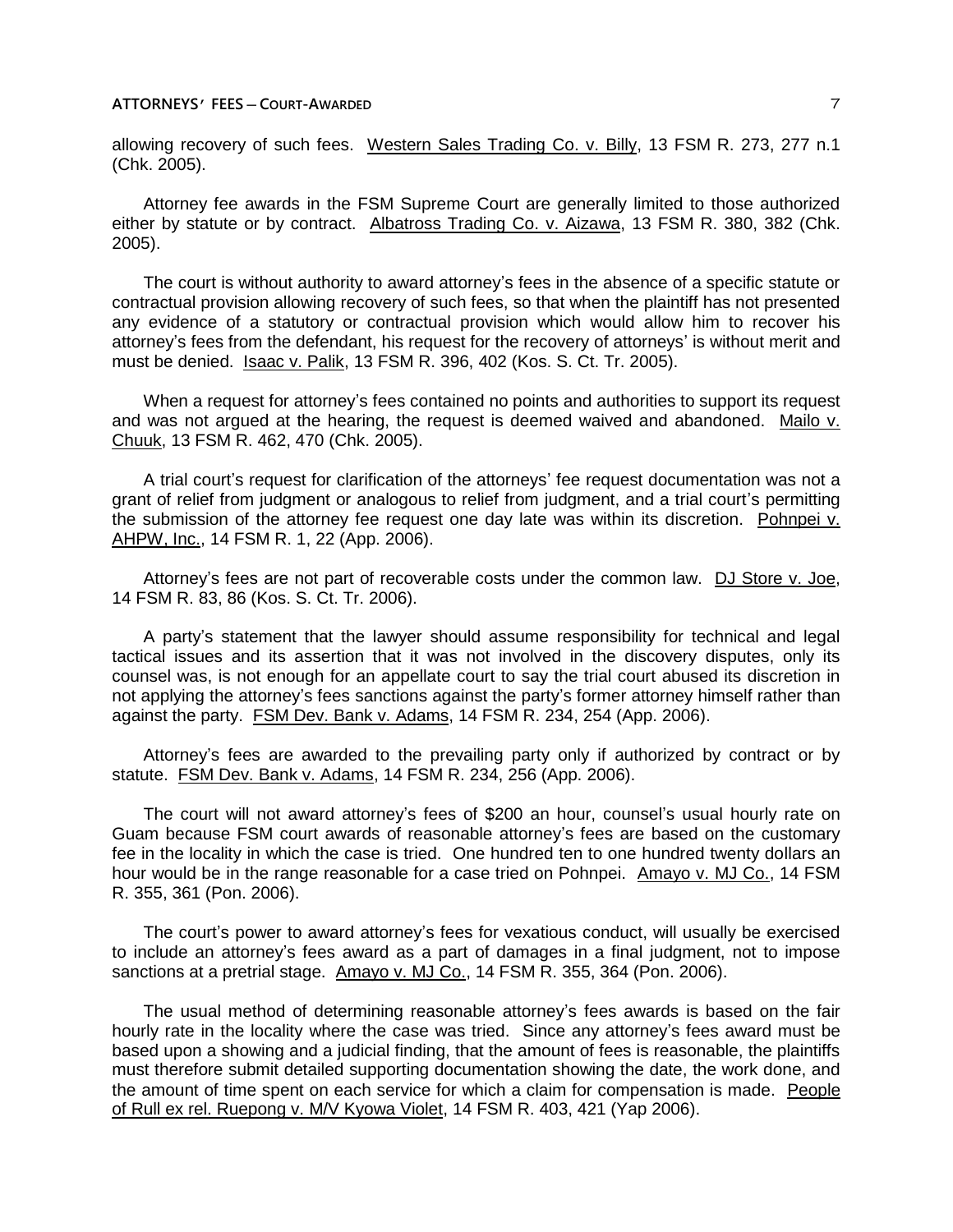No attorneys' fees can be awarded to plaintiffs that have acted pro se. Hartman v. Krum, 14 FSM R. 526, 532 (Chk. 2007).

Attorney fee awards are generally limited to those authorized either by statute or contract. Otherwise, parties bear their own attorney's fees. Hartman v. Krum, 14 FSM R. 526, 532 (Chk. 2007).

When an attorney's fee award has been requested, matters concerning attorney's fees are generally not privileged and a blanket refusal to disclose to opposing counsel any supporting documentation showing the date, the work done, and the amount of time spent on each service for which a compensation claim was made, goes far beyond any possible assertion of attorneyclient or work-product privilege. People of Rull ex rel. Ruepong v. M/V Kyowa Violet, 15 FSM R. 53, 62 (Yap 2007).

It is error and a due process violation for a trial court to award attorney's fees without giving the opposing party (who will be paying the fee award) notice and an opportunity to challenge the proposed award's reasonableness. People of Rull ex rel. Ruepong v. M/V Kyowa Violet, 15 FSM R. 53, 62 (Yap 2007).

The party seeking an attorney's fees award always bears the burden of providing sufficient evidence to prove its claim. People of Rull ex rel. Ruepong v. M/V Kyowa Violet, 15 FSM R. 53, 63 (Yap 2007).

An appropriate fee consists of reasonable charges for reasonable services. Thus, to justify a fee, more must be presented than a mere compilation of hours multiplied by a fixed hourly rate or bills issued to the client since this type of data, without more, does not provide the court with sufficient information as to their reasonableness — a matter which cannot be determined on the basis of conjecture or conclusions of the attorney seeking the fees. Rather the fee request must specify the services performed, by whom they were performed, the time expended thereon and the hourly rate charged therefor. Because of the importance of these factors, it is incumbent upon the requester to present detailed records maintained during the course of the litigation concerning facts and computations upon which the charges are predicated. Without itemization, a court will not approve any attorney fee claims. People of Rull ex rel. Ruepong v. M/V Kyowa Violet, 15 FSM R. 53, 63 (Yap 2007).

A summary of the total hours worked by the attorneys and their individual billing rates and a lawyer=s affidavit that the summary was correct, is inadequate to support an attorney fee award. People of Rull ex rel. Ruepong v. M/V Kyowa Violet, 15 FSM R. 53, 63 (Yap 2007).

A client may contract with an attorney for specified legal services and commit itself to pay the amounts billed in accordance with the contract's terms, but what the client has agreed to pay is not relevant to the court's determination of a reasonable fee since the court makes its reasonableness determination without reference to any prior fee agreement between the attorney and client. This is because the entitlement to a reasonable attorneys' fees award is that of the client, not of his attorney. The amount the client actually pays his attorney is irrelevant. People of Rull ex rel. Ruepong v. M/V Kyowa Violet, 15 FSM R. 53, 63 (Yap 2007).

A class action fee award should not be based solely on a percentage of the recovery, since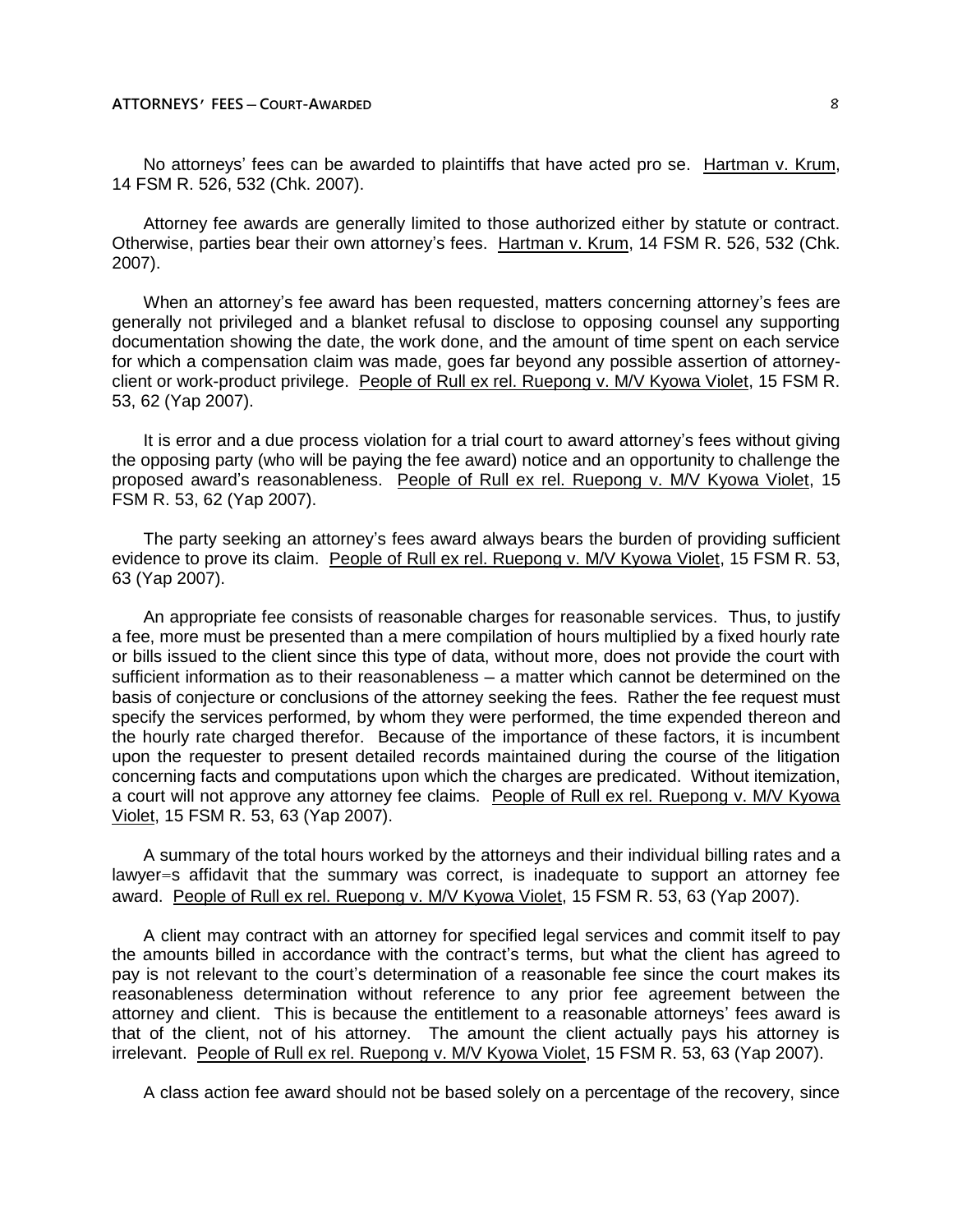the court should consider several other factors in order to decide what is an appropriate fee. People of Rull ex rel. Ruepong v. M/V Kyowa Violet, 15 FSM R. 53, 64 (Yap 2007).

When the court is making its reasonableness determination for a plaintiffs' attorney fee award, it must disregard the contingent fee agreement's terms. People of Rull ex rel. Ruepong v. M/V Kyowa Violet, 15 FSM R. 53, 64 (Yap 2007).

The court will give no weight to a contention that there was no contingent fee agreement in place because the fee agreement states that the clients are the Municipalities of Rull and Gilman and the plaintiff class is composed of Rull and Gilman residents when neither municipality is a corporate body or has an established municipal government and these municipalities exist as social constructs and when the court=s decisions must conform to Micronesia=s social configuration. People of Rull ex rel. Ruepong v. M/V Kyowa Violet, 15 FSM R. 53, 64 n.3 (Yap 2007).

Since any attorney's fees award must be based upon a showing and a judicial finding that the amount of fees is reasonable, the court must require the submission of detailed supporting documentation showing the date, the work done, and the amount of time spent on each service for which a claim for compensation is made, so that the opposing party will have notice and an opportunity to challenge the reasonableness of the fee claim. People of Rull ex rel. Ruepong v. M/V Kyowa Violet, 15 FSM R. 53, 64 (Yap 2007).

In determining an attorney fee award's reasonableness, the appellate division has considered two different, but similar sets of factors. One involving twelve factors, is drawn from civil rights caselaw, and the other, involving eight factors, is drawn from the FSM Model Rules of Professional Conduct Rule 1.5(a) and is thus used to determine whether a fee is unreasonable and unethical. The only real differences between these two tests is that the twelve-factor test includes consideration of the case's undesirability and awards in similar cases and the eightfactor test makes consideration of whether the acceptance of the particular employment will preclude other employment by the lawyer dependent upon whether that preclusion was apparent to the client and limits the fee to the customary fee in the case=s locality. People of Rull ex rel. Ruepong v. M/V Kyowa Violet, 15 FSM R. 53, 65 (Yap 2007).

The twelve-factor attorney-fee test considers: 1) the time and labor required; 2) the novelty and difficulty of the questions; 3) the skill requisite to perform the legal service properly; 4) the preclusion of other employment by the attorney due to acceptance of the case; 5) the customary fee; 6) whether the fee is fixed or contingent; 7) time limitations imposed by the client or the circumstances; 8) the amount involved and the results obtained; 9) the attorneys' experience, reputation, and ability; 10) the case's "undesirability"; 11) the nature and length of the professional relationship with the client; and 12) awards in similar cases. People of Rull ex rel. Ruepong v. M/V Kyowa Violet, 15 FSM R. 53, 65 (Yap 2007).

The whether-the-fee-is-fixed-or-contingent factor in the twelve-factor and eight-factor tests, does not contradict the court's statement that a reasonable attorney fee award is determined without reference to any fee agreement's terms because this factor considers the risk the attorney undertook that he might not have a fee to collect  $-$  that is, whether the fee was contingent – not what the actual terms of the (contingent or fixed) agreement were. People of Rull ex rel. Ruepong v. M/V Kyowa Violet, 15 FSM R. 53, 65 n.4 (Yap 2007).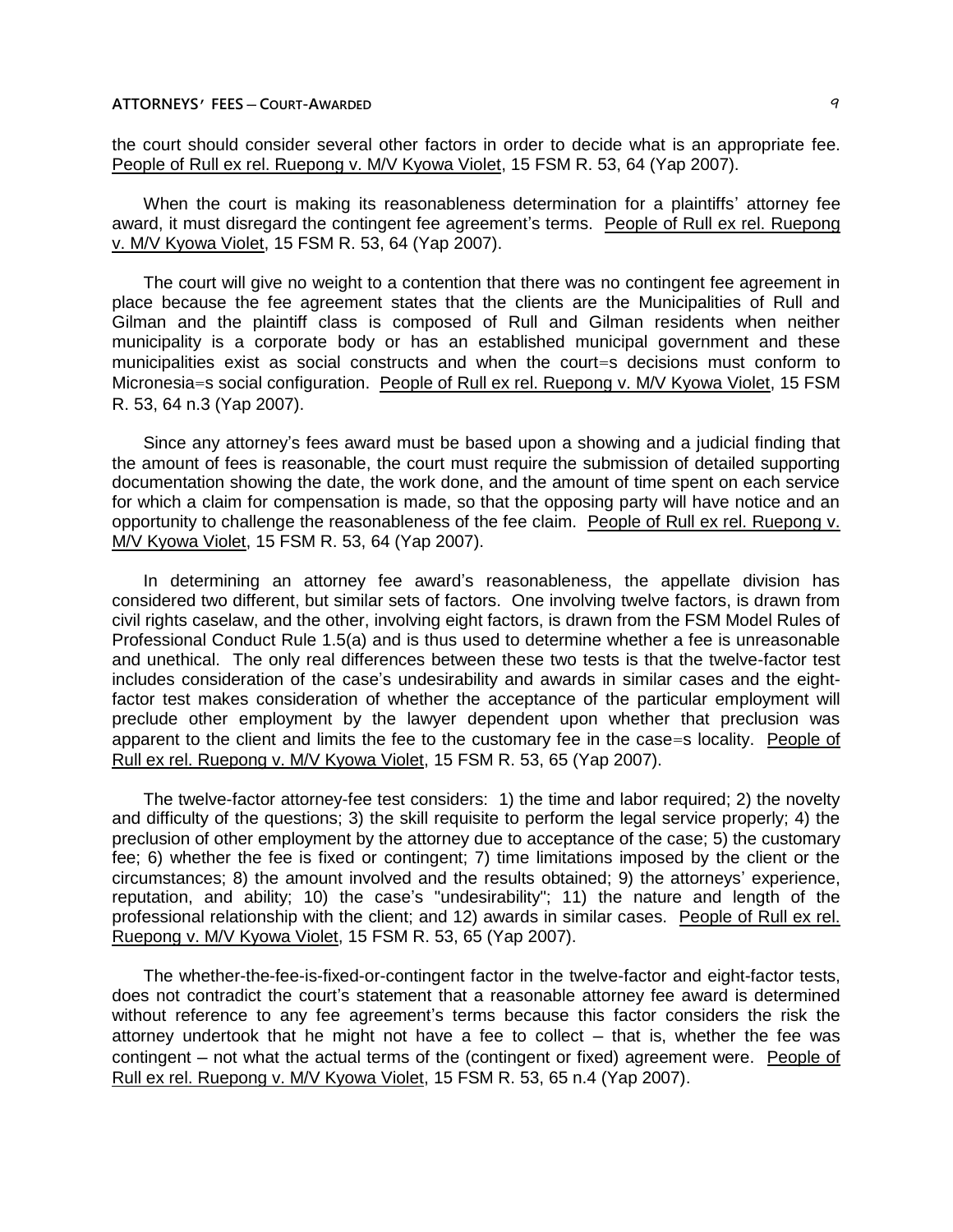The eight-factor attorney-fee test considers: 1) the time and labor required, the novelty and difficulty of the questions involved, and the skill requisite to perform the legal service properly; 2) the likelihood, if apparent to the client, that the acceptance of the particular employment will preclude other employment by the lawyer; 3) the fee customarily charged in the locality for similar legal services; 4) the amount involved and the results obtained; 5) the time limitations imposed by the client or by the circumstances; 6) the nature and length of the professional relationship with the client; 7) the experience, reputation, and ability of the lawyer or lawyers performing the services; and 8) whether the fee is fixed or contingent. People of Rull ex rel. Ruepong v. M/V Kyowa Violet, 15 FSM R. 53, 65 (Yap 2007).

For an attorney fee award, the fair hourly rate in the locality is used, and the starting point of a reasonable attorney's fee calculation is done by multiplying the number of hours reasonably expended on the litigation times a reasonable hourly rate. This is the lodestar approach. People of Rull ex rel. Ruepong v. M/V Kyowa Violet, 15 FSM R. 53, 65 (Yap 2007).

A difficulty with using time as the lodestar is that there is an incentive to maximize the time devoted to the case. The court can guard against this by disallowing hours deemed unnecessary or performed in a grossly inefficient fashion. People of Rull ex rel. Ruepong v. M/V Kyowa Violet, 15 FSM R. 53, 66 n.5 (Yap 2007).

It does not follow that the time an attorney actually expended is the amount of time reasonably expended. To determine the number of hours reasonably spent, the court must first determine the number of hours actually spent and then subtract from that figure hours which were duplicative, unproductive, excessive, or otherwise unnecessary. People of Rull ex rel. Ruepong v. M/V Kyowa Violet, 15 FSM R. 53, 66 (Yap 2007).

Redundant, or otherwise unnecessary hours must be excluded from the amount claimed because courts are charged with deducting for redundant hours. Redundant hours generally occur where more than one attorney represented a client. People of Rull ex rel. Ruepong v. M/V Kyowa Violet, 15 FSM R. 53, 66 (Yap 2007).

The test for attorney fee compensation is whether a given step was necessary to attain the relief afforded. People of Rull ex rel. Ruepong v. M/V Kyowa Violet, 15 FSM R. 53, 66 (Yap 2007).

Time devoted to intra-office consultations between attorneys that duplicated the other=s time will be reduced. People of Rull ex rel. Ruepong v. M/V Kyowa Violet, 15 FSM R. 53, 66 (Yap 2007).

Hours spent researching governmental liability for navigational aids will be disallowed when no governmental entity was ever a party to the case or ever held liable because fees are to be recovered only from the party against whom liability has been established, and only for hours reasonably devoted to establishing that liability. People of Rull ex rel. Ruepong v. M/V Kyowa Violet, 15 FSM R. 53, 66-67 (Yap 2007).

Defendants who are found liable are not required to compensate the plaintiffs for attorney hours spent against others who were not found liable. People of Rull ex rel. Ruepong v. M/V Kyowa Violet, 15 FSM R. 53, 67 (Yap 2007).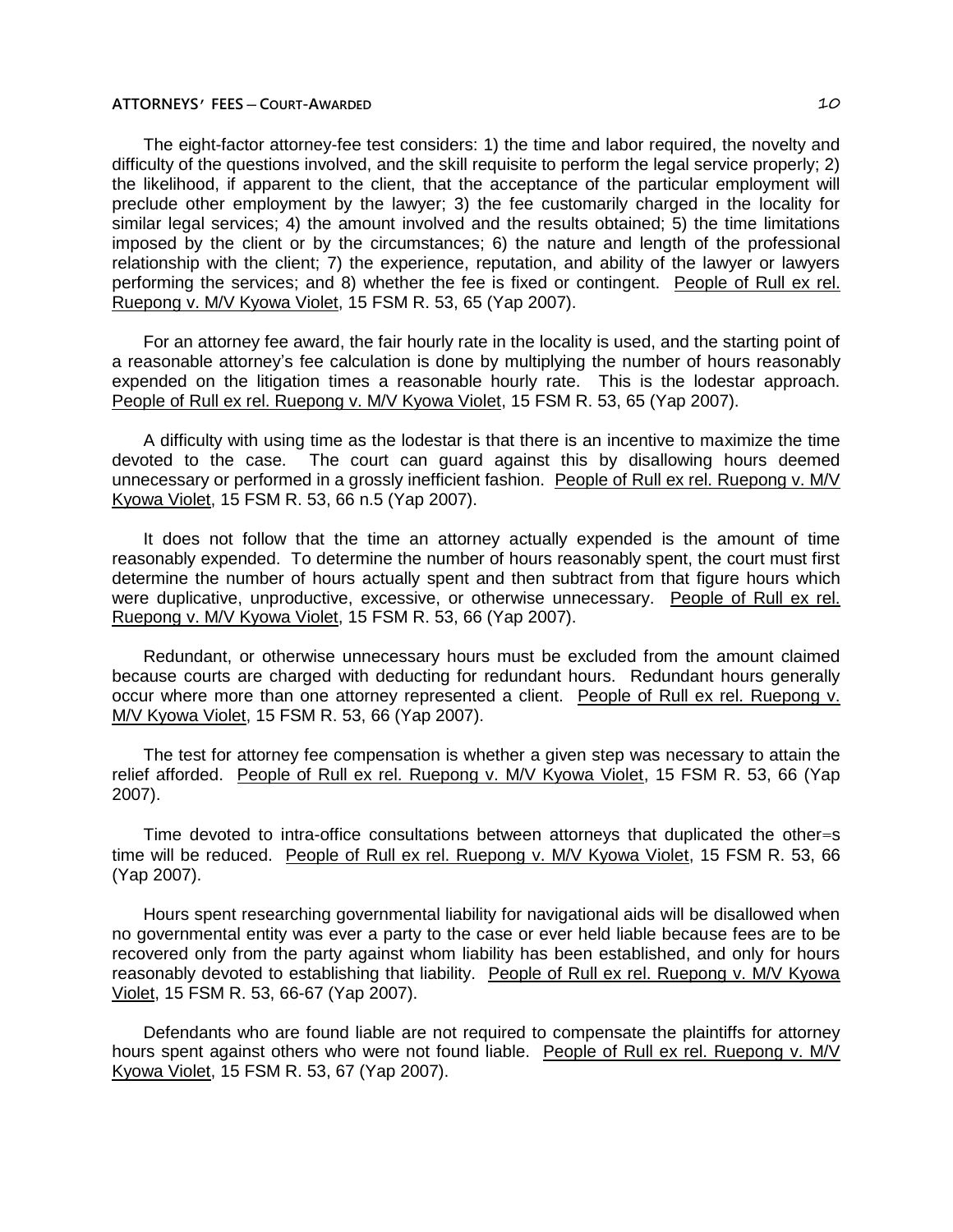In determining a reasonable attorney's fees award, time devoted to travel is not included. People of Rull ex rel. Ruepong v. M/V Kyowa Violet, 15 FSM R. 53, 67 (Yap 2007).

Time spent on review of "unrelated" cases, which also involved oil spill damage and were thus relevant, will not be disallowed and whether the lead plaintiffs in a class action can receive "incentive" payments, although an issue not tried, is one which may eventually need to be addressed during any fairness hearing on the as yet unproposed distribution plan so those hours will not be disallowed. People of Rull ex rel. Ruepong v. M/V Kyowa Violet, 15 FSM R. 53, 67 (Yap 2007).

Since different rates of compensation are awarded dependent on the litigation task performed and not strictly according to the position of the person performing it, when most of the preparation of the fee request was in the nature of bookkeeping or accounting, the court will reduce the 17.7 hours at the attorney fee rate to 2 hours at the attorney fee rate to achieve the same result instead of having to determine what should be a proper rate for the bookkeeping tasks. People of Rull ex rel. Ruepong v. M/V Kyowa Violet, 15 FSM R. 53, 67-68 (Yap 2007).

Time spent conferring between attorneys and to respond to a plaintiff's inquiry concerning this case's status after it had been submitted to the court and the parties were awaiting the court's decision, were essentially conferences about whether the court had issued a decision yet and thus unnecessary. Those hours will be disallowed. People of Rull ex rel. Ruepong v. M/V Kyowa Violet, 15 FSM R. 53, 68 (Yap 2007).

Since settlement discussions that took place before the end of trial may have helped to materially advance the litigation, those hours will not be disallowed except for those hours that appear excessive. People of Rull ex rel. Ruepong v. M/V Kyowa Violet, 15 FSM R. 53, 68 (Yap 2007).

When the punitive damages issue was not tried and appears to apply only to a former party against whom no liability was found, time spent on that claim will be disallowed. People of Rull ex rel. Ruepong v. M/V Kyowa Violet, 15 FSM R. 53, 68 (Yap 2007).

When the time spent on the issue of piercing the corporate veil was not tried, but the research advanced the litigation and was needed to frame litigation strategy, those hours will not be disallowed. People of Rull ex rel. Ruepong v. M/V Kyowa Violet, 15 FSM R. 53, 68 (Yap 2007).

When PCB contamination claims were not tried and were abandoned early on after the plaintiffs determined that the facts did not warrant such a claim, the hours devoted to PCB claims will be disallowed since a PCB contamination claim is factually different from an oil contamination claim. Where the claims do not share a common basis in fact or are not legally related, the court need not award fees if the claims prove unsuccessful. People of Rull ex rel. Ruepong v. M/V Kyowa Violet, 15 FSM R. 53, 68 (Yap 2007).

When attorneys invoiced hours for conferring with one or more other attorneys in the same firm, the duplicate hours will be disallowed and when the other law firm's lead attorney invoiced time for conferencing with an attorney from the first firm for which that attorney also invoiced time, the first firm's time will be reduced by 50%. People of Rull ex rel. Ruepong v. M/V Kvowa Violet, 15 FSM R. 53, 69 (Yap 2007).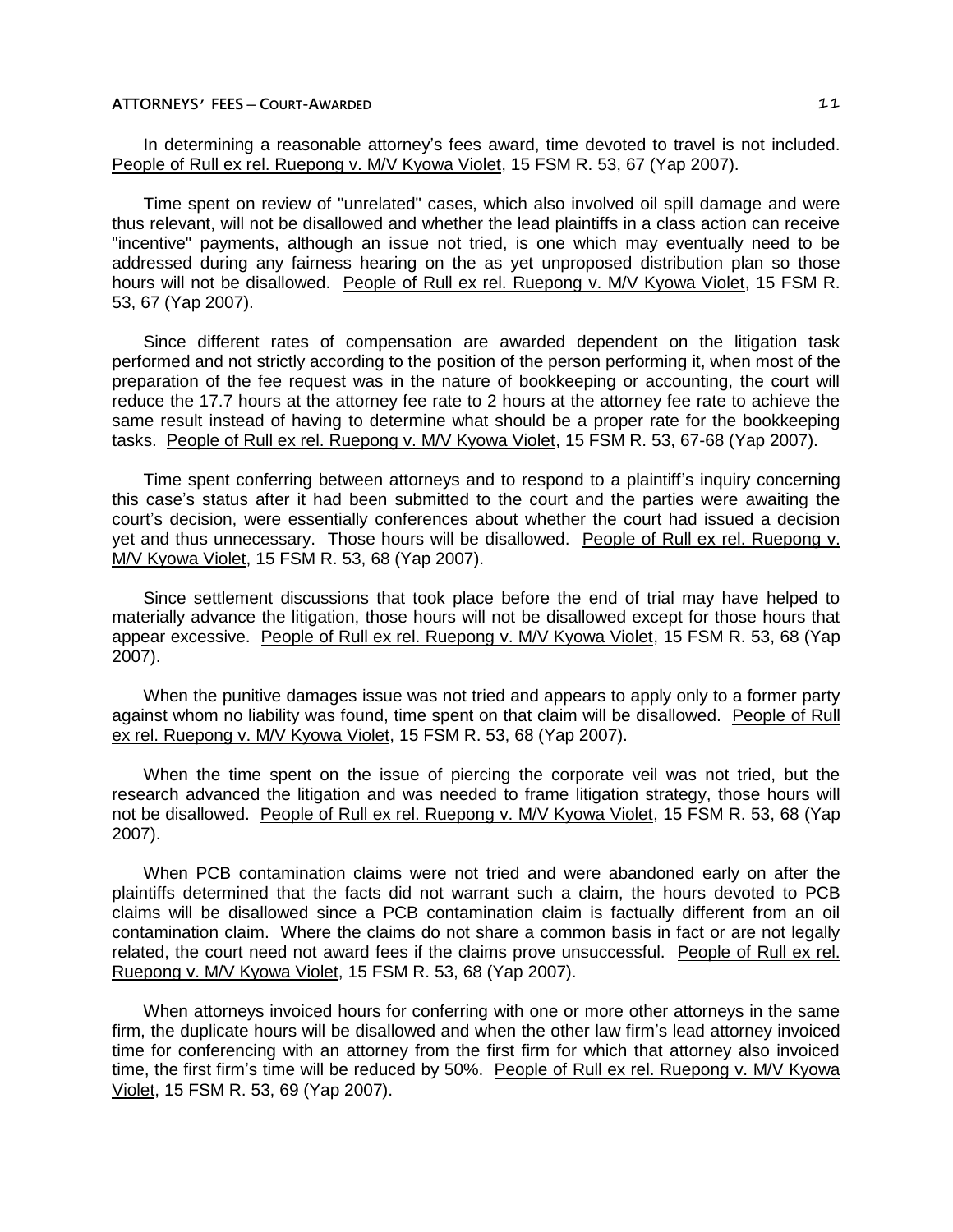When an attorney invoiced a half hour for delivering case materials for the lead plaintiff to a hotel, this is delivery work, and delivery work is valued at delivery service rates, not attorney rates, regardless of whether an attorney preformed the task. People of Rull ex rel. Ruepong v. M/V Kyowa Violet, 15 FSM R. 53, 69 (Yap 2007).

While a party may legitimately oppose the admission *pro hac vice* of opposing counsel, when the time spent on opposing the admission was excessive and without any sound basis, the court will disallow the hours spent on this. People of Rull ex rel. Ruepong v. M/V Kyowa Violet, 15 FSM R. 53, 70 (Yap 2007).

Time spent on an attorney's education so that he may competently handle the case may be excluded from an attorney fee award. People of Rull ex rel. Ruepong v. M/V Kyowa Violet, 15 FSM R. 53, 70 (Yap 2007).

The hours an attorney spent, not on the attorney's continuing legal education, but on research into scientific areas about which the defendants' experts would testify at trial, will not be disallowed. People of Rull ex rel. Ruepong v. M/V Kyowa Violet, 15 FSM R. 53, 70 (Yap 2007).

Time spent to warn the attorney's clients not to comment to the press will not be disallowed. People of Rull ex rel. Ruepong v. M/V Kyowa Violet, 15 FSM R. 53, 70 (Yap 2007).

Administrative work is considered part of overhead, and the court will disallow hours devoted to administrative, instead of legal, tasks. People of Rull ex rel. Ruepong v. M/V Kyowa Violet, 15 FSM R. 53, 70 (Yap 2007).

Finding and retaining co-counsel and making his fee arrangements or the hiring of needed staff is not compensable as attorneys' fees even if needed only to prosecute a particular case. When the search for co-counsel ultimately resulted in the retention of eminently qualified cocounsel whose participation materially advanced the litigation, those hours will be reduced since non-legal tasks must be compensated at lower rates or the hours reduced to achieve the same results. People of Rull ex rel. Ruepong v. M/V Kyowa Violet, 15 FSM R. 53, 70-71 (Yap 2007).

The essentially bookkeeping portion of the fee request will not be computed at the full attorney fee rate, but the hours that appear to be legal work will. People of Rull ex rel. Ruepong v. M/V Kyowa Violet, 15 FSM R. 53, 71 (Yap 2007).

Compensation for time and expenses in a state court can only be sought (if at all possible) in that state court. People of Rull ex rel. Ruepong v. M/V Kyowa Violet, 15 FSM R. 53, 71 (Yap 2007).

When time spent on anthropological research and on research into the ability of Yap municipalities to sue materially advanced the litigation and was necessary for the plaintiffs to frame their pleadings and arguments concerning the nature of the plaintiffs' rights to the resources affected by the oil spill and the hours spent do not appear excessive, they will not be disallowed. People of Rull ex rel. Ruepong v. M/V Kyowa Violet, 15 FSM R. 53, 71 (Yap 2007).

When time spent on investigation into Compact of Free Association, FSM limitation of liability legislation, FSM maritime lien statute, P & I coverage is necessary background information for a proceeding in admiralty *in rem*, and materially advanced the litigation, it will not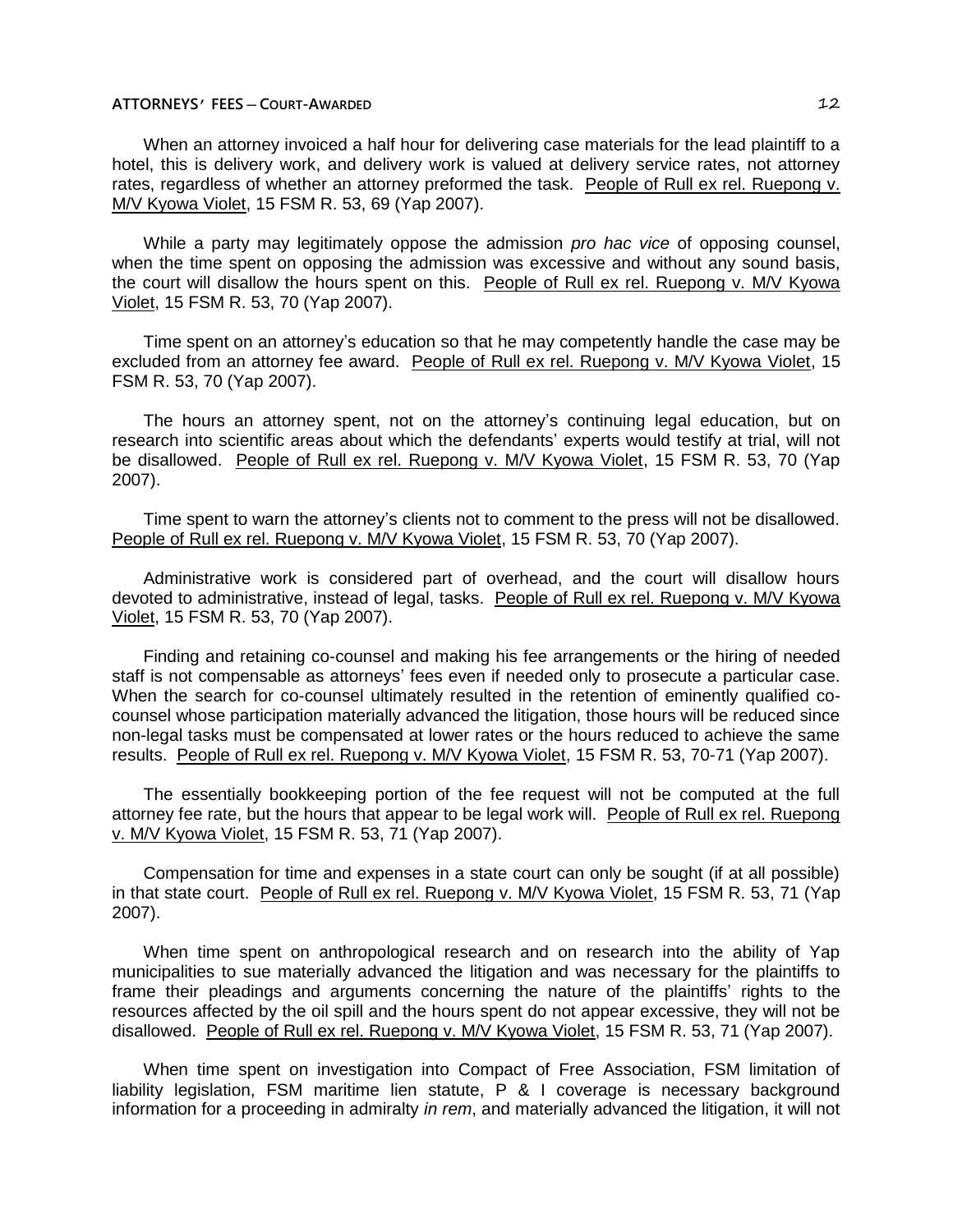be disallowed. People of Rull ex rel. Ruepong v. M/V Kyowa Violet, 15 FSM R. 53, 71 (Yap 2007).

Time spent on work done to establish the liability of one against whom no liability was found will be disallowed and time spent on professional responsibility research that is unexplained, will also be disallowed. People of Rull ex rel. Ruepong v. M/V Kyowa Violet, 15 FSM R. 53, 71 (Yap 2007).

There is no basis in law or fact to require the defendants to compensate the plaintiffs for drafting or lobbying for legislation even if such legislation was to assist the plaintiffs by legislative means. Therefore all hours devoted to legislative work will be disallowed. People of Rull ex rel. Ruepong v. M/V Kyowa Violet, 15 FSM R. 53, 71 (Yap 2007).

Although the court can take the across-the-board percentage reduction of the attorneys= invoiced time approach to eliminate redundant, excessive, and unnecessary hours if the attorney fee records are voluminous, when the attorney fee records, while voluminous, are not so large as to preclude the court's entry-by-entry examination, it will not. People of Rull ex rel. Ruepong v. M/V Kyowa Violet, 15 FSM R. 53, 72 (Yap 2007).

When a law firm has attorneys who are admitted before the FSM Supreme Court and the lead attorney has an office in the FSM, the attorneys must expect to be considered local FSM attorneys whose fee award would be measured by the prevailing local rates and whose legal expertise must also be considered as available in the FSM. People of Rull ex rel. Ruepong v. M/V Kyowa Violet, 15 FSM R. 53, 72 (Yap 2007).

When the one private attorney in Yap now averages \$110 per hour and when, in 2002, \$120 per hour was found to be a reasonable fee for a difficult case in which novel issues were presented and the relief sought was ultimately achieved, \$125 per hour is an appropriate lodestar rate in Yap for this case. People of Rull ex rel. Ruepong v. M/V Kyowa Violet, 15 FSM R. 53, 72 (Yap 2007).

In determining a fee award, the plaintiffs' success is to be measured qualitatively as well as quantitatively so that when the plaintiffs succeeded on their central claim – damage to Yap's natural marine resources — their attorneys' fees award will not be reduced because of their initial, overly-optimistic estimation of part of their damages claim. People of Rull ex rel. Ruepong v. M/V Kyowa Violet, 15 FSM R. 53, 72 (Yap 2007).

After a determination of what would be a normal fee for the services of each attorney, adjustments should be made upwards or downwards to reflect special considerations such as contingency, complexity, amount of recovery, relative recovery to members of the class, inducement to counsel to serve as private attorneys general, duplication of services, public service considerations, etc. However, even in contingency cases, a fee enhancement is the exception, and not the rule. People of Rull ex rel. Ruepong v. M/V Kyowa Violet, 15 FSM R. 53, 73 (Yap 2007).

When one co-counsel shouldered the expense of funding the litigation and thus bore the bulk of the risk involved and when that co-counsel provided needed and otherwise unavailable (in the FSM or the Western Pacific) legal expertise, that co-counsel's time should be enhanced by a multiplier. People of Rull ex rel. Ruepong v. M/V Kyowa Violet, 15 FSM R. 53, 73 (Yap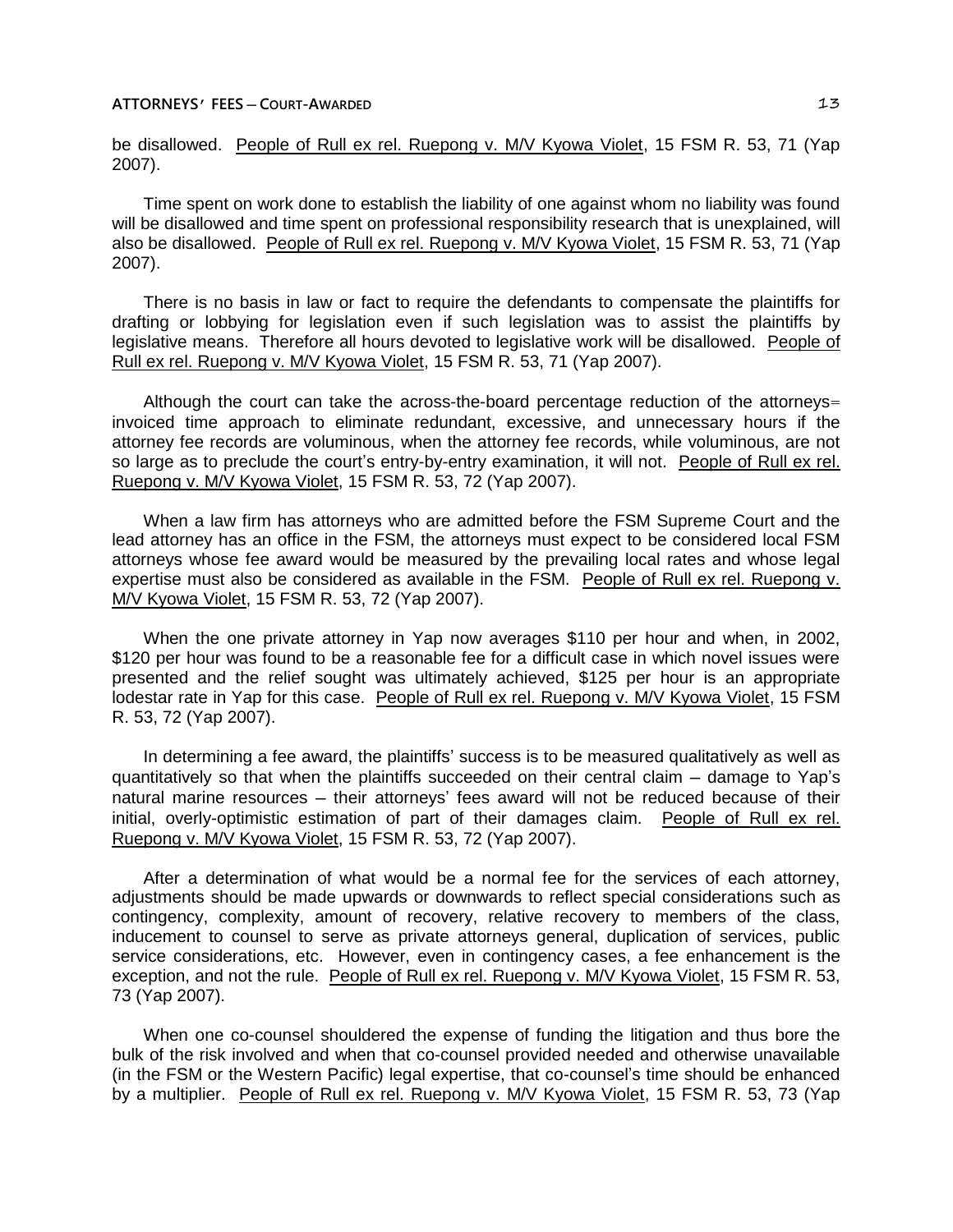# 2007).

When a fees and costs order was hand carried, along with some other papers, by a traveler to Yap and those other papers were received, as expected, by the court staff in Yap on the next day, March 23, 2007 and an inquiry the next day satisfied the court that the papers had been received and dealt with, but the fees and costs award did not come to the clerk's attention, or into her possession, until June 5, and was then entered on June 6, 2007, the court can direct that the order awarding fees and costs be entered *nunc pro tunc* as of March 23, 2007, the day the court expected the order to be, and thought it had been, entered because a court may issue an order *nunc pro tunc* to supply a record of an action previously done but omitted from the record through inadvertence or mistake, to have effect as of the former date. People of Rull ex rel. Ruepong v. M/V Kyowa Violet, 15 FSM R. 133, 134 (Yap 2007).

When an attorney=s fee award is sought, the retainer agreement is not relevant; it is not even discoverable because there is generally no relationship between the attorney's fees and the subject matter of a pending action. The retainer agreement will therefore not be considered in deciding an attorney fee request. George v. George, 15 FSM R. 270, 275 (Kos. S. Ct. Tr. 2007).

Attorney's fees are allowable against the opposing party if a party acts vexatiously, in bad faith, presses frivolous claims, or employs oppressive litigation practices, or when a party's successful efforts have generated a common fund or extended substantial benefits to a class. George v. George, 15 FSM R. 270, 275-76 (Kos. S. Ct. Tr. 2007).

Normally, in the absence of a statute to the contrary, a court will proceed on the assumption that the parties will bear their own attorney's fees because the usual rule is that each party pays its own attorney's fees. George v. George, 15 FSM R. 270, 276 (Kos. S. Ct. Tr. 2007).

When an attorney's fee award is sought, the retainer agreement is not relevant; it is not even discoverable because there is generally no relationship between the attorney's fees and the subject matter of a pending action. The retainer agreement will therefore not be considered in deciding an attorney fee request. George v. Albert, 15 FSM R. 323, 328 (Kos. S. Ct. Tr. 2007).

Attorneys fees are allowable against the opposing party if a party acts vexatiously, in bad faith, presses frivolous claims, or employs oppressive litigation practices, or when a party's successful efforts have generated a common fund or extended substantial benefits to a class. George v. Albert, 15 FSM R. 323, 328 (Kos. S. Ct. Tr. 2007).

Normally, in the absence of a statute to the contrary, a court will proceed on the assumption that the parties will bear their own attorney's fees because the usual rule is that each party pays its own attorney's fees. George v. Albert, 15 FSM R. 323, 328 (Kos. S. Ct. Tr. 2007).

To determine the legal fees' reasonableness, the court would need evidence of the services performed, by whom they were performed, the time expended thereon and the hourly rate charged therefor because an appropriate fee consists of reasonable charges for reasonable services. When there is nothing, other than the client's affirmation of debt while he was seeking counsel for a pending criminal appeal, to prove the reasonable value of the services rendered, the affirmation is insufficient. Merely because a client affirmed that a specified amount was due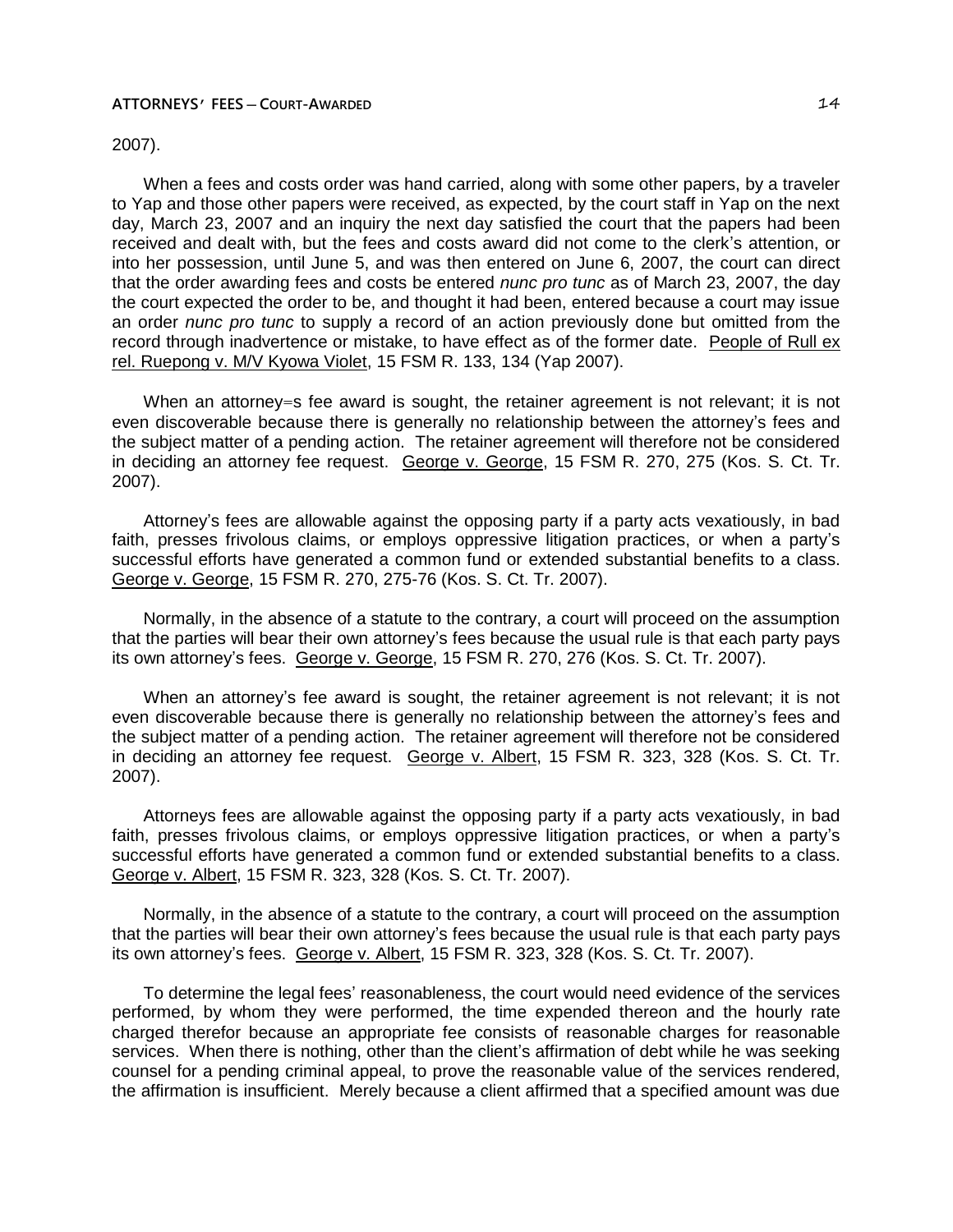is not enough to prove the services' reasonable value. Saimon v. Wainit, 16 FSM R. 143, 148 (Chk. 2008).

Attorneys' fees are not costs. Lewis v. Rudolph, 16 FSM R. 278, 280 (Chk. S. Ct. App. 2009).

Generally, a party bears its own attorney's fees, and this rule is the proper foundation upon which the system in the FSM should be built. An exception to this general rule is that attorney's fees have been awarded for a breach of fiduciary duty. Individual Assurance Co. v. Iriarte, 16 FSM R. 423, 449 (Pon. 2009).

Attorney's fees will not be awarded to the plaintiff insurer when the conversion arose as part of the insurer's agents' efforts to address customer concerns about the time it took for policy holders to receive their checks for loans taken out on their policies or for their policies' partial or full surrender value when a substantial amount of the cash obtained from the premium checks was distributed to policy holders and when, once the problem was identified, the current agent was cooperative in helping the insurer determine what sums were missing. Nor will attorney's fees be awarded against the business that cashed the checks, since it acted in reliance on the insurer's agents' representations when its employees cashed the checks. Individual Assurance Co. v. Iriarte, 16 FSM R. 423, 449 (Pon. 2009).

A court may award attorney's fees against a party when that party acts vexatiously, in bad faith, presses frivolous claims, or employs oppressive litigation practices. Jano v. Fujita, 16 FSM R. 502, 503 (Pon. 2009).

When the plaintiff failed to present at trial any evidence on two elements of his causes of action; when the plaintiff alone testified and his testimony itself was speculative, conclusory, and lacking in foundation; when given the testimony's overall lack of credibility, as well as the lack of other evidence presented at trial to sustain the plaintiff's burden of proof, the court can conclude that the plaintiff brought the lawsuit vexatiously and in bad faith, and, accordingly, the defendant may be awarded his attorney=s fees incurred in the course of the lawsuit. Jano v. Fujita, 16 FSM R. 502, 504 (Pon. 2009).

The usual rule is that the parties are responsible for their own attorney's fees. Generally, a prevailing party will be awarded attorney's fees only if they are authorized by contract or by statute, or when the opposing party has acted vexatiously, or in bad faith, or presses frivolous claims, or employs oppressive litigation practices. George v. Albert, 17 FSM R. 25, 34 (App. 2010).

The prevailing plaintiff will not be awarded attorney's fees when the defendant did not act vexatiously or in bad faith, or press frivolous claims, or employ oppressive litigation practices and when no statute or contractual provision authorized attorney's fees in the case. George v. Albert, 17 FSM R. 25, 34 (App. 2010).

Whether a defendant is liable to the plaintiff for an attorney's fee award is properly part of the matters that must be heard at trial and decided before judgment. The amount of the attorney's fees to be awarded will, however, be determined in response to a post-judgment motion. George v. Albert, 17 FSM R. 25, 34 (App. 2010).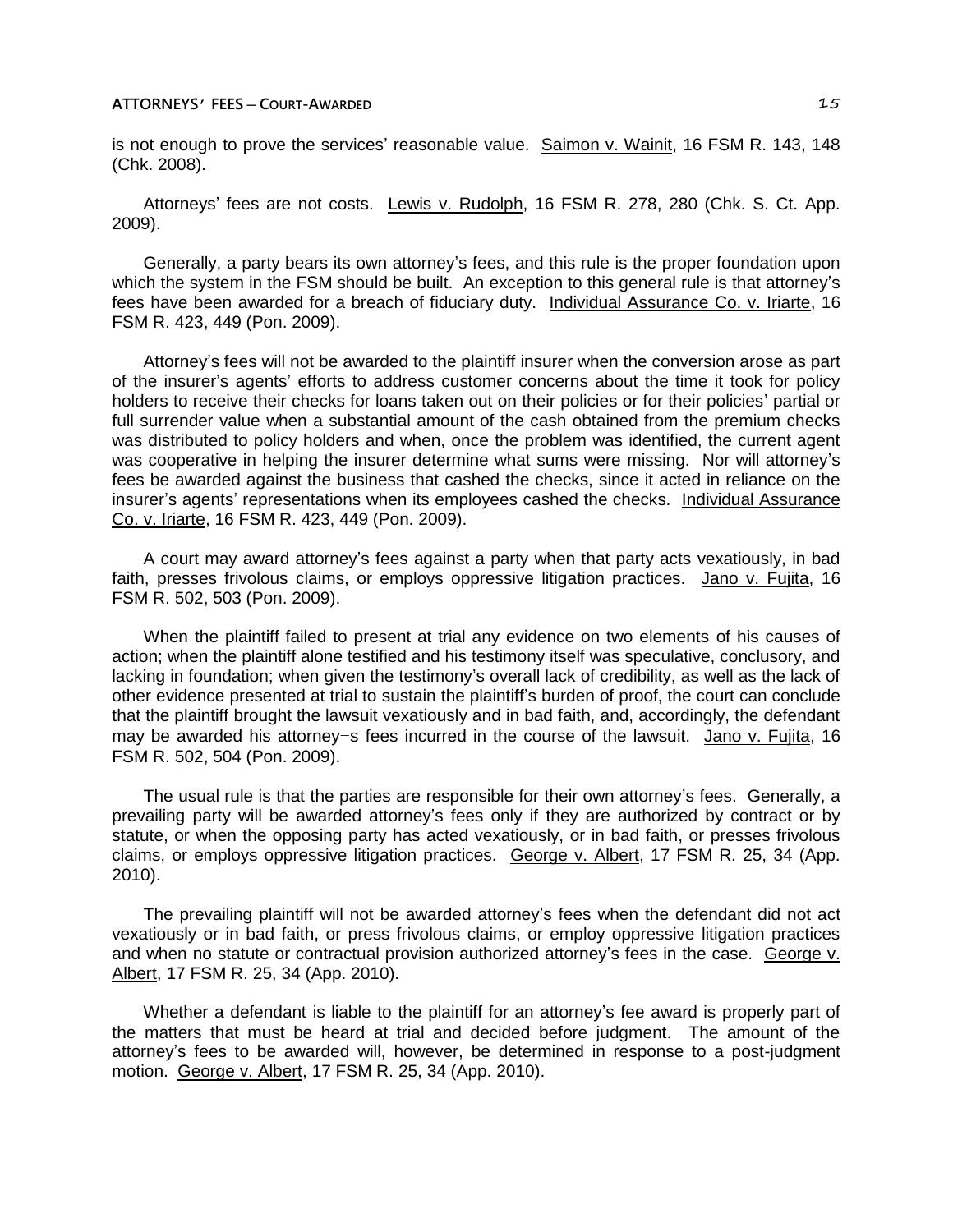When making an attorney fees award, the court will award reasonable attorney's fees based on the customary fee in the locality in which the case is, or will be, tried. For a case tried on Pohnpei, the court will award fees on the basis of \$125 an hour. FSM v. GMP Hawaii, Inc., 17 FSM R. 86, 89 (Pon. 2010).

When making an attorney fees award, the court will award reasonable attorney's fees based on the customary fee in the locality in which the case is, or will be, tried. People of Tomil ex rel. Mar v. M/C Jumbo Rock Carrier III, 17 FSM R. 100, 101 (Yap 2010).

When a review of the billing attachment reveals that 3.6 hours were spent obtaining the order to compel a deposition, the court will award sanctions at \$125 an hour for a total of \$450. People of Tomil ex rel. Mar v. M/C Jumbo Rock Carrier III, 17 FSM R. 100, 101 (Yap 2010).

A Guam gross revenue tax or a GRT equivalent cannot be included in a court-awarded attorney=s fee or as a sanctions expense since it is levied on the attorney and not on the client, and it is thus already included in an attorney's hourly charge. People of Tomil ex rel. Mar v. M/C Jumbo Rock Carrier III, 17 FSM R. 100, 102 (Yap 2010).

While a prevailing plaintiff is entitled to the costs of suit as of course, a prevailing party is not automatically entitled to an attorney's fees award because the court is generally without authority to award attorney's fees in the absence of a specific statute or contractual provision allowing recovery of such fees since attorneys' fees are not costs under Rule 54(d) or the common law. FSM Dev. Bank v. Ayin, 18 FSM R. 190, 192 (Yap 2012).

When a defendant was successful in having an action against him in the FSM Supreme Court dismissed without prejudice to any Yap State Court adjudication on the merits of the plaintiff=s claims against him, he is not entitled to an attorney fee award under FSM Civil Procedure Rule 54(d). When he does not seek any other expenses that might be considered costs and since he does not cite a statutory or contractual provision that would entitle him to an attorney=s fee award, his attorney's fee application must be denied. FSM Dev. Bank v. Ayin, 18 FSM R. 190, 192 (Yap 2012).

When a defendant's dismissal was without prejudice, if the plaintiff pursues the matter in the Yap State Court some of the defendant's fees may be recoverable there if he prevails on the merits since some of his attorney's work involved the merits, which the FSM Supreme Court did not consider, but, on the other hand, if the plaintiff were to prevail in the state court on the merits, an award of fees in the FSM Supreme Court might then be inequitable. FSM Dev. Bank v. Ayin, 18 FSM R. 190, 192 (Yap 2012).

To determine the number of hours reasonably spent, the court must first determine the number of hours actually spent and then subtract from that figure hours that were duplicative, unproductive, excessive, or otherwise unnecessary. Unnecessary hours and expenses are not compensable or awardable. Kaminanga v. Chuuk, 18 FSM R. 216, 219 (Chk. 2012).

A court has an obligation to see that the attorney's fee awards that it approves are reasonable even if the awards are made pursuant to statute. The test for attorney fee compensation is whether a given step was necessary to attain the relief afforded. Kaminanga v. Chuuk, 18 FSM R. 216, 219 (Chk. 2012).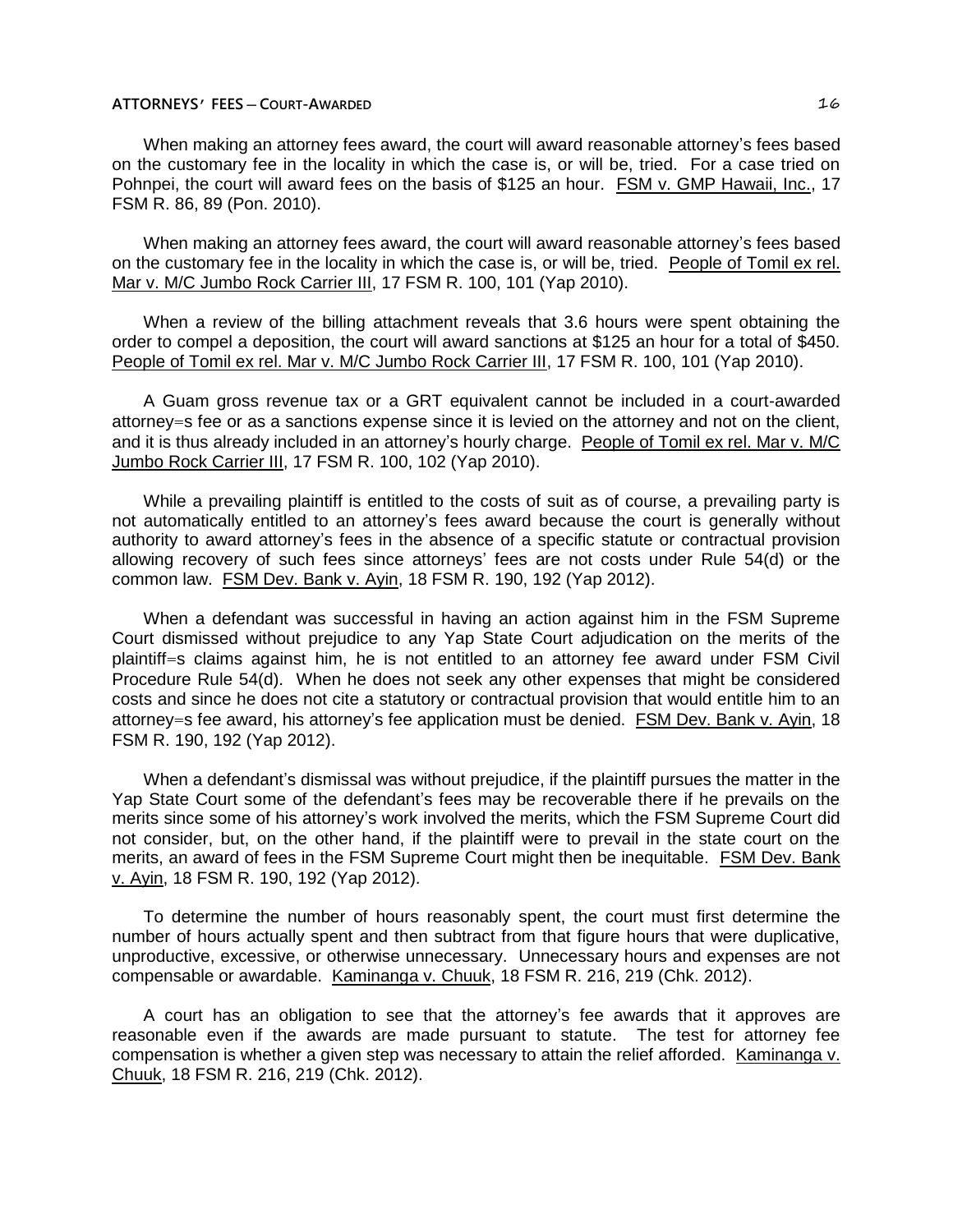One difficulty with using time as the lodestar is that there is an incentive to maximize the time devoted to the case, but the court can guard against this by disallowing hours deemed unnecessary. Kaminanga v. Chuuk, 18 FSM R. 216, 219 (Chk. 2012).

Pro se litigants are not entitled to attorney's fees awards. Jacob v. Johnny, 18 FSM R. 226, 234 n.2 (Pon. 2012).

It is error for a trial court to make a \$5,000 award for attorney's fees without citing a contractual provision or a statute that would authorize such an award, especially when the FSM civil rights statute cited in the plaintiff's complaint would not apply to the case since the case is not a civil rights case but is a property dispute. Phillip v. Moses, 18 FSM R. 247, 252 (Chk. S. Ct. App. 2012).

Since the Chuuk eminent domain statute specifically prohibits an award for the expenses of litigation for either side in an eminent domain case, no attorney's fees or other costs of litigation can be awarded in an eminent domain case. In re Lot No. 029-A-47, 18 FSM R. 456, 460 (Chk. S. Ct. Tr. 2012).

A prevailing party is not automatically entitled to attorneys' fees because the court is generally without authority to award such fees in the absence of a specific statute or contractual provision allowing recovery. Ihara v. Vitt, 18 FSM R. 516, 531 (Pon. 2013).

Each party normally bears its own attorneys' fees. This flexible rule allows for the imposition of attorneys' fees when a party acts vexatiously, in bad faith, presses frivolous claims, or employs oppressive litigation practices. In the absence of a statute to the contrary, a court will normally proceed on the assumption that the parties will bear their own attorney's fees. Ihara v. Vitt, 18 FSM R. 516, 531 (Pon. 2013).

In the absence of statutory authority, there is a general presumption against attorney fees awards and they should not be awarded as standard practice. Ihara v. Vitt, 18 FSM R. 516, 531 (Pon. 2013).

Costs are always available to the party who ultimately prevails, but attorney's fees are not available for pro se litigants even if they prevail. Berman v. Pohnpei, 19 FSM R. 111, 117 (App. 2013).

When an unlawful detention was a violation of the plaintiff's right to due process, it was a civil rights violation, which under 11 F.S.M.C. 701(3) entitles him to reasonable attorney's fees and costs. Inek v. Chuuk, 19 FSM R. 195, 200 (Chk. 2013).

Generally, a court will award attorney's fees only when such fees are provided for by statute or in a contract between the parties. But if the defendant acts vexatiously, or in bad faith, or presses frivolous claims, or employs oppressive litigation practices, the trial court may award attorney's fees to the prevailing party even when no statute or contractual provision authorizes attorney's fees. George v. Sigrah, 19 FSM R. 210, 218 (App. 2013).

The mere non-payment of a judgment does not constitute the vexatiousness or bad faith needed to entitle a judgment creditor to an attorney's fees and costs award. There must be something more. George v. Sigrah, 19 FSM R. 210, 218 (App. 2013).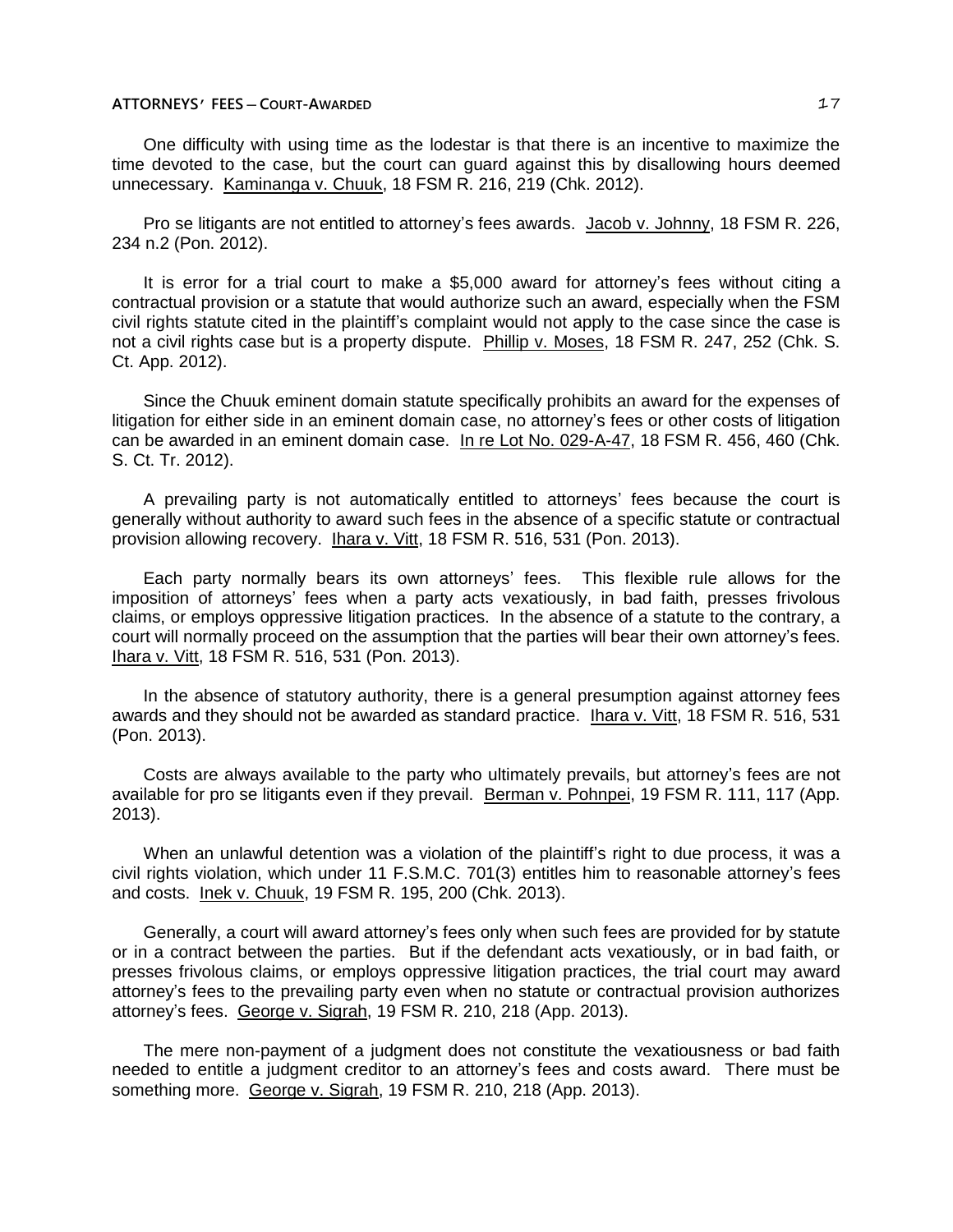A party seeking an attorney's fee award must submit supporting documentation showing the attorney's hourly rate, the date, the work done, and the amount of time spent on each service for which a claim for compensation is made. George v. Sigrah, 19 FSM R. 210, 218 (App. 2013).

When the record is adequate to show that the judgments did not go unpaid because of the appellees' bad faith or vexatious behavior, the trial court's denials of attorney's fees requests may be affirmed. George v. Sigrah, 19 FSM R. 210, 218 (App. 2013).

Even though no opposition was filed to an appellate bill of costs, it still must be considered by a judge when it asks for attorney's fees since attorney's fees can only be determined by a judge, not a clerk. Nena v. Saimon, 19 FSM R. 393, 395 (App. 2014).

A request for attorney's fees sought as costs must be denied because attorney's fees are not recoverable as costs under Appellate Rule 39. Attorney's fees are traditionally not considered part of costs. Nena v. Saimon, 19 FSM R. 393, 395 (App. 2014).

6 F.S.M.C. 1017 does not grant the court power to award attorney's fees. It only refers to court fees and the like. Nena v. Saimon, 19 FSM R. 393, 395 (App. 2014).

A request for attorney's fees sought as costs must be denied since attorney's fees are not recoverable as costs under Appellate Rule 39. Attorney's fees are traditionally not considered part of costs. In re Sanction of Sigrah, 19 FSM R. 396, 398 (App. 2014).

6 F.S.M.C. 1017 does not grant the court power to award attorney's fees. It only refers to court fees and the like. In re Sanction of Sigrah, 19 FSM R. 396, 398 (App. 2014).

Although, as a general rule, attorney's fees can be awarded as an element of costs only if it is shown that such fees were traceable to the opposing party's unreasonable or vexatious actions, but, even if attorney's fees could be awarded under Appellate Rule 39, they would not be when no such vexatious actions were shown during the course of the appeal. In re Sanction of Sigrah, 19 FSM R. 396, 398 (App. 2014).

Attorney's fees are awarded to the prevailing party only if authorized by contract or by statute. FSM v. Muty, 19 FSM R. 453, 462 (Chk. 2014).

The court, when making an attorney's fee award, can only award reasonable attorney's fees based on the customary fee in the locality where the case is, or will be tried. In re Contempt of Jack, 20 FSM R. 452, 467 (Pon. 2016).

The FSM Development Bank may recover an attorney's fee award under Rule 37. FSM Dev. Bank v. Salomon, 20 FSM R. 565, 575 (Pon. 2016).

If, and when, a party is awarded its expenses under Rule 37, and if that party is not paid those expenses reasonably promptly, that expense award will, at final judgment, be deducted from any money judgment awarded to the opposing party or added to any money judgment awarded to the party. FSM Dev. Bank v. Salomon, 20 FSM R. 565, 575 (Pon. 2016).

In general, in debt collection cases, reasonable attorney's fees are limited to not more than 15% of the principal amount due. FSM Dev. Bank v. Gilmete, 21 FSM R. 159, 174 (Pon. 2017).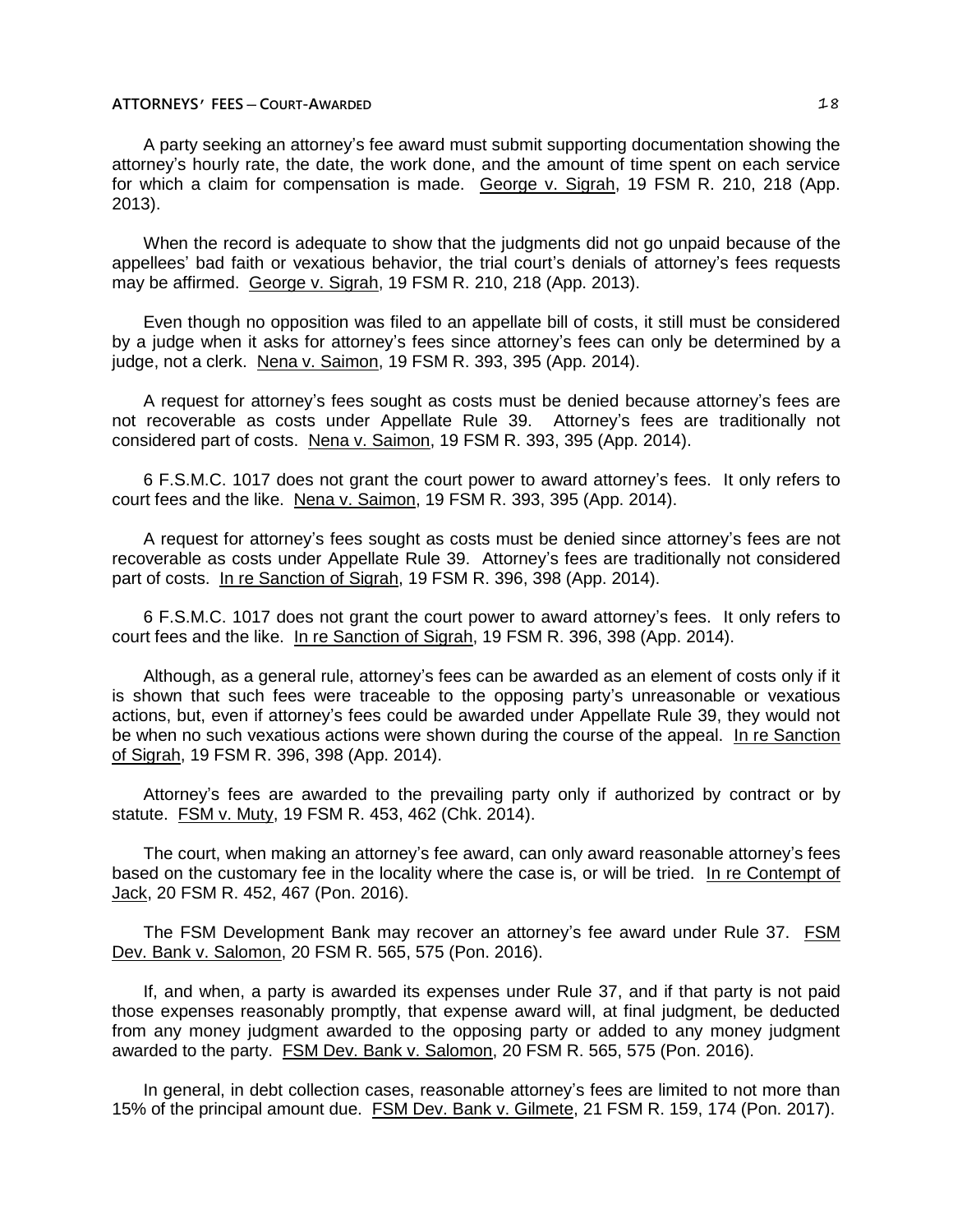The starting point of a reasonable attorney's fee calculation is done by multiplying the number of hours reasonably expended on the litigation times a reasonable hourly rate. FSM Dev. Bank v. Gilmete, 21 FSM R. 236, 238 (Pon. 2017).

When the market rate is not one set figure but a range from \$100 to \$125 an hour; when the court is confident that with its large presence and large volume of legal work, the bank, if it were to contract out its legal work to the private bar, could negotiate a favorable rate; but when the litigation involved some novel issues beyond the usual run-of-the-mill collection work, the court will set \$112 an hour as the reasonable rate to be awarded to the bank this time. FSM Dev. Bank v. Gilmete, 21 FSM R. 236, 238 (Pon. 2017).

To determine the number of hours reasonably spent, the court must first determine the number of hours actually spent and then subtract from that figure hours which were duplicative, unproductive, excessive, or otherwise unnecessary. Redundant, or otherwise unnecessary hours must be excluded from the amount claimed because courts are charged with deducting for redundant hours. FSM Dev. Bank v. Gilmete, 21 FSM R. 236, 238 (Pon. 2017).

Attorney's fees for travel time are not allowed. FSM Dev. Bank v. Gilmete, 21 FSM R. 236, 238 (Pon. 2017).

It is settled law that an attorney's fee award cannot be made to a pro se litigant regardless of whether the litigant is a lawyer or a lay person. Attorney's fees are not available to pro se litigants even when they prevail. Berman v. Pohnpei, 22 FSM R. 377, 382 (Pon. 2019).

Any claim including attorney's fees is not one for a sum certain, because attorney's fees may only be awarded upon a judicial finding that the fees sought are reasonable. Pacific Islands Dev. Bank v. Sigrah, 22 FSM R. 495, 497 (Pon. 2020).

When a plaintiff requests a default judgment that includes \$1,200 in legal fees (attorney's fees), the default judgment it requests is not for a sum certain, and the clerk cannot grant it. Only the court can grant it. Pacific Islands Dev. Bank v. Sigrah, 22 FSM R. 495, 497 (Pon. 2020).

A stipulation in a promissory note for attorney=s fees is valid and will be enforced, but only to the extent it is reasonable. Pacific Islands Dev. Bank v. Sigrah, 22 FSM R. 495, 497 (Pon. 2020).

Except in an unusual case (such as vexatious litigation tactics by a judgment-debtor), 15% is the upward limit for, the court, in a debt collection case, to deem an attorney's fee reasonable when it is awarded pursuant to a contractual agreement to pay attorney's fees. Pacific Islands Dev. Bank v. Sigrah, 22 FSM R. 495, 497 (Pon. 2020).

Creditors must establish that the attorney's fees, that are to be charged to a debtor pursuant to a promissory note provision, are reasonable in relation to the amount of the debt as well as to the services rendered. Pacific Islands Dev. Bank v. Sigrah, 22 FSM R. 495, 497 (Pon. 2020).

The requirement, that attorney's fees awards will be included in a judgment only after the court has determined that the fees sought are reasonable, applies regardless of how the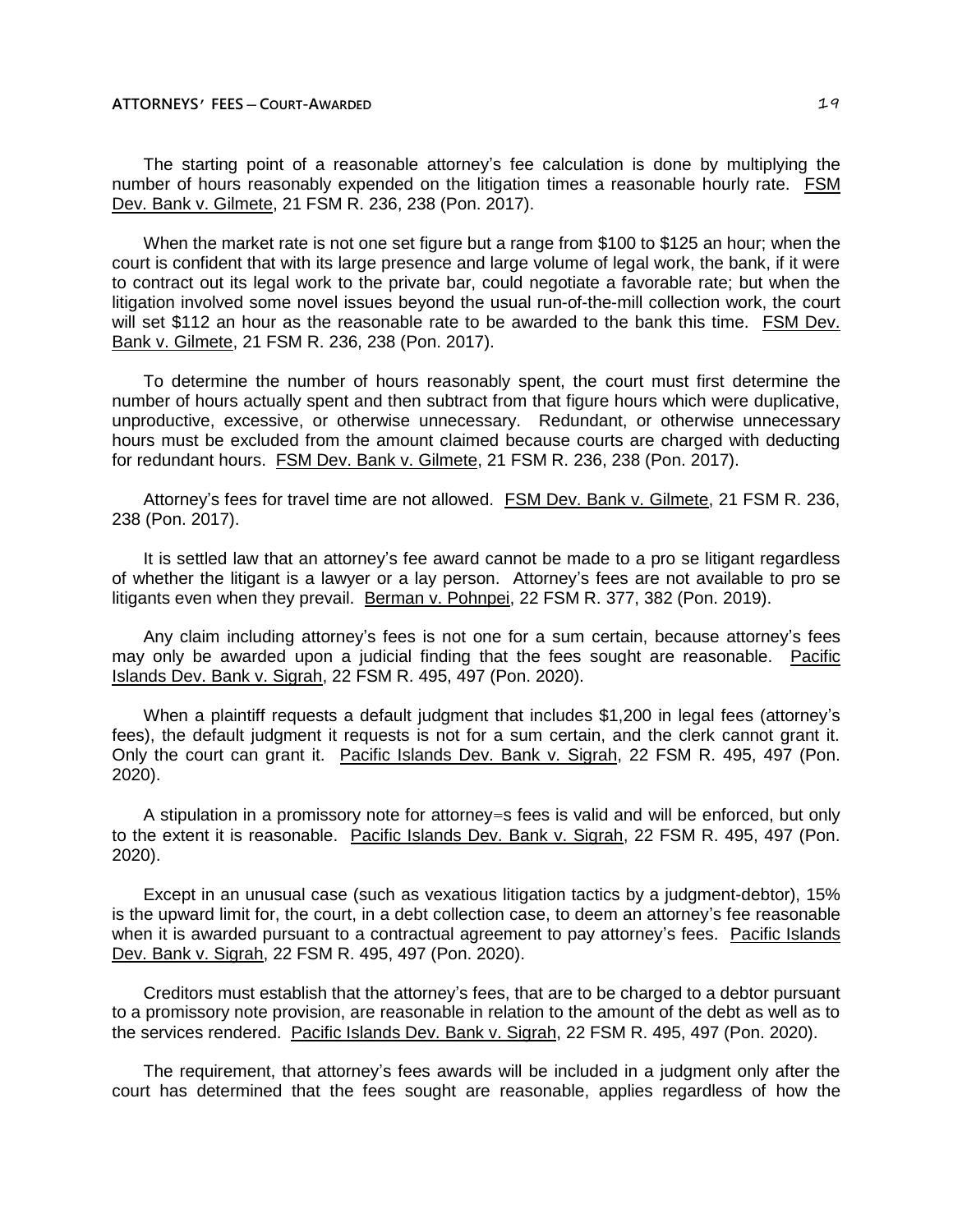attorney's fees are characterized – whether the fees are to be added on to the debt in the judgment, or capitalized as part of the debt's principal, or are the sole subject matter of the lawsuit. Pacific Islands Dev. Bank v. Sigrah, 22 FSM R. 495, 497 (Pon. 2020).

A creditor plaintiff cannot, by adding its attorney's fees to the debt's principal, circumvent the court's duty to first determine those fees' reasonableness before imposing them on a debtor defendant. It is an abuse of the trial court's discretion to award attorney's fees without first determining their reasonableness. Pacific Islands Dev. Bank v. Sigrah, 22 FSM R. 495, 497 (Pon. 2020).

Any party seeking attorney's fees always bears the burden of providing sufficient evidence to prove its claim. Pacific Islands Dev. Bank v. Sigrah, 22 FSM R. 495, 497 (Pon. 2020).

When, because the court referred the matter for administrative review, the plaintiff had an opportunity to vindicate its rights and the Secretary reevaluated his previous decisions and reversed himself, the error was corrected through the administrative review process, which is consistent with the procedure's purpose. The court thus cannot find a reason to award the plaintiff damages or attorney's fees, especially when the plaintiff waited a year before exercising its rights under the statute, which greatly increased its attorney's fees due to the need to obtain injunctive relief. New Tokyo Medical College v. Kephas, 22 FSM R. 625, 634-35 (Pon. 2020).

The civil rights statute, 11 F.S.M.C. 701(3), does not authorize the award of attorney's fees for administrative proceedings, even for administrative proceedings that were a prerequisite to a later court action (the exhaustion of administrative remedies requirement) because the statute only authorizes an attorney's fee award for actions (court cases) brought under 11 F.S.M.C. 701(3). New Tokyo Medical College v. Kephas, 22 FSM R. 625, 635 (Pon. 2020).

─ Court-Awarded ─ Common Fund

There is flexibility to modify the normal rule that each party pays its own attorney's fees when justice requires, and thus attorney's fees may be assessed for willful violation of a court order, when a party acts vexatiously, or in bad faith, presses frivolous claims, or employs oppressive litigation practices, or when the successful efforts of a party have generated a common fund or extended substantial benefits to a class. Semens v. Continental Air Lines, Inc. (II), 2 FSM R. 200, 208 (Pon. 1986).

Each party normally bears its own attorney fees. This flexible rule allows for the imposition of attorney's fees where a party acts vexatiously, in bad faith, presses frivolous claims, or employs oppressive litigation practices, or when a party's successful efforts have generated a common fund or extended substantial benefits to a class. Normally, in the absence of a statute to the contrary, a court will proceed on the assumption that the parties will bear their own attorney's fees. Coca-Cola Beverage Co. (Micronesia) v. Edmond, 8 FSM R. 388, 392 (Kos. 1998).

Attorneys fees are allowable against the opposing party if a party acts vexatiously, in bad faith, presses frivolous claims, or employs oppressive litigation practices, or when a party's successful efforts have generated a common fund or extended substantial benefits to a class. George v. George, 15 FSM R. 270, 275-76 (Kos. S. Ct. Tr. 2007).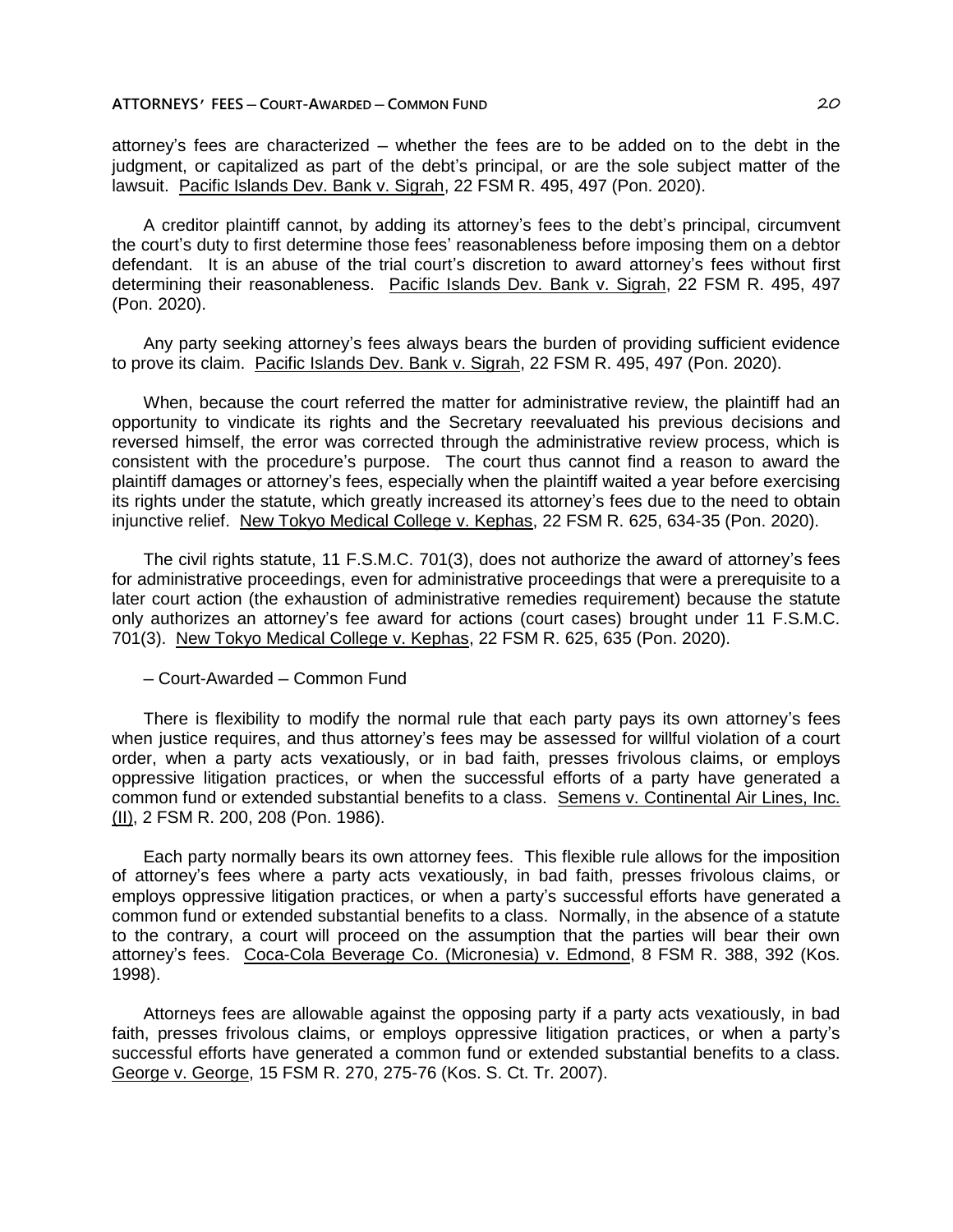# **ATTORNEYS' FEES ─ COURT-AWARDED ─ COMMON FUND** 21

Attorneys fees are allowable against the opposing party if a party acts vexatiously, in bad faith, presses frivolous claims, or employs oppressive litigation practices, or when a party's successful efforts have generated a common fund or extended substantial benefits to a class. George v. Albert, 15 FSM R. 323, 328 (Kos. S. Ct. Tr. 2007).

While the lodestar method, which multiples the number of attorney-work hours reasonably expended by an hourly rate appropriate for the FSM and the lawyer's experience, is the proper method in statutory (or in contractual) fee-shifting cases, the percentage-of-recovery method is generally used in common fund cases on the theory that class members would be unjustly enriched if they did not adequately compensate the counsel responsible for generating the fund, although it is within a trial court's discretion to use the lodestar instead of the percentage-ofrecovery method to calculate attorney's fees in a common fund case. When the percentage-ofrecovery method is used, the court must specify the percentage it has utilized in determining the fee award. There is no set standard, however, for determining a reasonable percentage. People of Tomil ex rel. Mar v. M/C Jumbo Rock Carrier III, 17 FSM R. 198, 203-04 (Yap 2010).

The court has general equitable powers to award fees out of a settlement fund to those attorneys who have brought benefit to class members. People of Tomil ex rel. Mar v. M/C Jumbo Rock Carrier III, 17 FSM R. 198, 204 (Yap 2010).

Although courts are reluctant to disturb contingent fee arrangements freely entered into by knowledgeable and competent parties, an attorney's contingent fee must still be reasonable or the court may reduce it. This is especially true when the contingent fee sought is in a class action. People of Tomil ex rel. Mar v. M/C Jumbo Rock Carrier III, 17 FSM R. 198, 204 (Yap 2010).

The trial court in a class-action settlement is not bound by the parties' agreement as to the amount of attorney fees. A thorough judicial review of fee applications is required in all class action settlements. People of Tomil ex rel. Mar v. M/C Jumbo Rock Carrier III, 17 FSM R. 198, 204 (Yap 2010).

In the context of a class-action settlement, when determining whether plaintiffs' counsel is in fact entitled to fees, and if so, in what amount, the court must be sensitive to the potential conflict of interest between plaintiffs and their counsel, and must be particularly careful to insure that the ultimate division of funds is fair to absent class members. This is because, even if the court finds, under Rule 23(e), that the settlement is fair and reasonable to absent class members, the court still has an unbending duty to ensure that counsel is not unreasonably benefited by the award of an exorbitant fee, and therefore must scrutinize attorney fee applications with a jealous regard for the rights of those who are interested in the class action settlement fund since the divergence in financial incentives always creates the danger that the lawyers might urge a class settlement at a low figure or on a less-than-optimal basis in exchange for red-carpet treatment on fees. Thus, under Rule 23(e), a trial court must scrutinize any fee agreement that would be enforced as part of the agreement, because those agreements necessarily put counsel and clients in an adversary relationship. People of Tomil ex rel. Mar v. M/C Jumbo Rock Carrier III, 17 FSM R. 198, 204 (Yap 2010).

When a contingent fee contract is to be satisfied from a settlement fund approved by the trial judge pursuant to Rule 23(e), the court has an even greater necessity to review the fee arrangement for this rule imposes upon it a responsibility to protect the interests of the class members from abuse. In such circumstances, the attorneys' role is drastically altered; they then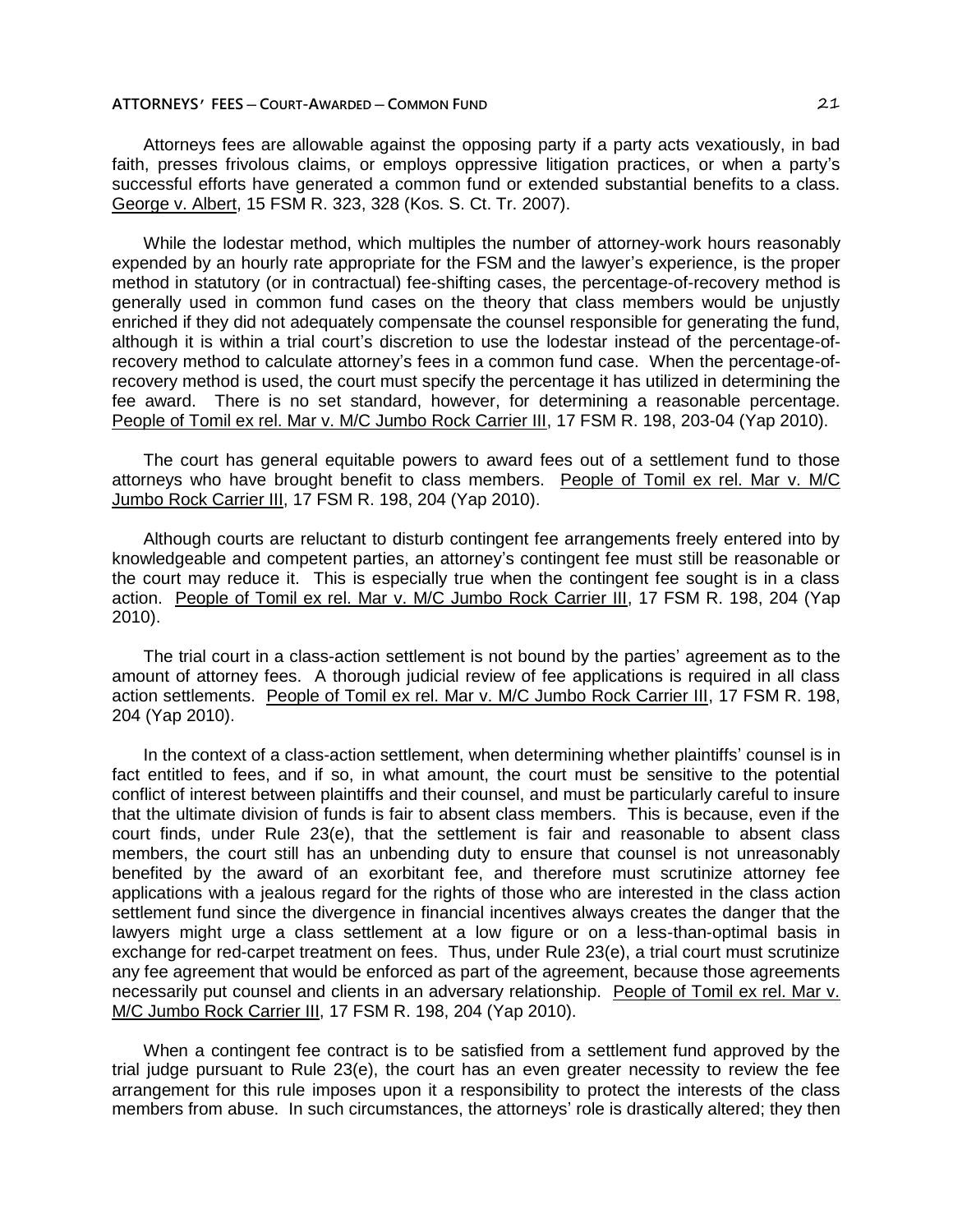# **ATTORNEYS' FEES ─ COURT-AWARDED ─ COMMON FUND** 22

stand in essentially an adversarial relation to their clients who face a reduced award to the extent that counsel fees are maximized. Moreover, because of the nature of class representation, the clients may be poorly equipped to defend their interests against those of their attorneys. People of Tomil ex rel. Mar v. M/C Jumbo Rock Carrier III, 17 FSM R. 198, 205 (Yap 2010).

The court's fee application review must consider not only just compensation for attorneys but also the necessity to protect the rights of the class members. People of Tomil ex rel. Mar v. M/C Jumbo Rock Carrier III, 17 FSM R. 198, 205 (Yap 2010).

In a common fund case where the attorneys' fees and the clients' award stem from the same source and the fees are based on a percentage amount of the clients' settlement, the trial court should consider: 1) the size of the fund and the number of persons benefitted; 2) the presence or absence of substantial objections by members of the class to the fees requested by counsel; 3) the skill and efficiency of the attorneys involved; 4) the litigation's complexity and duration; 5) the risk of nonpayment; 6) the amount of time plaintiffs' counsel devoted to the case; and 7) the awards in similar cases. These factors need not be applied in a formulaic way since each case is different. People of Tomil ex rel. Mar v. M/C Jumbo Rock Carrier III, 17 FSM R. 198, 205 (Yap 2010).

As a general rule, as the size of a fund increases, the appropriate percentage to be awarded to counsel decreases although sometimes the increase in the recovery is merely due to the size of the class and has no direct relationship to counsel's efforts. And a fund size may be so large as to require the court to decrease the percentage award. People of Tomil ex rel. Mar v. M/C Jumbo Rock Carrier III, 17 FSM R. 198, 205 (Yap 2010).

The brevity of the litigation before settlement (for instance, a case in which no formal discovery has been conducted before a quick settlement) would require a reduction in attorney fees. People of Tomil ex rel. Mar v. M/C Jumbo Rock Carrier III, 17 FSM R. 198, 205 (Yap 2010).

Courts generally use lodestar calculations to "cross-check" percentage-of-recovery fee awards. People of Tomil ex rel. Mar v. M/C Jumbo Rock Carrier III, 17 FSM R. 198, 206 (Yap 2010).

Class action counsel in common fund cases are entitled to reimbursement for expenses adequately documented and reasonably and appropriately incurred in the prosecution of the class action. The litigation expenses that may be allowed in such cases are thus more extensive than the costs routinely taxed and awarded to prevailing parties under Rule 54(d). People of Tomil ex rel. Mar v. M/C Jumbo Rock Carrier III, 17 FSM R. 198, 206 (Yap 2010).

─ Court-Awarded ─ Contractual

It is especially important for the court to scrutinize carefully and strictly construe contractual provisions which relate to the payment of attorney's fees. Bank of the FSM v. Bartolome, 4 FSM R. 182, 185 (Pon. 1990).

The FSM Supreme Court will consider an unambiguous provision in a promissory note for the payment of reasonable attorney's fees in debt collection cases as valid in the Federated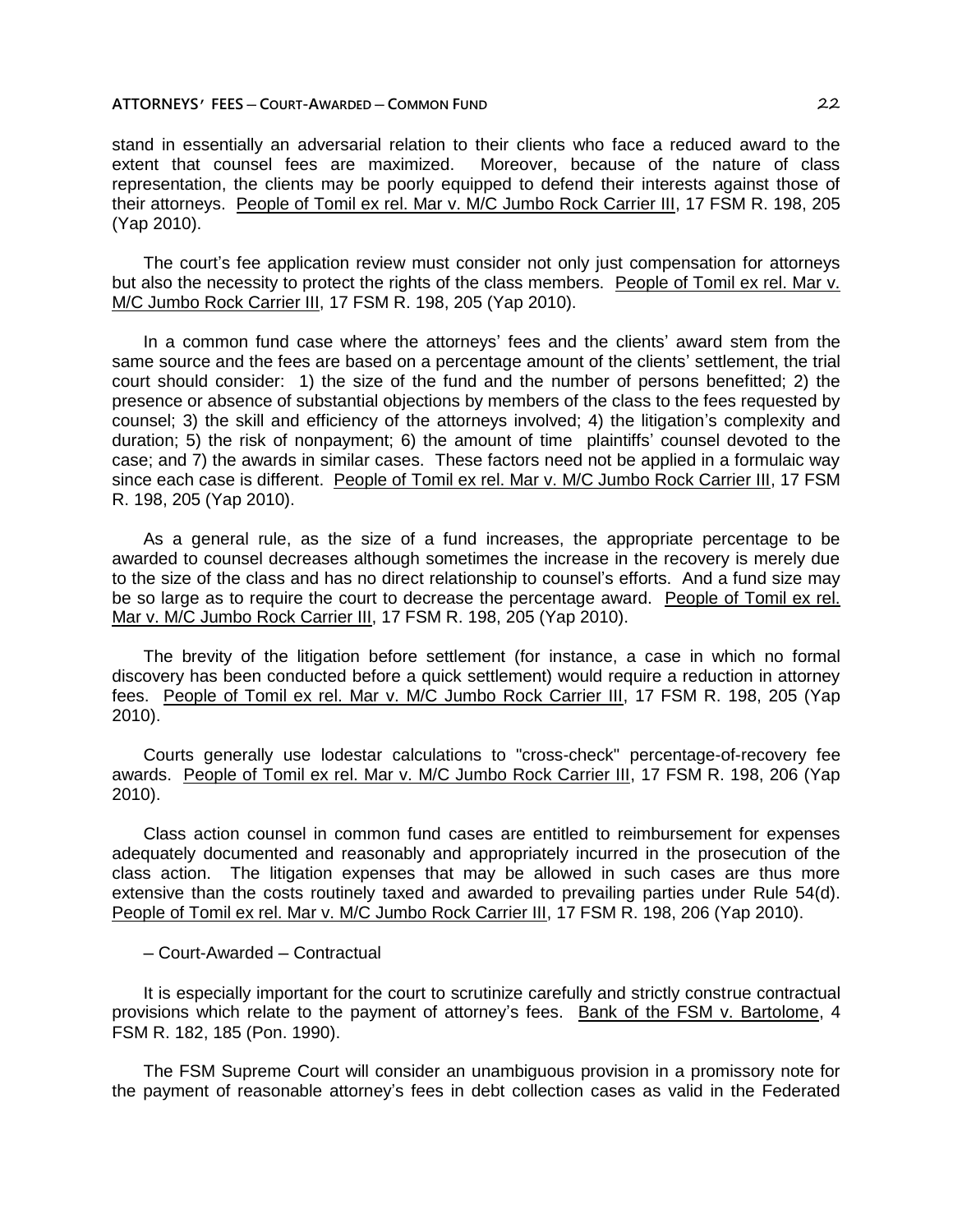States of Micronesia. Bank of Hawaii v. Jack, 4 FSM R. 216, 219 (Pon. 1990).

Because agreements in promissory notes for the payment of attorney's fees are essentially indemnity clauses, they will be given effect only to the extent that expenses and losses are actually incurred, as demonstrated by detailed supporting documentation showing the date, the work done, and the amount of time spent on each service for which a claim for compensation is made. Bank of Hawaii v. Jack, 4 FSM R. 216, 219 (Pon. 1990).

Provisions in promissory notes for the payment of attorney's fees will be enforced only to the extent that the fees demanded are reasonable. Bank of Hawaii v. Jack, 4 FSM R. 216, 219 (Pon. 1990).

It is necessary for each creditor to establish that attorney's fees to be charged to a debtor pursuant to an agreement in a promissory note are reasonable in relation to the amount of the debt as well as to the services rendered. Bank of Hawaii v. Jack, 4 FSM R. 216, 220 (Pon. 1990).

Where attorney's fees claimed pursuant to a contractual provision are excessive or otherwise unreasonable, it is within the equitable and discretionary power of the court to reduce or even deny the award, despite the contractual provision. Bank of Hawaii v. Jack, 4 FSM R. 216, 220 (Pon. 1990).

Except in unusual circumstances, the amount awarded pursuant to a stipulation for the payment of attorney's fees in debt collection cases in the FSM will be limited to a reasonable amount not in excess of fifteen percent of the outstanding principal and interest. Bank of Hawaii v. Jack, 4 FSM R. 216, 221 (Pon. 1990).

Where a debtor/account receivable to an insolvent corporation is liable to the corporation's creditors the debtor cannot challenge the arrangement for attorney's fees made between the creditors, counsel, and the court for collection of the insolvent corporation's accounts receivable. Creditors of Mid-Pac Constr. Co. v. Senda, 6 FSM R. 140, 142 (Pon. 1993).

In collection cases, creditors must establish that the attorney's fees to be charged are reasonable in relation to the amount of the debt as well as to the services rendered. Generally, plaintiff's attorney's fees in a debt collection case, barring bad faith on the defendant's part, will be limited to a reasonable amount not to exceed fifteen percent of the outstanding principal and interest. J.C. Tenorio Enterprises, Inc. v. Sado, 6 FSM R. 430, 432 (Pon. 1994).

An FSM court may reduce the amount of attorney's fees provided for under a foreign judgment, where that judgment is unenforceable as against public policy to the extent that the attorney fees in excess of 15% of debt are repugnant to fundamental notions of what is decent and just in the FSM. J.C. Tenorio Enterprises, Inc. v. Sado, 6 FSM R. 430, 432 (Pon. 1994).

When a plaintiff's interest and attorney's fee claim rests on a paragraph on the bottom left portion of each invoice and none of the invoices bears the defendant's signature, an issue of fact exists as to whether this pre-judgment interest and fee clause ever formed a material part of the open account agreement between the parties. Summary judgment is therefore denied on the issue. Mid-Pacific Liquor Distrib. Corp. v. Edmond, 9 FSM R. 75, 79 (Kos. 1999).

An attorney's fee must be reasonable, and the court must make such a finding. Except in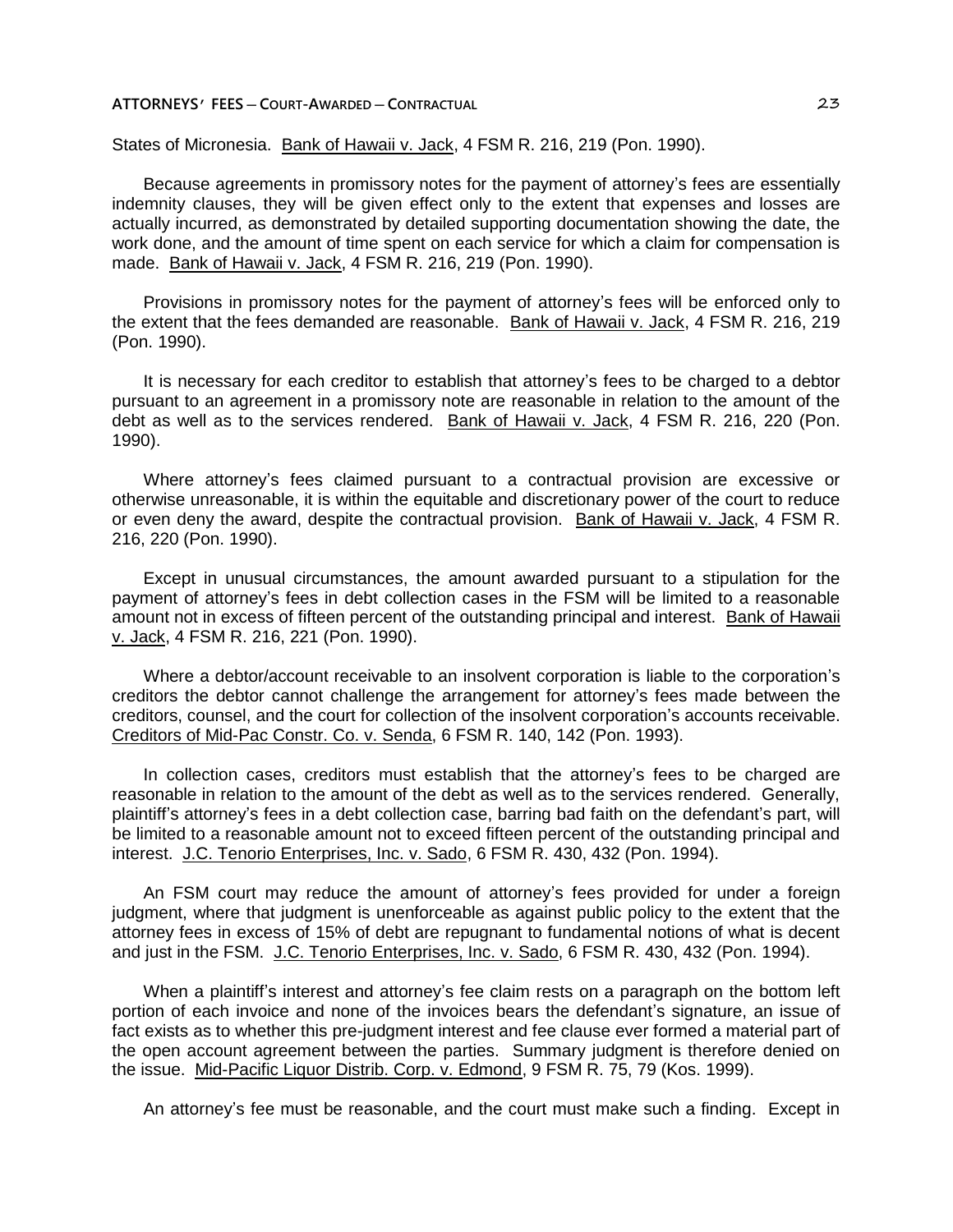unusual circumstances, an attorney's fee in debt collection cases will be limited to a reasonable amount not to exceed 15% of the amount due on the loan at the time of default. Mobil Oil Micronesia, Inc. v. Benjamin, 10 FSM R. 100, 103 (Kos. 2001).

The rationale for limiting attorney's fees in collection cases, whether the attorney's fees result from a loan agreement or a stipulated judgment, to a reasonable percentage of the amount collected is so that a debtor is not ultimately faced with an obligation far in excess of that originally anticipated, and to provide certainty to debtors and creditors alike. Mobil Oil Micronesia, Inc. v. Benjamin, 10 FSM R. 100, 103 (Kos. 2001).

An award of attorney's fees, depending as it does upon a finding of reasonableness, is an exercise in equity. Mobil Oil Micronesia, Inc. v. Benjamin, 10 FSM R. 100, 103 (Kos. 2001).

When a debtor has engaged in the unreasonable conduct that he has no further liability on the judgment, it is equitable to award an attorney's fee of 30% of the remaining amount due on the loan for work done to collect on the judgment, rather than the 15% allowed in Bank of Hawaii v. Jack. Mobil Oil Micronesia, Inc. v. Benjamin, 10 FSM R. 100, 103 (Kos. 2001).

When a debtor's unreasonable conduct occurred in opposing the collection of the remainder of a judgment after the bulk of it had been paid and the creditor is entitled to reasonable attorney's fees, it is equitable to award the creditor reasonable attorney's fees not to exceed 15% for work done in collecting the bulk of the judgment, and reasonable attorney's fees not to exceed 30% of the judgment's remainder, rather than attorney's fees not exceeding 15% of the total judgment. Mobil Oil Micronesia, Inc. v. Benjamin, 10 FSM R. 100, 103-04 (Kos. 2001).

Contract provisions for the payment of attorney's fees will be enforced only to the extent that the fees demanded are reasonable. In debt collection cases, the amount awarded for attorney's fees should not exceed 15 percent of the outstanding principal and interest. Jackson v. George, 10 FSM R. 523, 526 (Kos. S. Ct. Tr. 2002).

The court must first determine the reasonableness of a plaintiff's claim for attorney's fees and costs. Any award of attorney's fees must be based upon a showing and a judicial finding, that the amount of fees is reasonable based on detailed supporting documentation showing the date, the work done, and the amount of time spent on each service for which compensation is claimed. Jackson v. George, 10 FSM R. 523, 527 (Kos. S. Ct. Tr. 2002).

An attorney's fee must be reasonable, and the court must make such a finding. Therefore, contract provisions for the payment of attorney's fees will be enforced only to the extent that the fees demanded are reasonable. In debt collection cases, the amount awarded for attorney's fees should not exceed 15 percent of the outstanding principal and interest. Jackson v. George, 10 FSM R. 531, 532-33 (Kos. S. Ct. Tr. 2002).

The court must first determine the reasonableness of the plaintiff's claim for attorney's fees and costs. Any attorney's fees award must be based upon a showing and a judicial finding, that the amount of fees is reasonable based on detailed supporting documentation showing the date, the work done, and the amount of time spent on each service for which a claim for compensation is made. Jackson v. George, 10 FSM R. 531, 533 (Kos. S. Ct. Tr. 2002).

The Kosrae State Court will adopt the 15% limitation established in Bank of Hawaii v. Jack, and when the total amount of the plaintiff's attorney fees claim is excessive, but the plaintiff's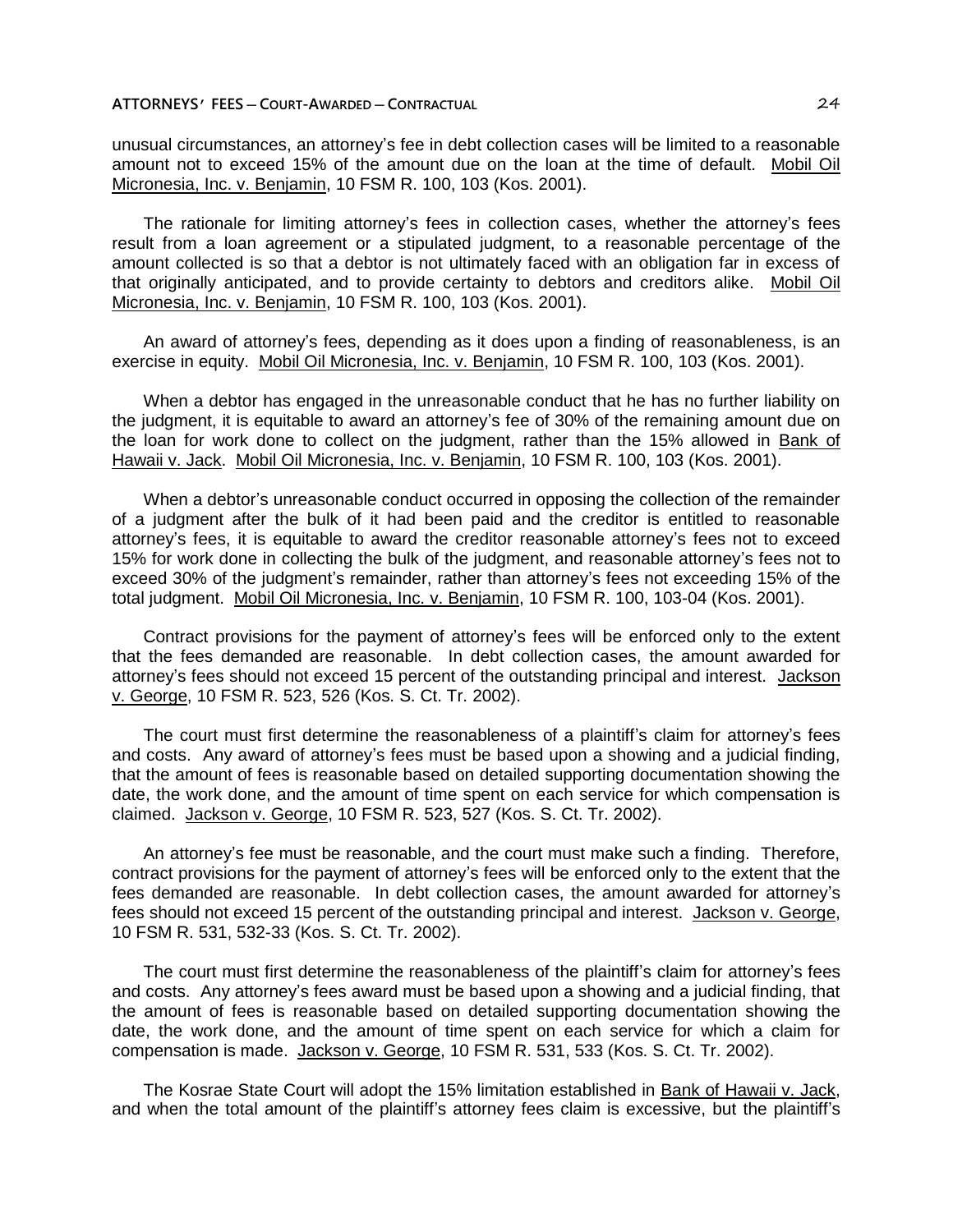claim for trial preparation, representation at trial and preparation of the written summation is reasonable, a 15% attorney fees award is reasonable and just. Jackson v. George, 10 FSM R. 531, 533 (Kos. S. Ct. Tr. 2002).

It is an abuse of the trial court's discretion to award attorney's fees without first determining their reasonableness, and it is especially important for the court to scrutinize carefully and to strictly construe contractual provisions which relate to the payment of attorney's fees. LPP Mortgage Ltd. v. Maras, 12 FSM R. 112, 113 (Chk. 2003).

The court is the final arbiter of whether an attorney fee award it orders is reasonable. Merely because an attorney has billed his client for a certain amount does not make that amount reasonable for a court-ordered award. LPP Mortgage Ltd. v. Maras, 12 FSM R. 112, 113 (Chk. 2003).

Except for unusual circumstances, 15% is the upward limit for an attorney's fee to be deemed reasonable when it is awarded pursuant to a stipulation for the payment of attorney's fees in a debt collection case. LPP Mortgage Ltd. v. Maras, 12 FSM R. 112, 113 (Chk. 2003).

Attorney's fees that are awarded on the basis of contract become part of the plaintiffs' damages in its case. When the one party's wrongful act has involved him in litigation with another, and the other must pursue a legal remedy, then the attorney's fees so incurred should be treated as damages that flow from the original wrongful act. Adams v. Island Homes Constr., Inc., 12 FSM R. 541, 543 (Pon. 2004).

Attorney's fees will not be awarded in a default judgment when nowhere in the pleadings does it allege or indicate that any contract between the parties makes the defendant liable for attorney's fees. Albatross Trading Co. v. Aizawa, 13 FSM R. 380, 382 (Chk. 2005).

Even when attorney's fees awards are made pursuant to contract or statute, a trial court has an obligation to see that any award it approves is reasonable, and it is an abuse of the trial court's discretion to award fees without first determining their reasonableness. The court must carefully scrutinize and strictly construe contractual provisions relating to the payment of attorney's fees. The court is the final arbiter of whether a court-ordered attorney fee award is reasonable. Albatross Trading Co. v. Aizawa, 13 FSM R. 380, 382 (Chk. 2005).

Except in unusual circumstances, the amount awarded pursuant to a stipulation for the payment of attorney's fees in debt collection cases in the FSM will be limited to a reasonable amount not to exceed fifteen percent of the outstanding principal and interest. Fifteen percent is not an amount an attorney is automatically entitled to as a fee in debt collection case. It is the upper limit, or ceiling, on what the court can consider to be reasonable and beyond which a fee is presumed to be unreasonable. Albatross Trading Co. v. Aizawa, 13 FSM R. 380, 382 (Chk. 2005).

Fifteen percent is the usual maximum allowed for attorney's fees in a collection case under FSM Supreme Court caselaw. FSM Dev. Bank v. Adams, 14 FSM R. 234, 244 n.4 (App. 2006).

When the trial court awarded attorney's fees against a defendant based on 15% of the judgment against him and a co-defendant was jointly and severally liable for only part of that judgment, if the co-defendant were liable for attorney's fees, its liability would be limited to 15% of the part of the judgment it was liable for. FSM Dev. Bank v. Adams, 14 FSM R. 234, 256 n.8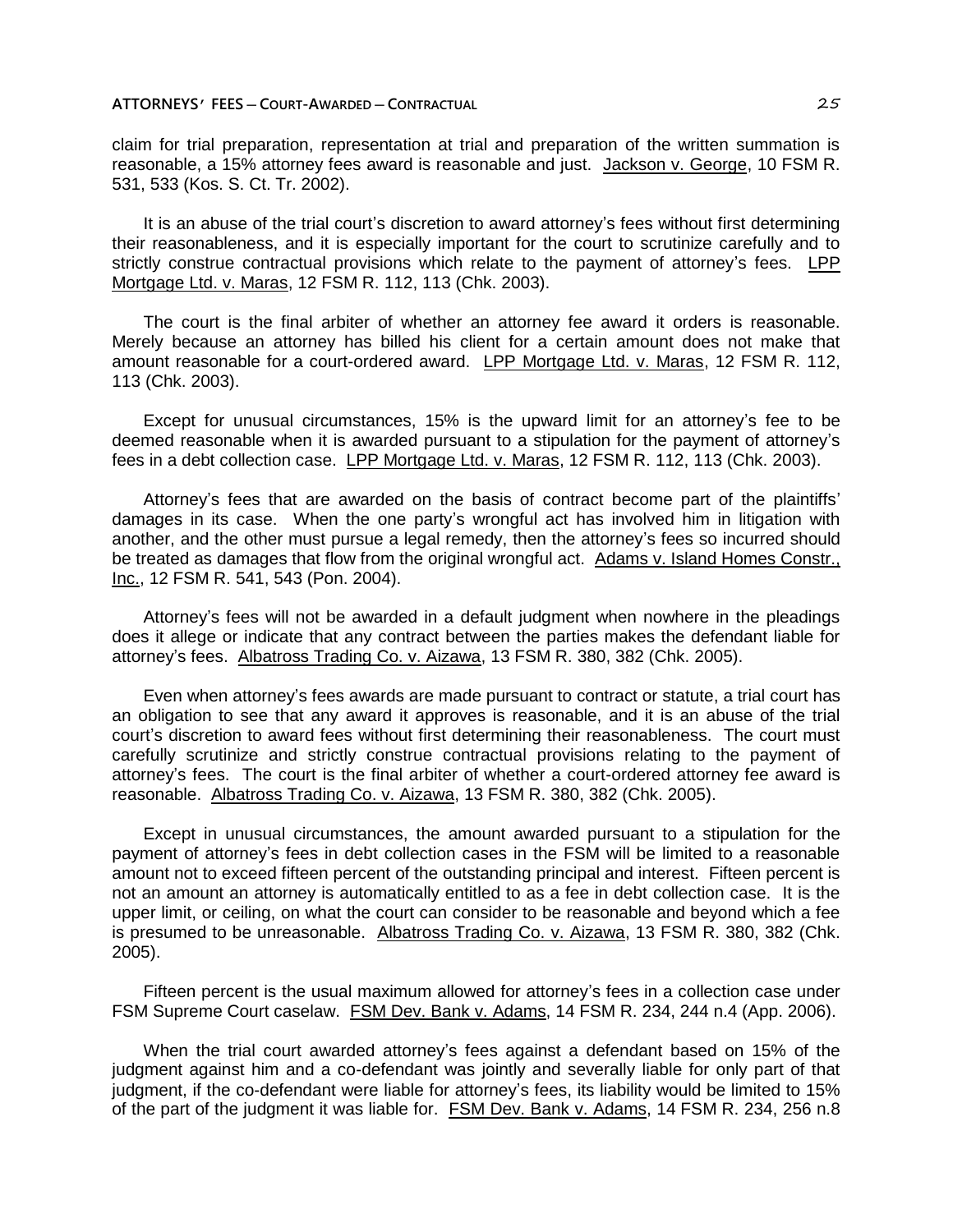(App. 2006).

A contract's intended third-party beneficiary can recover attorney's fees under a contract providing for attorney's fees if it has to sue to enforce its third-party beneficiary rights and prevails. Similarly, a prevailing party can recover attorney's fees from an intended third-party beneficiary litigant if that beneficiary could have recovered attorney's fees from that party under the contract. FSM Dev. Bank v. Adams, 14 FSM R. 234, 256 (App. 2006).

When it was the appellees' contract with another that provided for attorney's fees for a successful litigant and the appellant was not an intended beneficiary of that agreement; and when the trial court declined to shift the attorney fee burden to the appellant based on its vexatious conduct, no contract or statute authorized the fees the appellant was awarded. When the trial court, in awarding these attorney's fees after the trial on damages, made no finding that attorney's fees were damages in the contemplation of both parties as the probable result of the breach at the time they made the contract, the fees could not have been awarded as consequential damages. The fee award thus must be reversed. FSM Dev. Bank v. Adams, 14 FSM R. 234, 256 (App. 2006).

Generally, parties must bear their own attorney's fees unless otherwise authorized by law or by contract between the parties. Thus, when the sales contract provides that the buyer will pay the seller's attorney's fees and costs if an attorney is hired to collect the debt, the court will determine and award the seller its reasonable attorney's fees, which, except in unusual circumstances involving bad faith and vexatious litigation, will not exceed 15% of the outstanding principal and interest. Oceanic Lumber, Inc. v. Vincent & Bros. Constr. Co., 16 FSM R. 222, 225 (Chk. 2008).

A sales contract provision that the buyer "agrees to pay all attorney's collection and court fees and an additional 33% of the principal amount and accrued interest in the event this invoice is referred to an attorney or collection agency for collection" appears, since it is included in the same sentence as "all attorney's collection and court fees," to not only constitute "doubledipping" or double recovery of attorney's fees, but it would also award attorney's fees greatly in excess of the 15% maximum usually allowed in collection cases, and will therefore not be awarded. Oceanic Lumber, Inc. v. Vincent & Bros. Constr. Co., 16 FSM R. 222, 225 (Chk. 2008).

A summary of the total hours worked by the attorneys and their individual billing rates and a lawyer=s affidavit that the summary was correct is inadequate to support an attorney fee award, and the party seeking an attorney's fees award always bears the burden of providing sufficient evidence to prove its claim. Bank of the FSM v. Truk Trading Co., 16 FSM R. 467, 470 (Chk. 2009).

The starting point of a reasonable attorney's fee calculation is done by multiplying the number of hours reasonably expended on the litigation times a reasonable hourly rate. To determine the number of hours reasonably spent, the court must first determine the number of hours actually spent and then subtract from that figure hours which were duplicative, unproductive, excessive, or otherwise unnecessary. Bank of the FSM v. Truk Trading Co., 16 FSM R. 467, 470 (Chk. 2009).

Redundant, or otherwise unnecessary hours must be excluded from the amount of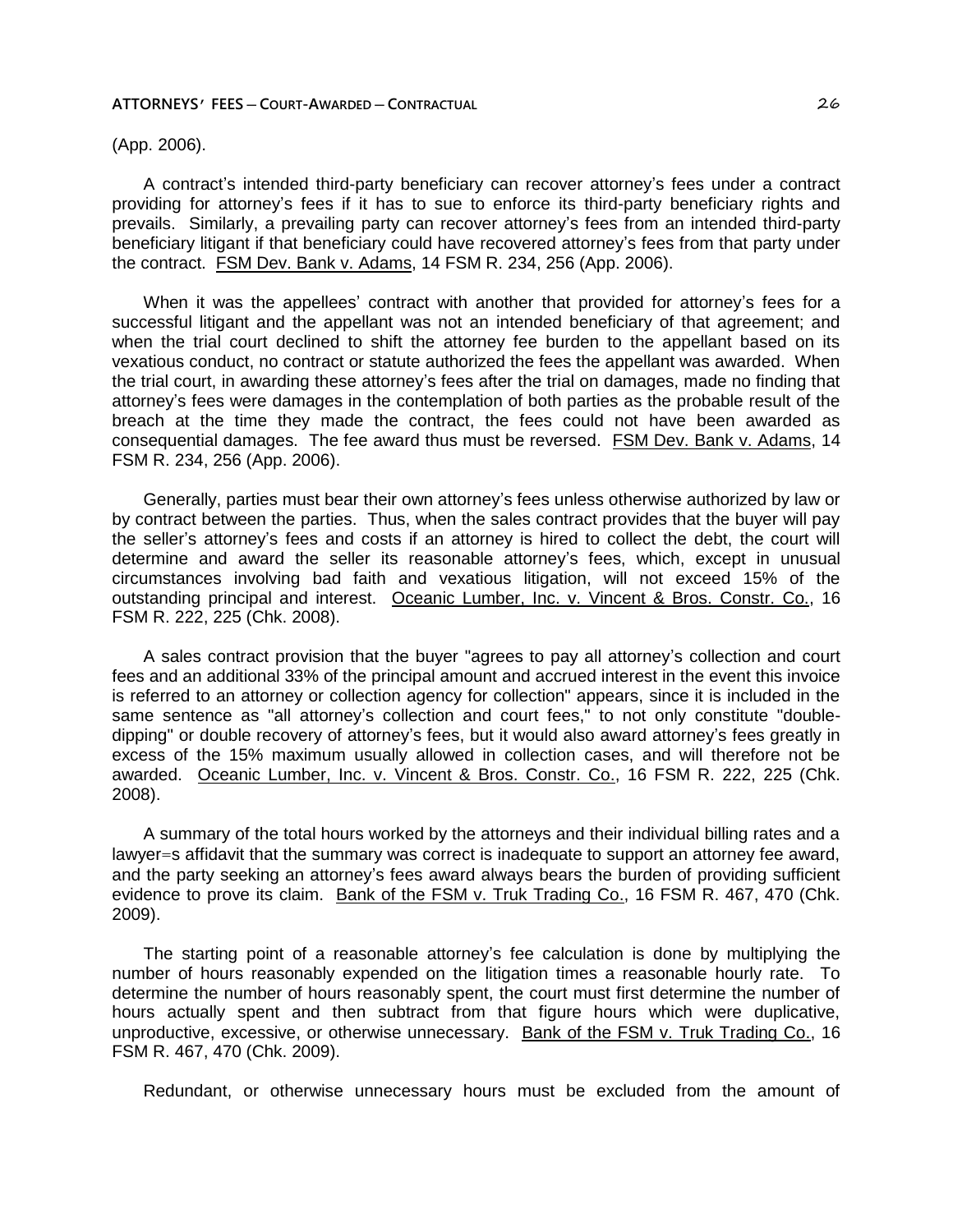attorneys' fees claimed because courts are charged with deducting redundant hours, which generally occur when more than one attorney represents a client. Time devoted to intra-office consultations between attorneys, which duplicated the other's time will be reduced. Bank of the FSM v. Truk Trading Co., 16 FSM R. 467, 470 (Chk. 2009).

Since the test for attorney fee compensation is whether a given step was necessary to attain the relief afforded, the court will disallow the hours spent negotiating a lien release with an attorney who did not represent any party in the litigation, concerning a matter unrelated to obtaining a money judgment against the defendants in the case. Bank of the FSM v. Truk Trading Co., 16 FSM R. 467, 470 (Chk. 2009).

File maintenance and reorganization and an intra-office conference with staff about it is administrative work. Administrative work is considered part of overhead and attorney time devoted to administrative, instead of legal, tasks will be disallowed. Bank of the FSM v. Truk Trading Co., 16 FSM R. 467, 470 (Chk. 2009).

Going to the airport to find a passenger to hand-carry a package to Chuuk or running to find someone to hand-carry documents to Chuuk for filing and the like is courier or delivery work, and delivery work is valued at delivery service rates, not attorney rates, regardless of whether an attorney performs the task. Bank of the FSM v. Truk Trading Co., 16 FSM R. 467, 470 (Chk. 2009).

Unexplained time that does not appear to be related to the relief sought or attained by the litigation will be disallowed from an attorney fee request. Bank of the FSM v. Truk Trading Co., 16 FSM R. 467, 470-71 (Chk. 2009).

An award of reasonable attorney's fees to the prevailing party is based on the customary fee in the locality in which the case is tried. Thus when the case was filed in and decided in Chuuk and the customary fee in Chuuk currently ranges from \$100 to \$125 an hour, the court will award attorneys' fees at \$125 per hour. Bank of the FSM v. Truk Trading Co., 16 FSM R. 467, 471 (Chk. 2009).

A "business privilege tax" that is part of the cost of being in business on Guam and is either part of a law firm's overhead, which cannot be taxed as a cost, or an increase in or part of the attorney's hourly rate and thus already considered under the reasonable attorney fee award. Bank of the FSM v. Truk Trading Co., 16 FSM R. 467, 471 (Chk. 2009).

Even if a law firm client has agreed to compensate the law firm for its gross receipts tax liability on income received from the client, the court will not award it because what the client has agreed to pay is not relevant to the court's determination of a reasonable fee. The court makes its reasonableness determination without reference to any prior fee agreement between the attorney and client since the entitlement to a reasonable attorneys' fees award is the client's, not his attorney's, and the amount the client actually pays his attorney is irrelevant. Bank of the FSM v. Truk Trading Co., 16 FSM R. 467, 471 (Chk. 2009).

The FSM Development Bank can be entitled to reasonable attorney's fees even when it uses in-house counsel. FSM Dev. Bank v. Gilmete, 21 FSM R. 159, 173 (Pon. 2017).

When the borrowers promised to pay to the bank all reasonable attorney's fees, expenses, and costs of collection, the borrowers were liable for the costs of collecting from them, but they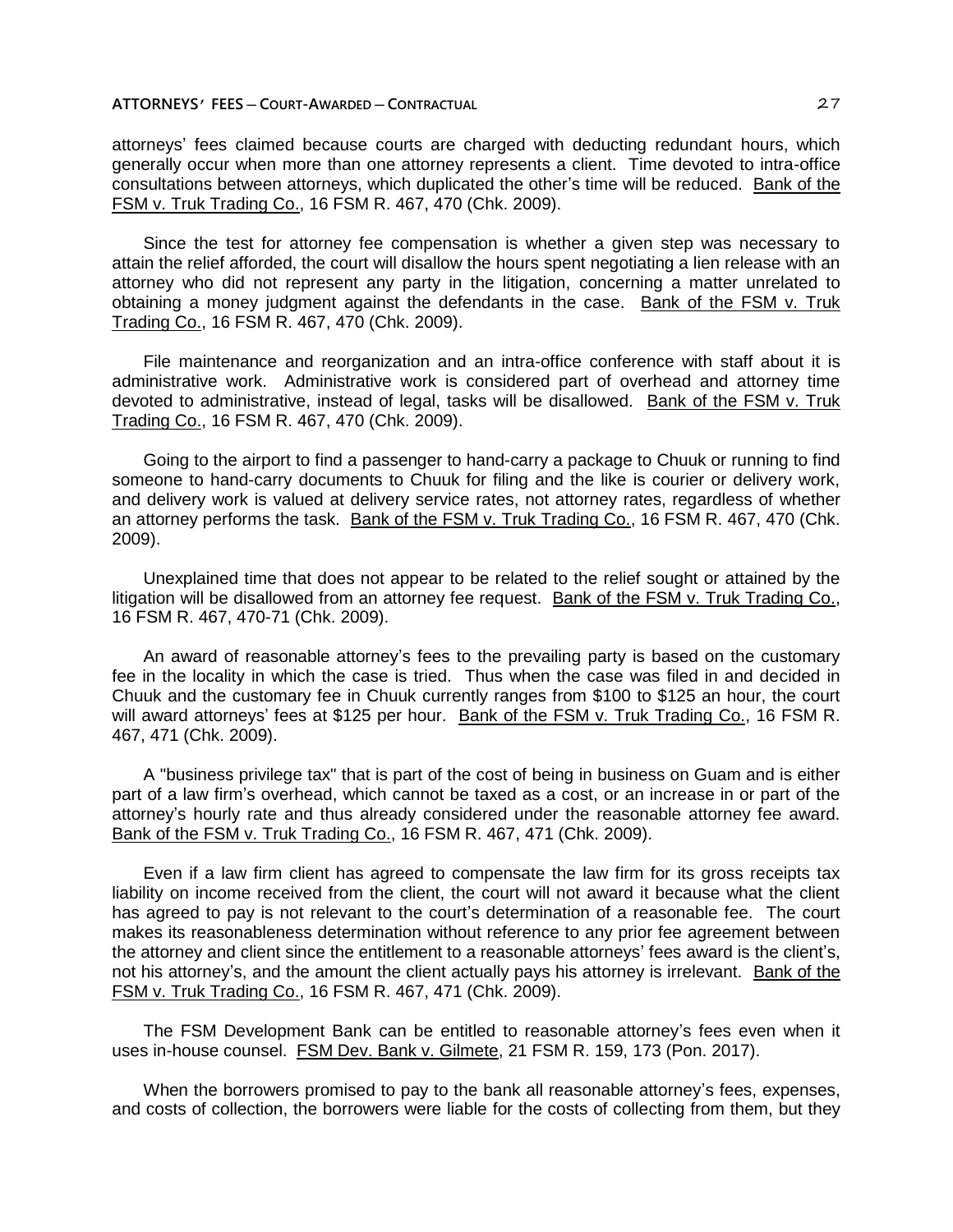were not liable for the bank's attorney's fees either defending against a third party's claims against the bank or reviewing the litigation between the third party and the borrowers since those fees are not part of the cost of collecting from the borrowers. Those hours will be disallowed. FSM Dev. Bank v. Gilmete, 21 FSM R. 236, 238 (Pon. 2017).

Attorney's fees in collection cases ordinarily should not exceed 15% of the outstanding principal and interest, and an award will be reduced accordingly. FSM Dev. Bank v. Gilmete, 21 FSM R. 236, 238-39 (Pon. 2017).

# ─ Court-Awarded ─ Private Attorney General

The "private attorney general" theory for an award of attorney's fees whereby a successful party is awarded attorney's fees when it has vindicated an important public right that required private enforcement and benefitted a large number of people has never been applied in the FSM. Damarlane v. United States, 8 FSM R. 45, 55 (App. 1997).

The "private attorney general" theory has never been judicially applied in the FSM, nor has it been judicially prohibited. Udot Municipality v. FSM, 10 FSM R. 354, 361 (Chk. 2001).

When the prevailing party has vindicated and enforced an important right affecting the public interest that will potentially benefit the general public and a large number of people, which required private enforcement, and which was of societal importance and the cost to prevailing party appears to outweigh the potential benefits it achieved, the case is a suitable one for the equitable application of the "private attorney general" doctrine and it is proper to adopt the principle. Udot Municipality v. FSM, 10 FSM R. 354, 361-62 (Chk. 2001).

The private attorney general theory permits government reimbursement of a party's attorney fees when it must hire its own attorney to enforce a right shared by a large number of people, when it is in the public interest. The theory recognizes that the government does not always adequately protect the rights of citizens, and that people who successfully defend the rights of the public at their own cost deserve to have their attorney fees paid for, as if they had been provided the services of a "private attorney general." FSM v. Udot Municipality, 12 FSM R. 29, 36 n.4 (App. 2003).

The private attorney general theory should be available for prevailing litigants to recover their attorney fees in bringing an action if they meet the criteria because when government officials' acts are contrary to the Constitution, and these same officials have access to the significant resources of the national government to defend their actions, there is a danger that the courts may become inaccessible to members of the public. The government does have finite and scarce resources, but these are not wasted on litigation that benefits the public interest and vindicates important societal rights. FSM v. Udot Municipality, 12 FSM R. 29, 55 (App. 2003).

The standards for application of the private attorney general theory are rigorous, and only in cases where a litigant is successful in pursuing a case that confers a substantial benefit on the public will the government be liable for attorney fees. FSM v. Udot Municipality, 12 FSM R. 29, 55 (App. 2003).

The private attorney general theory should apply in the FSM, provided that the criteria are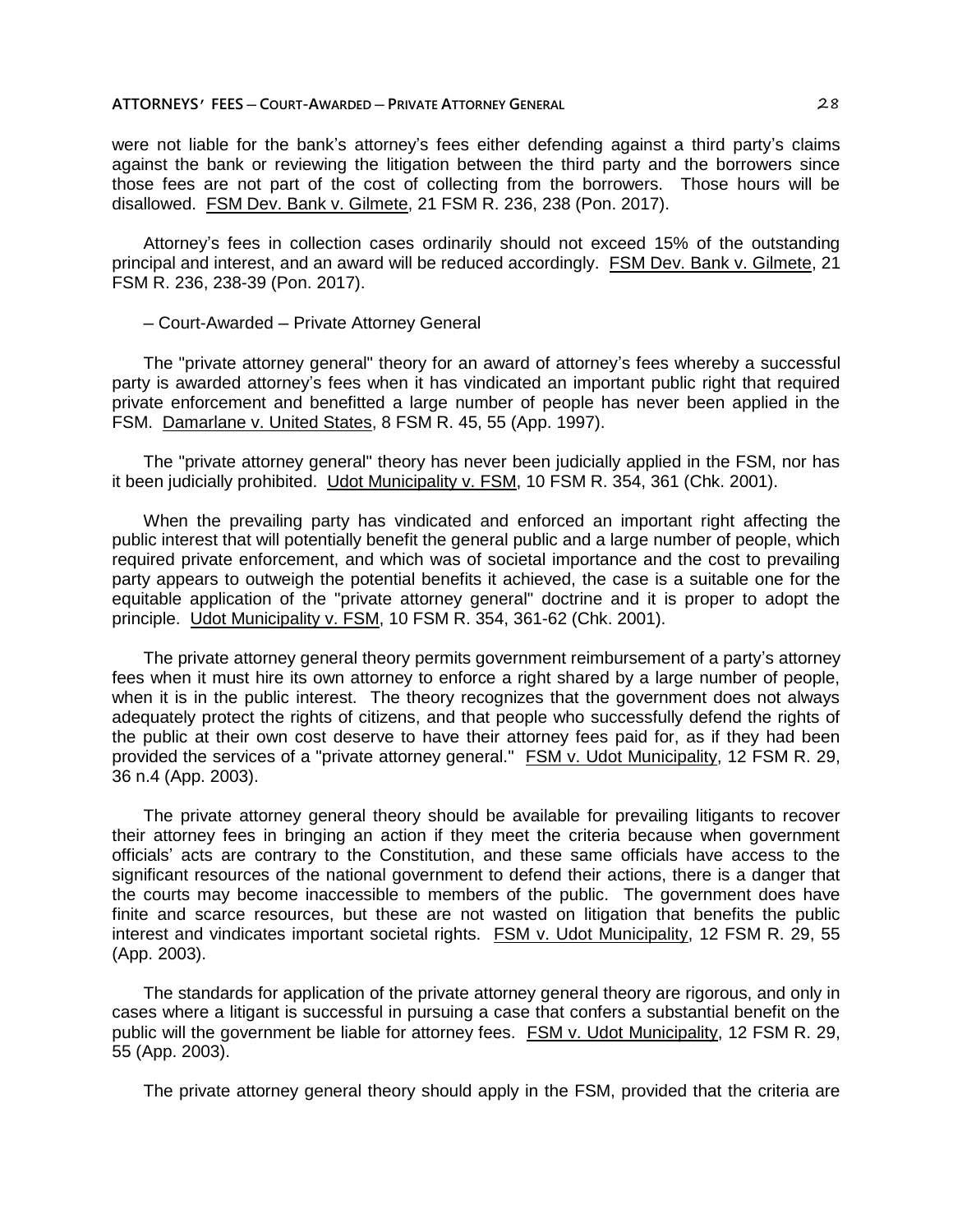strictly met. FSM v. Udot Municipality, 12 FSM R. 29, 55 (App. 2003).

A party seeking attorney's fees under the private attorney general theory must demonstrate that it vindicated a right that benefits a large number of people, that the right sought to be enforced required private enforcement, and it must prove that the right is of societal importance. FSM v. Udot Municipality, 12 FSM R. 29, 56 (App. 2003).

A prevailing municipality may recover its attorney's fees under a private attorney general theory when the case addressed significant constitutional and other issues of public importance; when the whole population of the FSM benefitted from requiring greater accountability in the use of public project funds and requiring the Congress to legislate within constitutional limitations, especially when the legislation involves appropriation of large sums of funds intended for public projects; and when the case required private enforcement, as municipal governments in the FSM do not have the resources or facilities to maintain legal offices on the same scale as the state or national governments and, when the rights of a municipality=s residents are affected, they must spend municipal funds to hire a private attorney. FSM v. Udot Municipality, 12 FSM R. 29, 56 (App. 2003).

Although a case of first impression, equity favors the party that has successfully established all of the factors to meet the test for application of the private attorney general theory. When it has undertaken to litigate an important case of vital interest to the nation and has expended resources which are substantial in proportion to its gain, it should be reimbursed for its reasonable expenses in litigating. FSM v. Udot Municipality, 12 FSM R. 29, 57 (App. 2003).

The equitable private attorney general doctrine allows a prevailing party to recover attorneys' fees where the party vindicates an important right that affects the public interest, confers a significant benefit upon the general public or a large number of people, and requires private enforcement. FSM v. Udot Municipality, 12 FSM R. 622, 624 n.1 (App. 2004).

When the appellate court has already held that the private attorney general doctrine will apply in the FSM, provided that the criteria are strictly met and when it has concluded that the criteria were met and upheld the trial court's award of attorneys' fees based on the private attorney general theory, and when the appellate level dealt with the same case, criteria, and circumstances as the trial court, the appellate court may conclude that attorney's fees for the appeal should be awarded based on the private attorney general theory and remand the case to the trial court for a determination of the amount of attorney's fees and costs to be awarded. A trial court attorney=s fees award based on the private attorney general theory would be diminished if the party could not also defend the case at the appellate level. FSM v. Udot Municipality, 12 FSM R. 622, 624-25 (App. 2004).

The general rule is that when there is no statutory or contractual basis for a request for attorney fees, each party will normally bear its own attorney's fees. One exception to this rule is the private attorney general theory. A party seeking attorney's fees under the private attorney general theory must demonstrate that it has vindicated a right that benefits a large number of people, that the right sought to be enforced required private enforcement, and it must prove that the right is of societal importance. The private attorney general theory applies in the FSM, provided that these criteria are strictly met. People of Rull ex rel. Ruepong v. M/V Kyowa Violet, 14 FSM R. 403, 421 (Yap 2006).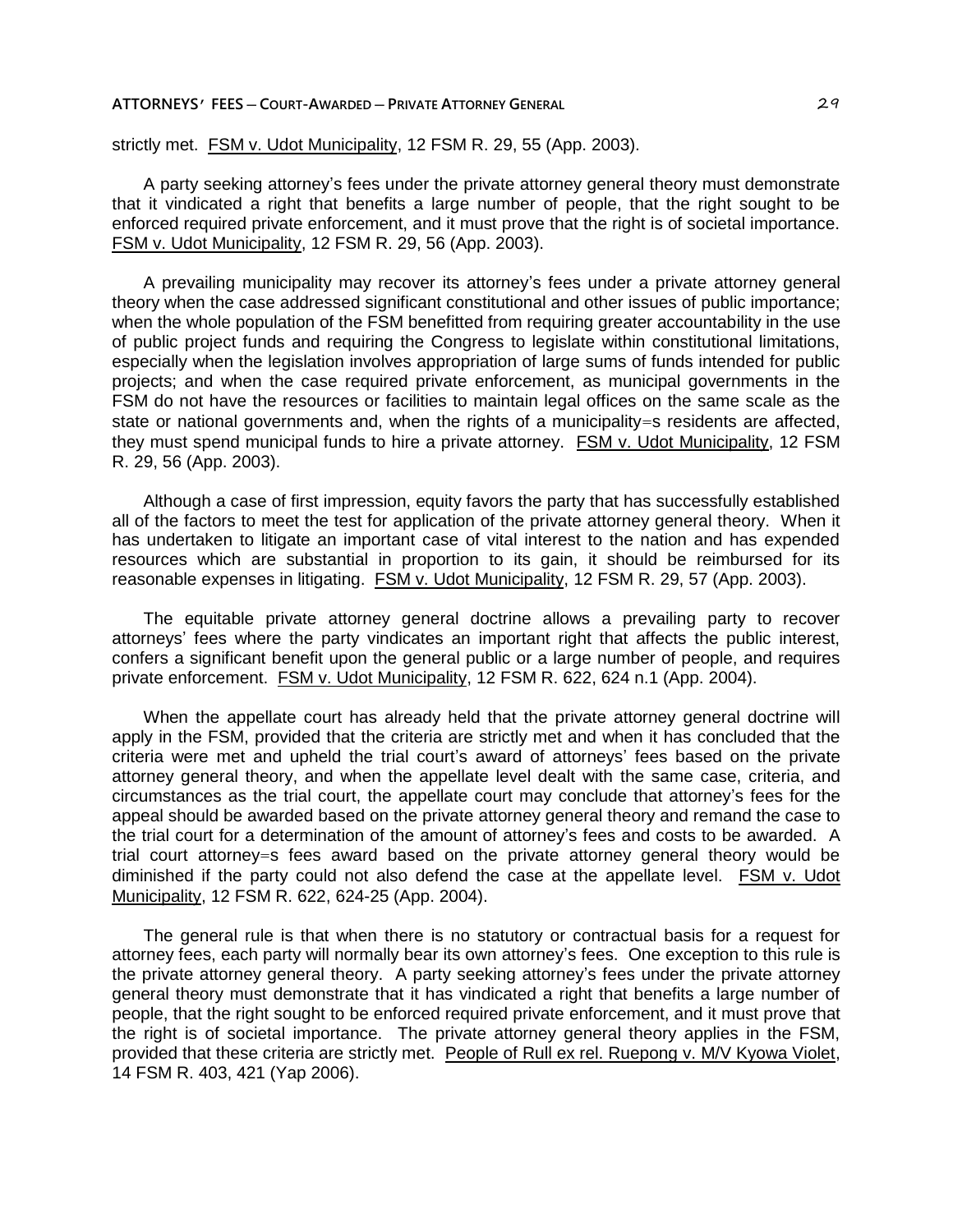When a class action has vindicated rights that benefit a large number of people; when these rights required private enforcement since the State of Yap was not in the position to vindicate the private rights of the people of Rull and Gilman; when, considering Yapese society's heavy reliance on the inner lagoon's marine resources, the rights enforced were of great societal importance; and when Yapese society's dependence on the resources of the shoreline, inner reefs, and mangrove stands is a salient feature of Yap's social and geographical configuration; the use of the private attorney general theory conforms to the Constitution's Judicial Guidance Clause that court decisions are to be consistent with the social and geographical configuration of Micronesia. People of Rull ex rel. Ruepong v. M/V Kyowa Violet, 14 FSM R. 403, 421 (Yap 2006).

When an order awarded attorneys' fees on the private attorney general theory and those fees are added to the judgment to be borne by the defendants, the issue of whether the fee award under the private attorney general theory will also stand as the fee award to plaintiffs' counsel in a final distribution is an issue that is not now before the court and will not be before the court until a proposal for a final distribution is before the court. Until then, anything the court might say would be in the nature of an advisory opinion, and the court does not have the authority to issue advisory opinions. People of Rull ex rel. Ruepong v. M/V Kyowa Violet, 15 FSM R. 133, 134-35 (Yap 2007).

An attorney's fees award under a private attorney general theory can only be made, if at all, at the litigation's conclusion. People of Weloy ex rel. Pong v. M/V CEC Ace, 15 FSM R. 151, 161-62 (Yap 2007).

The private attorney-general doctrine makes no distinction in the award of attorney's fees based upon the overall amount of damages that are awarded, nor does it differentiate between an award of monetary damages from injunctive relief. Attorney's fees not otherwise awardable, may be awarded under the private attorney general doctrine only when the lawsuit has met certain requirements, including vindicating rights that benefit a large number of people, when the private parties were required to file suit to enforce those rights because a government authority was unable to do so, and when the rights enforced are of great social importance. M/V Kyowa Violet v. People of Rull ex rel. Mafel, 16 FSM R. 49, 65 (App. 2008).

When private citizens are pursuing purely civil claims  $-$  the tort of negligence  $-$  against other private citizens and the Yap government could not have undertaken any action to vindicate the plaintiffs' rights pursued, an award of attorney's fees under the private attorneygeneral doctrine is erroneous. It is thus an abuse of discretion for the trial court to award attorney's fees and costs under the private attorney-general doctrine in a case in which the government could not have taken any action to vindicate the rights of the people affected. M/V Kyowa Violet v. People of Rull ex rel. Mafel, 16 FSM R. 49, 65 (App. 2008).

The private attorney general theory permits government reimbursement of a party=s attorney fees when it must hire its own attorney to enforce a right shared by a large number of people, when it is in the public interest. The theory recognizes that the government does not always adequately protect the rights of citizens, and that people who successfully defend the rights of the public at their own cost deserve to have their attorney fees paid for, as if they had been provided the services of a "private attorney general." M/V Kyowa Violet v. People of Rull ex rel. Mafel, 16 FSM R. 49, 65 (App. 2008).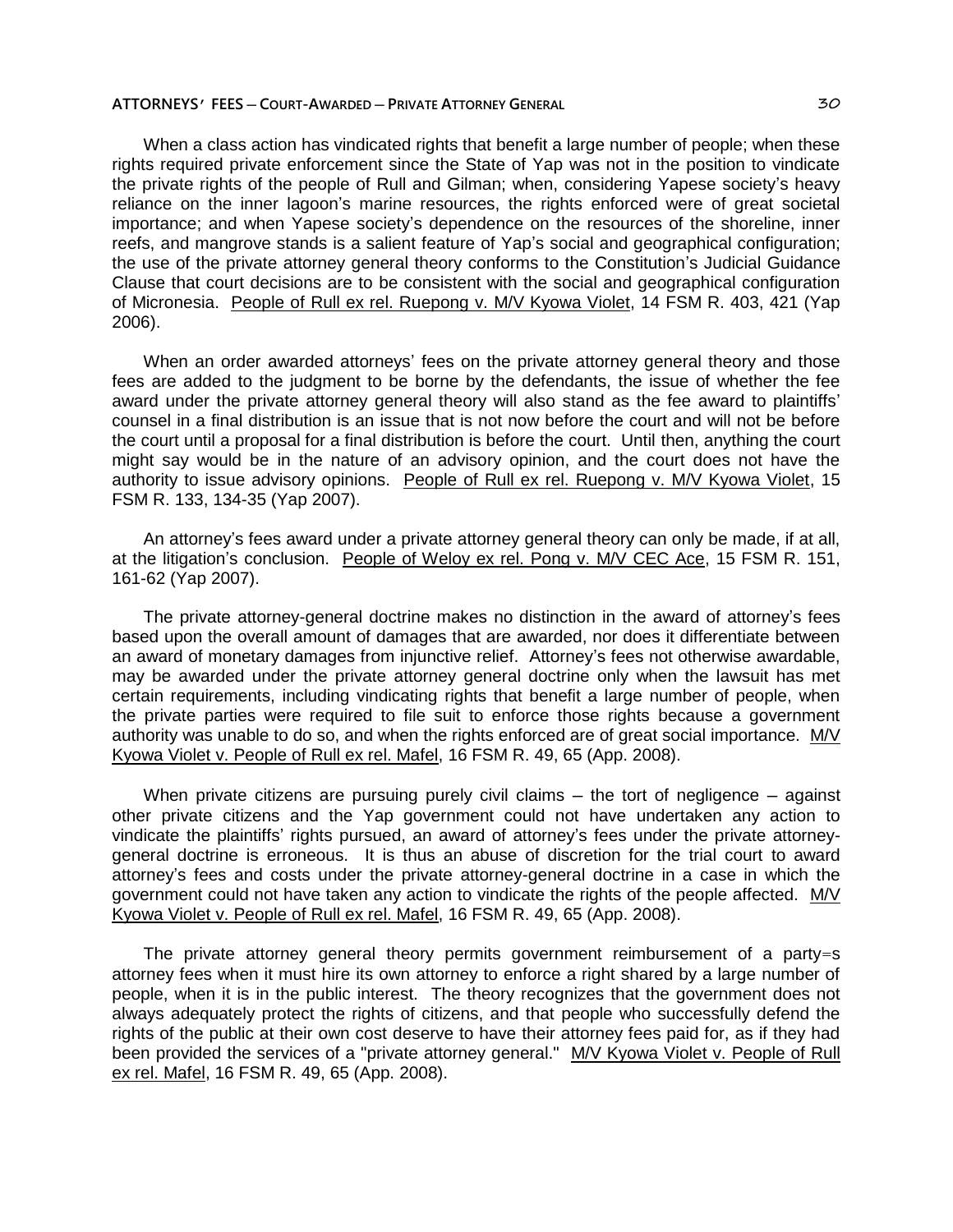A private party cannot seek an award under a private attorney general theory when it is suing for purely civil claims involving money damages that only vindicate the rights of just one plaintiff. FSM v. GMP Hawaii, Inc., 16 FSM R. 601, 606 (Pon. 2009).

A party will not be entitled to a private attorney general fee and cost award when it is a private party suing for purely civil claims involving money damages which will only vindicate the rights of just one plaintiff, itself. FSM v. GMP Hawaii, Inc., 17 FSM R. 555, 591 (Pon. 2011).

The elements for a private attorney general fee award are that the prevailing party has vindicated and enforced an important right affecting the public interest that will potentially benefit the general public and a large number of people, which required private enforcement, and which was of societal importance. Genesis Pharmacy v. Department of Treasury & Admin., 18 FSM R. 27, 35 (Pon. 2011).

No award of attorney's fees and costs can be made under the private attorney general principle when the plaintiff has not yet prevailed in its pursuit of the declaratory judgment. Genesis Pharmacy v. Department of Treasury & Admin., 18 FSM R. 27, 35 (Pon. 2011).

A respondent in an eminent domain action cannot recover attorney's fees under a private attorney general theory since the court's ruling monetarily benefits only him. In re Lot No. 029- A-47, 18 FSM R. 456, 460 (Chk. S. Ct. Tr. 2012).

─ Court-Awarded ─ Statutory

Because the social and economic situation in the Federated States of Micronesia is radically different from that of the United States, rates for attorney's fees set by United States courts in connection with civil rights actions there are of little persuasive value for a court seeking to set an appropriate attorney's fee award in civil rights litigation within the Federated States of Micronesia. Tolenoa v. Alokoa, 2 FSM R. 247, 255 (Kos. 1986).

Attorney's fee awards to prevailing parties in civil rights litigation should be sufficiently high at a minimum to avoid discouraging attorneys from taking such cases and should enable an attorney who believes that a civil rights violation has occurred to bring a civil rights case without great financial sacrifice. Tolenoa v. Alokoa, 2 FSM R. 247, 255 (Kos. 1986).

Despite the fact that some of the arguments made by plaintiff in successful civil rights litigation were rejected by the court, time devoted by counsel to these issues may be included in the civil rights legislation attorney's fee award to the plaintiff where all of the plaintiff's claims in the case involved a common core of related legal theories. Tolenoa v. Alokoa, 2 FSM R. 247, 259 (Kos. 1986).

Where an action is brought pursuant to 11 F.S.M.C. 701(3), allowing civil liability against any person who deprives another of his constitutional rights, the court may award reasonable attorney's fees to the prevailing party based on the customary fee in the locality in which the case is tried. Tolenoa v. Kosrae, 3 FSM R. 167, 173 (App. 1987).

In an action brought under 11 F.S.M.C. 701(1) forbidding any person from depriving another of his civil rights, where it is shown that the attorney for the prevailing party customarily charges attorney's fees of \$100 per hour for legal services in the community in which the case is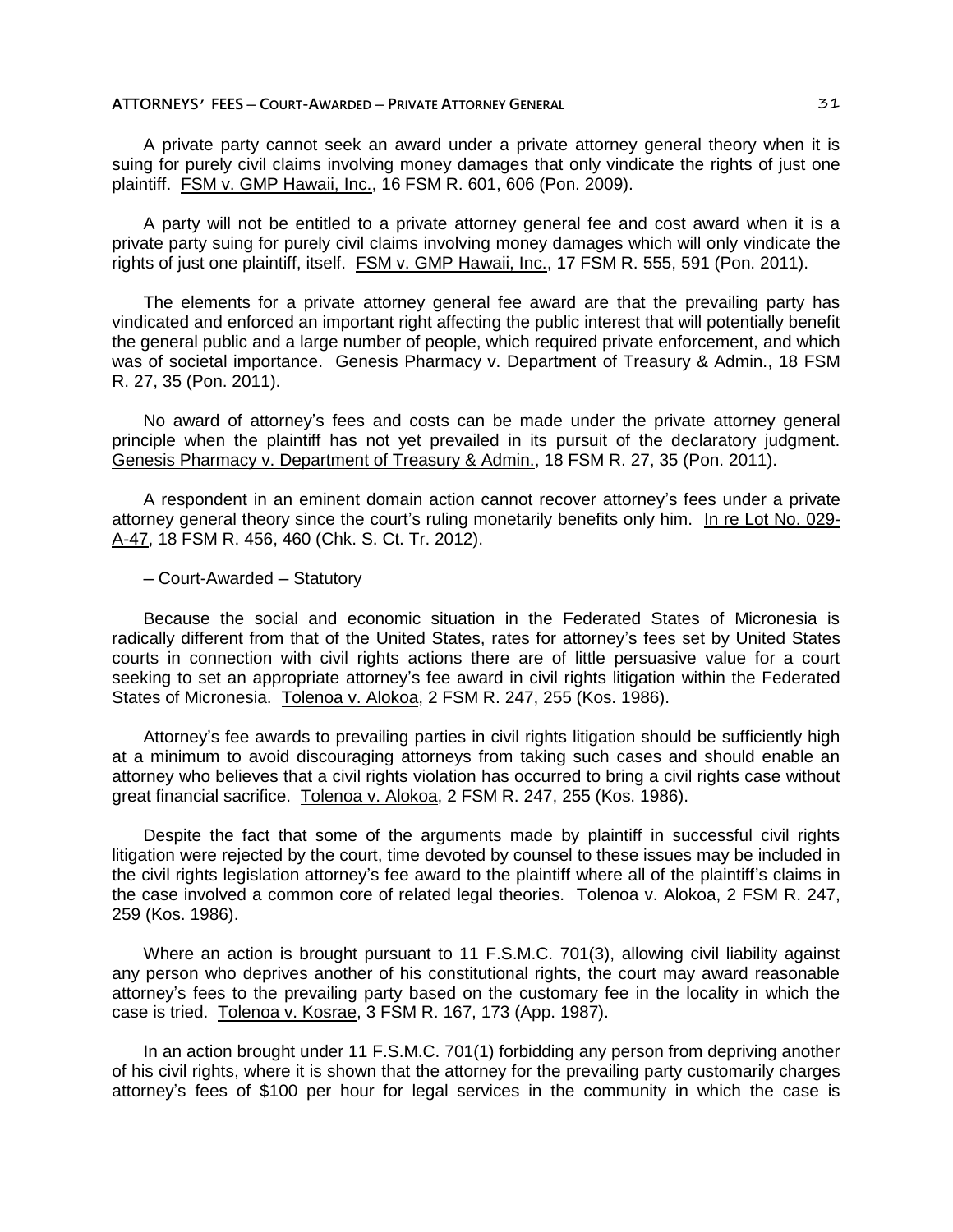brought, and when this is at or near the hourly fee rate charged by other attorneys in the locality, the court may award the prevailing party an attorney's fee based upon the \$100 hourly rate. Tolenoa v. Kosrae, 3 FSM R. 167, 173 (App. 1987).

11 F.S.M.C. 701(3) is comprehensive and contains no suggestion that publicly-funded legal services are outside the clause or should be treated differently than other legal services. Plais v. Panuelo, 5 FSM R. 319, 320-21 (Pon. 1992).

The government does not pay twice when it violates someone's civil rights and then is forced to pay attorney's fees. It pays only once — as a violator of civil rights. Its role as a provider of public services is distinct from its role as a defendant in a civil case. Thus an award of costs and reasonable attorney's fees should be made to a publicly funded legal services organization whose client prevailed in a civil rights action. Plais v. Panuelo, 5 FSM R. 319, 321 (Pon. 1992).

A taxpayer who owes social security taxes to the government as employer contributions under the FSM Social Security Act is liable for reasonable attorney's fees if the tax delinquency is referred to an attorney for collection; however, the court may exercise discretion in determining the reasonableness of the fees assessed in light of the particular circumstances of the case. FSM Social Sec. Admin. v. Mallarme, 6 FSM R. 230, 232 (Pon. 1993).

Among the factors which the court may consider in determining the amount of attorney's fees recoverable in an action brought under 53 F.S.M.C. 605 is the nature of the violation, the degree of cooperation by the taxpayer, and the extent to which the Social Security Administration prevails on its claims. FSM Social Sec. Admin. v. Mallarme, 6 FSM R. 230, 232- 33 (Pon. 1993).

A taxpayer is liable to the Social Security Administration for reasonable attorney's fees and costs when unpaid taxes are referred to an attorney for collection to the extent which the Social Security Administration prevails on its claims. FSM Social Sec. Admin. v. Weilbacher, 7 FSM R. 442, 447 (Pon. 1996).

A trial court may, pursuant to 53 F.S.M.C. 605(4), award attorney's fees and collection costs, including fees for a successful appeal, to the Social Security Administration. FSM Social Sec. Admin. v. Kingtex (FSM) Inc., 8 FSM R. 129, 134 (App. 1997).

A successful plaintiff under the civil rights statute, 11 F.S.M.C. 701(3), is entitled to an award for costs and reasonable attorney's fees. Davis v. Kutta, 8 FSM R. 218, 220 (Chk. 1997).

The initial estimate of a reasonable attorney's fee is properly calculated by multiplying the number of hours reasonably expended on the litigation times a reasonable hourly rate. Davis v. Kutta, 8 FSM R. 218, 220 (Chk. 1997).

In determining the amount of attorney's fees to award the prevailing party in a civil rights suit the court should consider United States civil rights decisions without being bound by them. Davis v. Kutta, 8 FSM R. 218, 221 (Chk. 1997).

An hourly fee is not an arbitrary ceiling with respect to attorney's fees recoverable under an 11 F.S.M.C. 701(3) civil rights action. Davis v. Kutta, 8 FSM R. 218, 222 (Chk. 1997).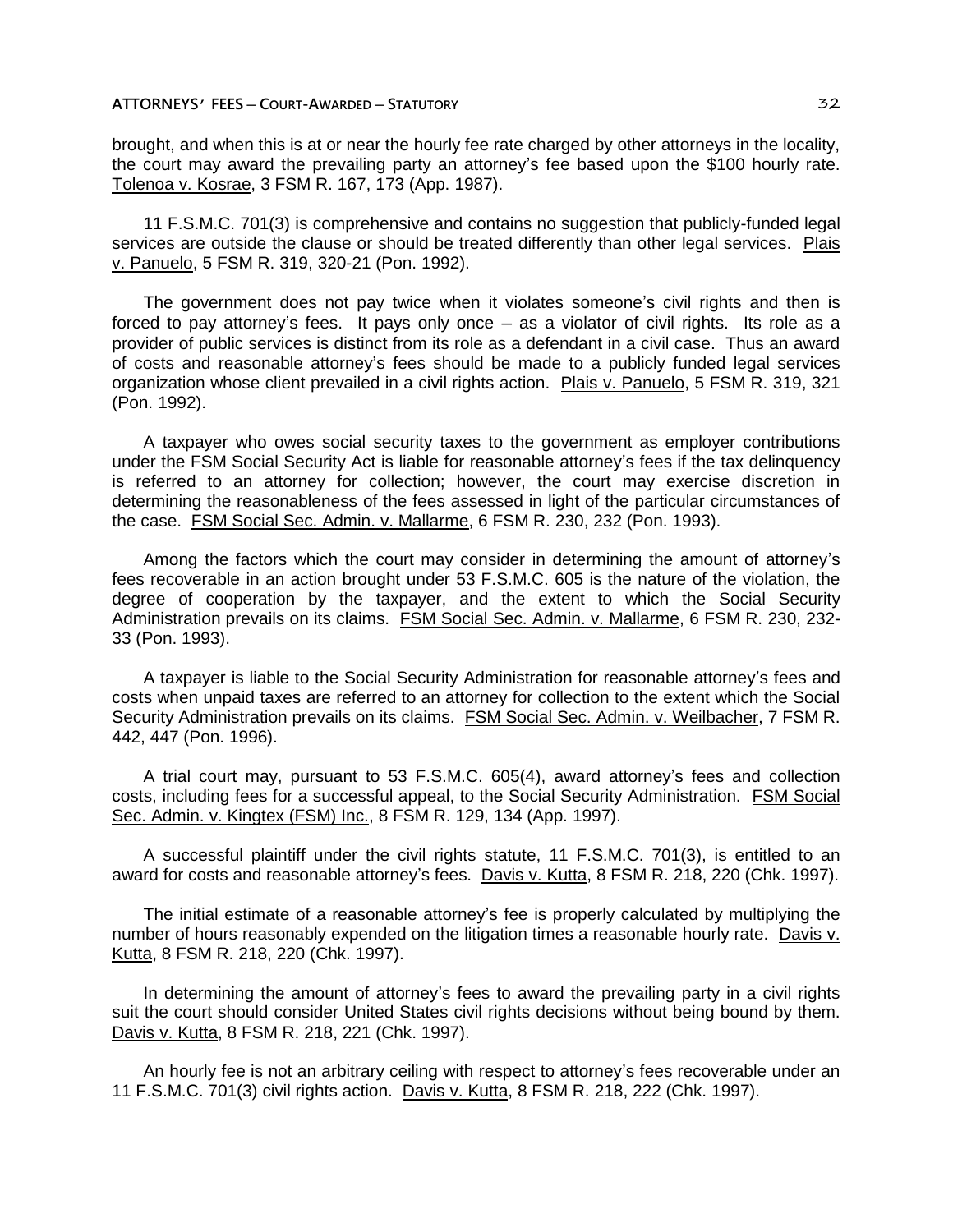When a party has entered into a contingent fee agreement reasonable under FSM MRPC Rule 1.5 and the contingent recovery is more than a fee calculated by an hourly rate times the hours expended, a court, in awarding civil rights attorney's fees, may award a reasonable fee pursuant to the agreement's terms. Davis v. Kutta, 8 FSM R. 218, 223 (Chk. 1997).

The purpose of the FSM civil rights fee provision is to permit an FSM civil rights litigant to employ reasonably competent counsel to pursue civil rights litigation without cost to him or herself. Davis v. Kutta, 8 FSM R. 218, 223 (Chk. 1997).

Because the point of departure for determining a reasonable fee in civil rights litigation is to look at the amount of time spent, counsel should maintain careful records of time actually spent, notwithstanding the existence of a contingency fee agreement. Davis v. Kutta, 8 FSM R. 218, 224 (Chk. 1997).

Civil rights attorney fee awards and awards of costs may be entered against multiple defendants in the same proportions as those in the original judgment. Davis v. Kutta, 8 FSM R. 218, 224 (Chk. 1997).

Interest on a judgment is payable under 6 F.S.M.C. 1401 at nine percent a year. 11 F.S.M.C. 701(3), which provides for an award of attorney's fees in a civil rights action, should be construed to permit interest on an unpaid fee award. Davis v. Kutta, 8 FSM R. 338, 341 n.2 (Chk. 1998).

In determining a reasonable attorney's fees award, the fair hourly rate in the locality is used; time devoted to travel is not included; and time records for intra-office consultations between attorneys, which duplicated the others time were reduced. Bank of Guam v. O'Sonis, 9 FSM R. 106, 110 (Chk. 1999).

In any civil rights action the court may award costs and reasonable attorney's fees to the prevailing party. Bank of Guam v. O'Sonis, 9 FSM R. 106, 113 (Chk. 1999).

Judicial immunity does not apply against the imposition of prospective injunctive relief. The right to attorney's fees applies when prospective relief is granted against a judge pursuant to the civil rights statute. Bank of Guam v. O'Sonis, 9 FSM R. 106, 113 (Chk. 1999).

The prevailing party in civil rights actions under 11 F.S.M.C. 701 is entitled to reasonable attorney fees and costs of suit as compensatory damages. Estate of Mori v. Chuuk, 10 FSM R. 6, 14 (Chk. 2001).

The prevailing party in civil rights actions under 11 F.S.M.C. 701 is entitled to reasonable attorney fees and costs of suit as compensatory damages, and liability for attorney's fees will be assessed among the defendants in proportion to their responsibility for the judgment. Atesom v. Kukkun, 10 FSM R. 19, 23 (Chk. 2001).

The prevailing party in civil rights actions under 11 F.S.M.C. 701 is entitled to reasonable attorney fees and costs of suit as compensatory damages. Estate of Mori v. Chuuk, 10 FSM R. 123, 124 (Chk. 2001).

So long as a party has prevailed in a civil rights suit as a whole, that party is entitled to fees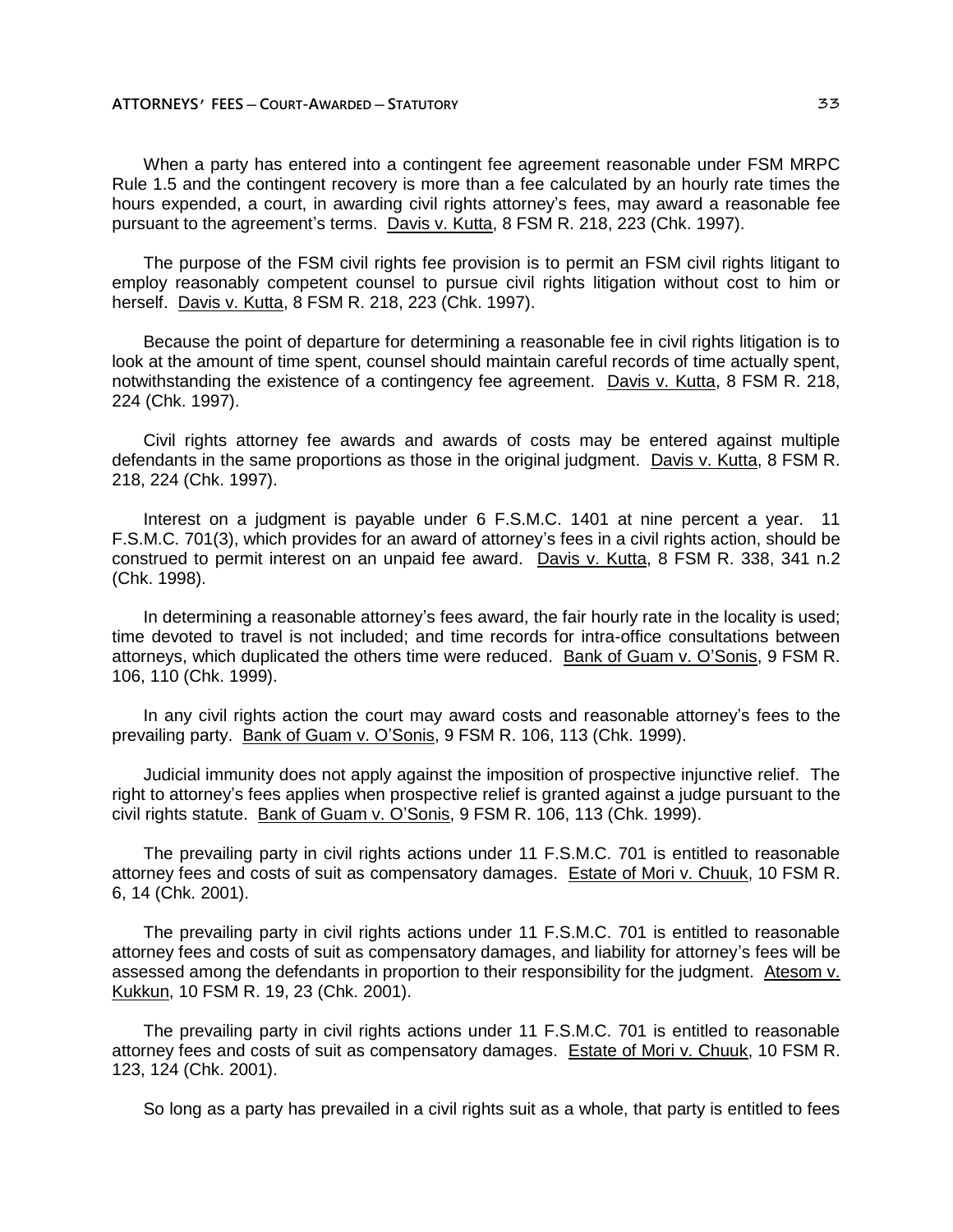for all time reasonably spent on the matter, including the time spent on pendent state law claims that would not otherwise be statutorily entitled to a fee award, when the pendent claims arise out of a common nucleus of operative fact. Estate of Mori v. Chuuk, 10 FSM R. 123, 124 (Chk. 2001).

When the election law lacks a statutory definition of costs either specifically including or excluding attorney's fees, the court can only conclude that the Legislature did not intend to use the term "costs" in other than its usual and familiar sense, which does not include attorney's fees. Cholymay v. Chuuk State Election Comm'n, 10 FSM R. 220, 223 (Chk. S. Ct. App. 2001).

Plaintiffs may recover all of their attorney's fees although the bulk of the damages was awarded on the state law claim and even though the entitlement to those fees arises from the civil rights statute because for attorney fee purposes in such an instance, it is sufficient that the non-fee claims (i.e., the state law claims) and the fee claims (i.e., the civil rights claims) arise out of a common nucleus of operative fact. Estate of Mori v. Chuuk, 11 FSM R. 535, 537-38 (Chk. 2003).

When both the civil rights claim and the wrongful death claim arose from a common nucleus of operative fact, for purposes of enforcing the judgment, and to be consistent with the principle that plaintiffs are entitled to all of their attorney's fees under 11 F.S.M.C. 701 even though they prevailed on a state law claim as well as a civil rights claim, the court will treat the judgment as though it is in its entirety based on a civil rights claim. Estate of Mori v. Chuuk, 11 FSM R. 535, 538 (Chk. 2003).

When the plaintiff has requested supplementary attorney's fees and the defendant has not objected and when this goes to an issue that is not subject to the pending appeal, the trial court has jurisdiction to grant the motion. Estate of Mori v. Chuuk, 12 FSM R. 3, 13 (Chk. 2003).

The prevailing party in civil rights actions under 11 F.S.M.C. 701 is entitled to reasonable attorney fees and costs of suit as compensatory damages. The usual method is to award fees based on the hourly rate. Thus the initial estimate of a reasonable attorney's fee is properly calculated by multiplying the number of hours reasonably expended on the litigation times a reasonable hourly rate. Herman v. Municipality of Patta, 12 FSM R. 130, 137 (Chk. 2003).

While a continency fee is not an arbitrary ceiling with respect to attorney's fees recoverable under an 11 F.S.M.C. 701(3) civil rights action, neither is it a floor. A contingency fee may be used as a basis for an attorney fee award when there are no contemporaneous records of the time the attorney had spent on the case, but since the point of departure for determining a reasonable fee under 11 F.S.M.C. 701(3) is to look at the amount of time spent, counsel in civil rights litigation should maintain careful records of time actually spent, notwithstanding the existence of any contingency fee agreement. Herman v. Municipality of Patta, 12 FSM R. 130, 137 (Chk. 2003).

When plaintiffs are awarded reasonable fees and costs as compensatory damages under 11 F.S.M.C. 701(3), the liability for this will be assessed upon the defendants in proportion to their total liability on the rest of the judgment. Herman v. Municipality of Patta, 12 FSM R. 130, 137-38 (Chk. 2003).

Any person who proves a violation of 32 F.S.M.C. 302 or 32 F.S.M.C. 303 may recover reasonable attorney's fees. AHPW, Inc. v. FSM, 13 FSM R. 36, 39 (Pon. 2004).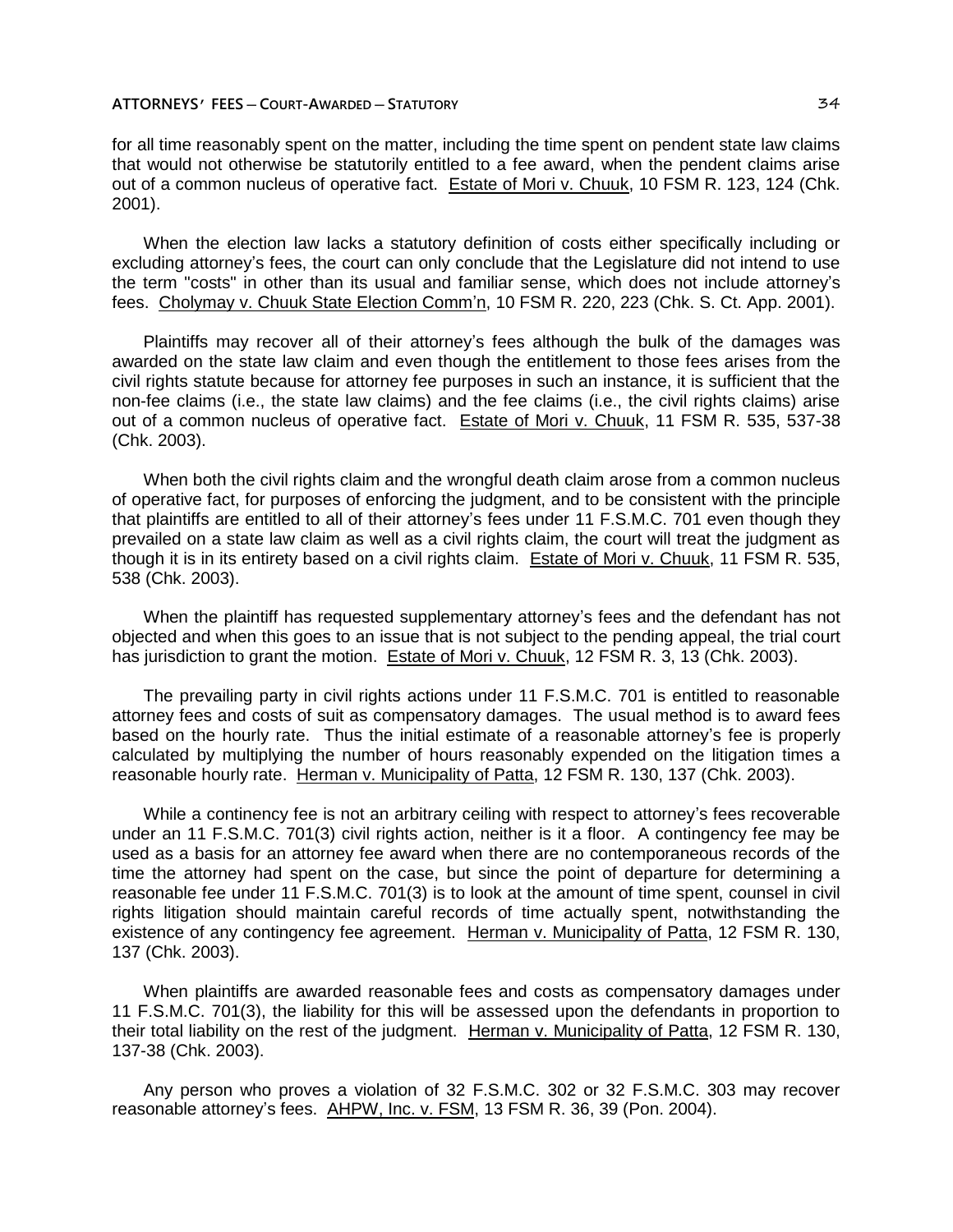A court may award a plaintiff reasonable attorney's fees in litigating a statutory cause of action that provides for award of attorney's fees to the prevailing party even though the plaintiff obtains only nominal damages. The fact that only nominal damages are awarded however may be considered in determining the amount of the attorney's fees. AHPW, Inc. v. FSM, 13 FSM R. 36, 39-40 (Pon. 2004).

When a statute provides for attorney's fees to the prevailing party, a plaintiff need not receive all of the relief that he seeks in order to be eligible for attorney's fees so long as he prevails on a significant issue. AHPW, Inc. v. FSM, 13 FSM R. 36, 40 (Pon. 2004).

A fee application must be supported by detailed supporting documentation showing the date, the work done, and the amount time spent on each service. AHPW, Inc. v. FSM, 13 FSM R. 36, 40 (Pon. 2004).

In Micronesia, an attorney's fee of \$120 an hour has been found to be reasonable where there have been other fee awards of that amount and the attorney's work was of high quality, the case was a difficult one, and novel issues were presented. AHPW, Inc. v. FSM, 13 FSM R. 36, 41 (Pon. 2004).

When the court is unaware of any FSM case in which a fee of greater than \$120 an hour was awarded and no authority has been provided to support the contention that in the current economic climate of the FSM, an attorney's fee of more than twice the hourly rate previously recognized as reasonable may be found to be reasonable, the fee award will be reduced to \$120 an hour. AHPW, Inc. v. FSM, 13 FSM R. 36, 41 (Pon. 2004).

When the lack of details provided in an attorney's fee affidavit is problematic, but Congress felt that the policy concerns underlying 32 F.S.M.C. 301 *et seq.* were strong, because a successful plaintiff may recover both reasonable attorney's fees and treble damages and the plaintiff has successfully vindicated an interest protected by this statute and when the case presented complex, novel issues and the relief sought was ultimately achieved, in lieu of denying a fee request altogether, the court may reduce the amount of the fee claimed. AHPW, Inc. v. FSM, 13 FSM R. 36, 41 (Pon. 2004).

An hourly fee of \$75 is reasonable and is well within the limits that have been recognized in the FSM. AHPW, Inc. v. FSM, 13 FSM R. 36, 43 (Pon. 2004).

Even though the parties stipulated to the amount of attorney's fees and to the judgment the court must still make a determination of reasonableness for fees to be entered in a judgment. FSM Social Sec. Admin. v. Jonas, 13 FSM R. 171, 170 (Kos. 2005).

A contingency fee agreement in a civil rights case acts as neither a floor nor a ceiling on attorney's fees awarded under the statute. Such a rule serves the purpose of helping to insure that an attorney will not be undercompensated where important civil rights have been vindicated, and increases the likelihood that a plaintiff who has a meritorious claim will have access to the courts. Warren v. Pohnpei State Dep't of Public Safety, 13 FSM R. 524, 526 (Pon. 2005).

An hourly rate of \$120 is a reasonable hourly rate for trial time in civil rights action, and a rate of \$100 per hour is a reasonable hourly rate for the out-of-courtroom time in a civil rights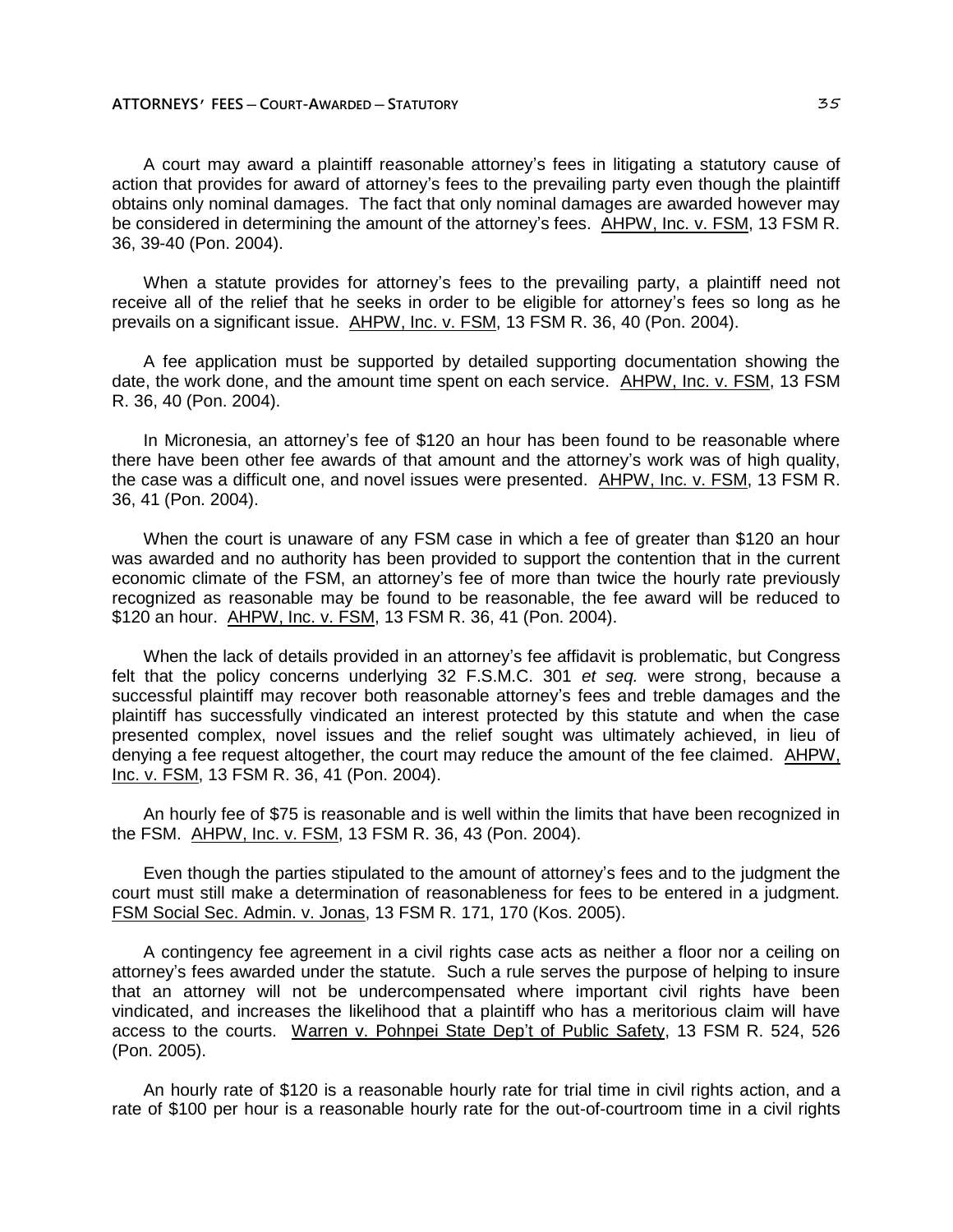# case. Warren v. Pohnpei State Dep't of Public Safety, 13 FSM R. 524, 526 (Pon. 2005).

When, in a civil rights case had all of the plaintiff's witnesses been deposed in advance of trial, the trial time would have been shortened, since the questioning of the plaintiff's undeposed witnesses was conducted in the manner of a discovery deposition, the court will estimate the reduction in trial time at 20 percent, and will treat 20 percent of the court time as research time that could have been spent deposing witnesses and award the research rate of \$100 an hour for that time instead of the \$120 an hour rate for trial time. Warren v. Pohnpei State Dep't of Public Safety, 13 FSM R. 524, 526-27 (Pon. 2005).

The anticompetitive practices statute itself provides the basis for the plaintiff to recover damages together with reasonable attorneys' fees and the costs of suit. Pohnpei v. AHPW, Inc., 14 FSM R. 1, 21 (App. 2006).

Even assuming the pro se plaintiff had successfully prosecuted his discrimination claim and sought attorney=s fees under the civil rights statute, the attorney's fees claim would still have been denied. A prevailing pro se litigant is not entitled to an award of attorney's fees even if he is an attorney or legal practitioner. Hauk v. Lokopwe, 14 FSM R. 61, 66 (Chk. 2006).

The prevailing party in civil rights actions under 11 F.S.M.C. 701(3) is entitled to reasonable attorney fees and costs of suit as part of compensatory damages. The court must first determine the reasonableness of any claim for attorney's fees and costs. The usual method of determining reasonable attorney's fees awards is based on an hourly rate. Thus the initial estimate of a reasonable attorney's fee is properly calculated by multiplying the number of hours reasonably expended on the litigation by a reasonable hourly rate. Walter v. Chuuk, 14 FSM R. 336, 340-41 (Chk. 2006).

Any award of attorney's fees must be based upon a showing and a judicial finding, that the amount of fees is reasonable. The plaintiffs must therefore submit detailed supporting documentation showing the date, the work done, and the amount of time spent on each service for which a claim for compensation is made. Walter v. Chuuk, 14 FSM R. 336, 341 (Chk. 2006).

The prevailing party in civil rights actions under 11 F.S.M.C. 701 is entitled to reasonable attorney fees and costs of suit as compensatory damages. So long as a party has prevailed in a civil rights suit as a whole, that party is entitled to fees for all time reasonably spent on the matter, including the time spent on pendent state law claims that would not otherwise be statutorily entitled to a fee award, if the pendent claims arise out of a common nucleus of operative fact as the civil rights claim. Lippwe v. Weno Municipality, 14 FSM R. 347, 354 (Chk. 2006).

A plaintiff who is awarded nominal damages is a prevailing party. As prevailing parties in a civil rights action, the plaintiffs are entitled to their fees and costs. Robert v. Simina, 14 FSM R. 438, 444 (Chk. 2006).

When the defendant state court judge's actions upon which the plaintiffs base this suit were judicial in nature and the state court is a court of general jurisdiction, which would have had the jurisdiction to consider a motion for relief of judgment if one had been filed, the judge did not act in complete absence of jurisdiction. But when he did clearly act grossly in excess of his jurisdiction and when the plaintiffs obtained permanent prospective relief against him in this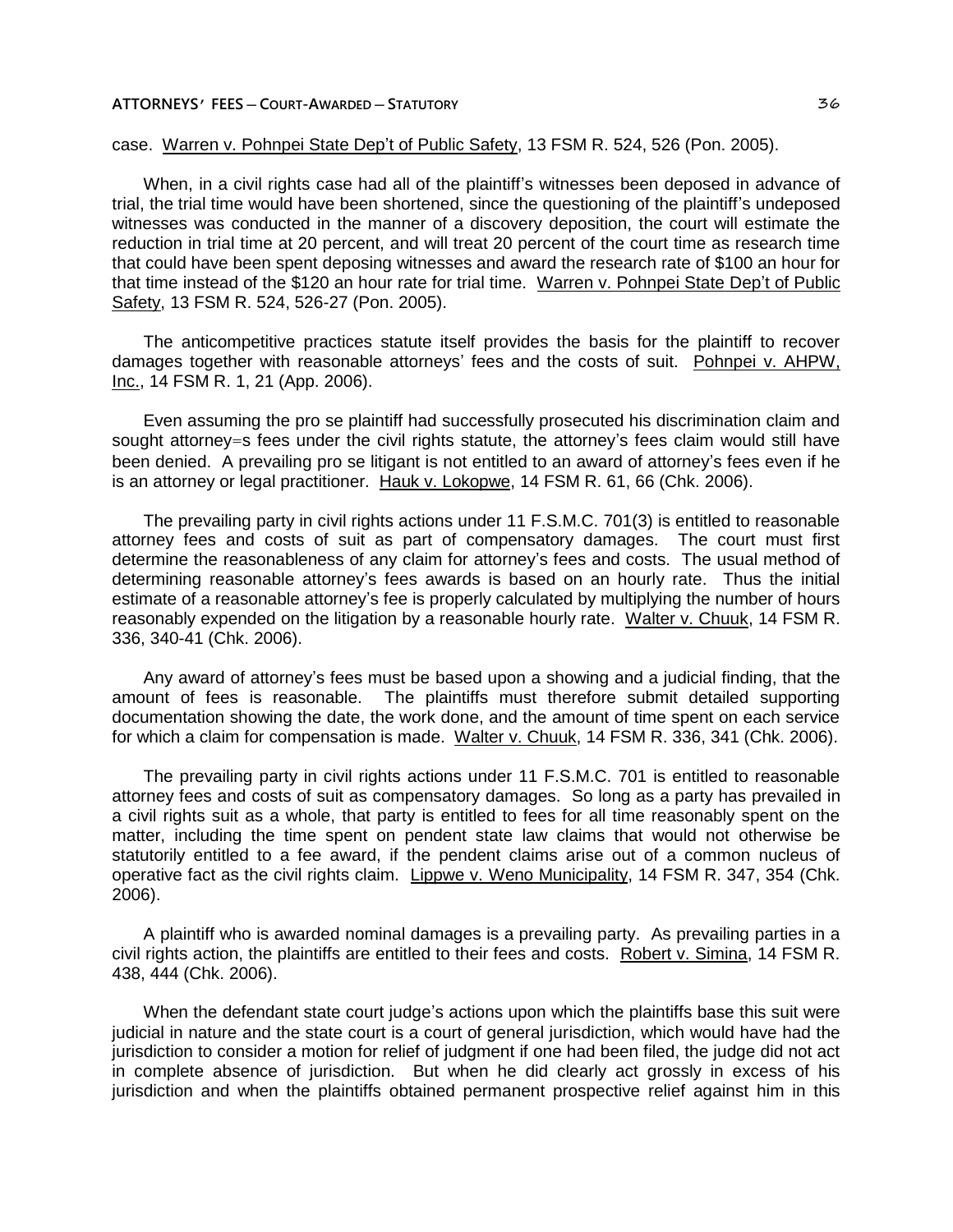case, they are entitled to their expenses including attorney's fees and costs under 11 F.S.M.C. 701(3) for bringing this action and are thus entitled to judgment as a matter of law on their civil rights claim for attorney's fees and costs. The costs and fees allowed will be for work in this case and not that for work in the related state court cases. Ruben v. Petewon, 15 FSM R. 605, 608-09 (Chk. 2008).

A ship captain will be awarded his attorney's fees and costs incurred in successfully bringing his counterclaim for civil rights violation and may submit his affidavit in support of his claim for fees and costs, which should meet the specificity standard. FSM v. Koshin 31, 16 FSM R. 350, 355 (Pon. 2009).

A prevailing party in a civil rights lawsuit is, under 11 F.S.M.C. 701(3), entitled to costs and reasonable attorney's fees even when the attorneys are from a non-profit legal services corporation since the right to a reasonable attorneys' fees award is the client's not the attorney's, and the amount that the client actually pays (or whether the client actually pays) his attorney is irrelevant. Sandy v. Mori, 17 FSM R. 92, 96-97 (Chk. 2010).

When a plaintiff has prevailed on its civil rights claim, the court may award it costs and reasonable attorney's fees. Since any attorney's fees award must be based upon a showing and a judicial finding that the amount of fees requested is reasonable, the plaintiff may file and serve detailed supporting documentation showing the date, the work done, and the amount of time spent on each service for which it makes a compensation claim so that the defendant may have notice and an opportunity to challenge the reasonableness of the fees and costs sought by the plaintiff. Carlos Etscheit Soap Co. v. McVey, 17 FSM R. 102, 111 (Pon. 2010).

When the plaintiff prevailed on its civil rights claims against one defendant but did not prevail on its civil rights claims against the other two defendants (although it did prevail on a trespass claim against them), the one defendant that the plaintiff prevailed against on civil rights claims should not be liable for the plaintiff's attorney's fees incurred in prosecuting its claims against the other two defendants or for fees incurred in its defense of claims that other two defendants prosecuted against the plaintiff. This is because 11 F.S.M.C. 701(3) allows civil liability against any person who deprives another of his constitutional rights, which includes an award of reasonable attorney's fees to the prevailing party, but otherwise the general rule is that the parties bear their own attorney's fees. Carlos Etscheit Soap Co. v. McVey, 17 FSM R. 148, 150 (Pon. 2010).

Because the FSM statute is based upon the United States model, the FSM Supreme Court should consider United States court decisions under 42 U.S.C. ' 1983 and ' 1988 for guidance in determining the intended meaning of, and governmental liability under 11 F.S.M.C. 701(3). Carlos Etscheit Soap Co. v. McVey, 17 FSM R. 148, 150 n.2 (Pon. 2010).

In a civil rights action, the court may award costs and reasonable attorney's fees to the prevailing party when a review of the relevant case law and the statute's permissive language indicate that such an award is merited. Higgins v. Kolonia Town, 17 FSM R. 254, 263 (Pon. 2010).

There are sound policy reasons for a rule denying a pro se litigant, whether a lay person or an attorney, an attorney fee award: 1) the statutory language makes any other construction unlikely because the phrase "reasonable attorney's fees" presupposes the existence of an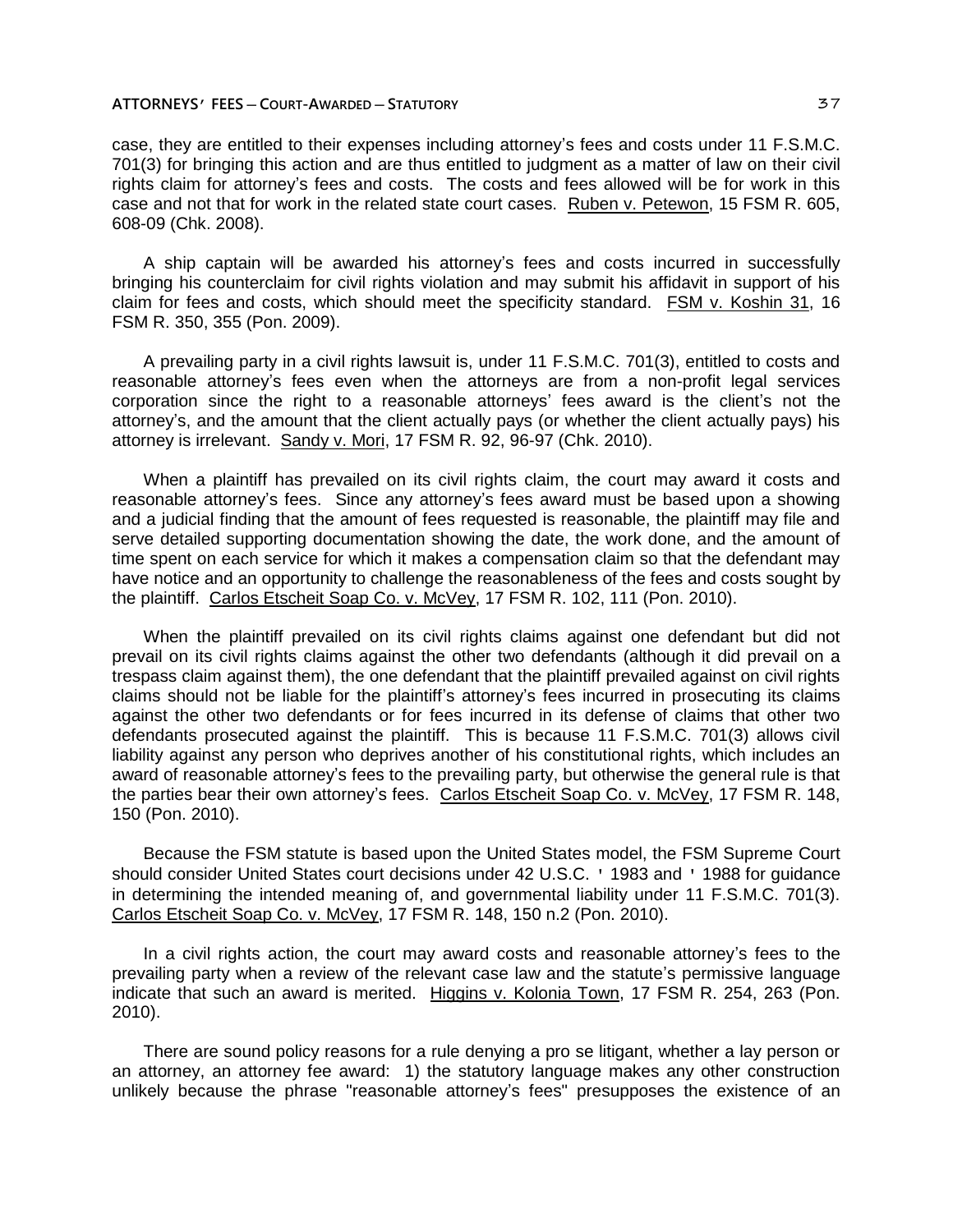attorney-client relationship; 2) a pro se litigant (whether a lawyer or a lay person) will not have the expense of compensating another for legal representation; 3) if the FSM Congress had intended that a pro se litigant be granted a fee award, it could easily have said so, but it did not; 4) awarding "attorney's fees" to pro se litigants may unwholesomely encourage the creation of a "cottage industry" of filing lawsuits with little merit in the hope of a fee award; 5) attorneys representing themselves might be tempted to protract litigation for their own financial betterment; 6) it would discourage pro se litigants from employing an independent and detached professional who is not emotionally involved in the case and who could make sure reason, not emotion, dictated the litigation strategy and tactics; and 7) the public would see the FSM justice system as unfair and one-sided if prevailing pro se lawyer plaintiffs were treated more favorably and are eligible to receive an additional award beyond what a pro se lay person would be granted. Berman v. Pohnpei, 17 FSM R. 360, 375-76 (App. 2011).

Granting pro se non-lawyers an attorney fee award would raise the concern of the difficulty in valuing the non-attorney's time spent performing legal services, *i.e.*, the problem of overcompensating pro se litigants for excessive hours spent thrashing about on uncomplicated matters. Berman v. Pohnpei, 17 FSM R. 360, 375 n.6 (App. 2011).

An attorney's fee award should not be made to pro se litigants regardless of whether they are lawyers or lay persons. Berman v. Pohnpei, 17 FSM R. 360, 376 (App. 2011).

When the plaintiffs have not alleged facts from which the court can make out a claim against Pohnpei for civil rights violations and when they have not prevailed in their requests for injunctive relief, the court must deny their request for attorney's fees under 11 F.S.M.C. 702(8). Berman v. Pohnpei, 18 FSM R. 67, 73 (Pon. 2011).

A civil rights fee award statute controls what the losing defendant must pay, not what the prevailing plaintiff must pay his lawyer. What a plaintiff may be bound to pay and what an attorney is free to collect under a fee agreement are not necessarily measured by the "reasonable attorney's fee" that a defendant must pay pursuant to a court order. Kaminanga v. Chuuk, 18 FSM R. 216, 219 (Chk. 2012).

Subsection 701(3) is a fee-shifting statute that shifts the liability for attorney's fees from the client, the party usually liable under a fee agreement, to a non-prevailing party. In an FSM civil rights case, the court "may award costs and reasonable attorney's fees to the prevailing party." But it does not follow that the time an attorney actually expended on the case is the amount of time reasonably expended or that the hourly rate is reasonable. Kaminanga v. Chuuk, 18 FSM R. 216, 219 (Chk. 2012).

An \$100 hourly rate is certainly a reasonable rate for attorney work in a civil rights case when attorney's fees are awarded under 11 F.S.M.C. 701(3). Kaminanga v. Chuuk, 18 FSM R. 216, 219 (Chk. 2012).

Time expended on a rehearing petition that was summarily denied was thus completely unproductive and otherwise unnecessary and did not afford any relief and the 3.4 hours spent on it must be disallowed. Kaminanga v. Chuuk, 18 FSM R. 216, 220 (Chk. 2012).

A prevailing party must be one who has succeeded on any significant claim affording it some of the relief sought. At a minimum, to be considered a prevailing party within the meaning of the civil rights fee-shifting statute, the plaintiff must be able to point to a resolution of the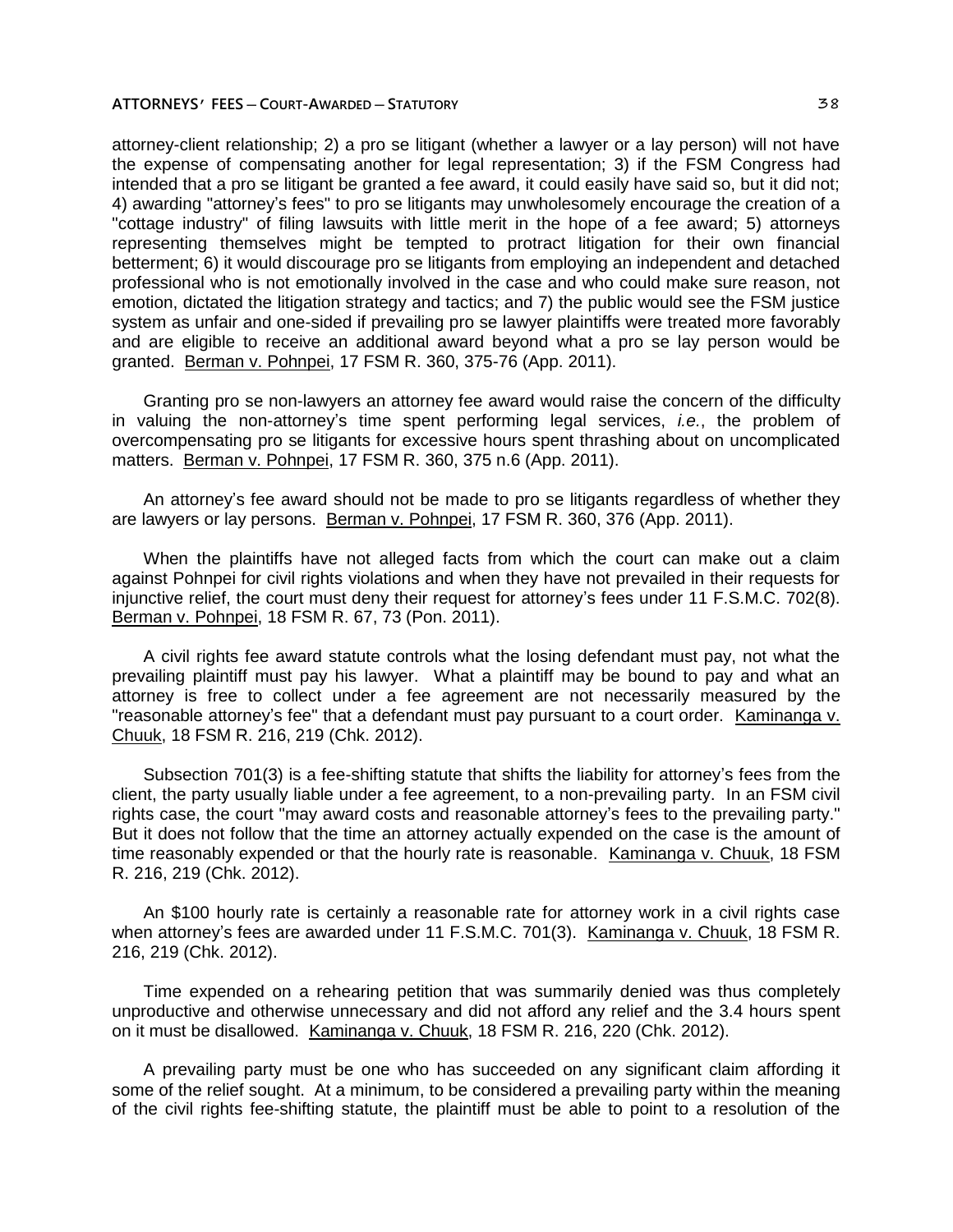dispute which changes the legal relationship between itself and the defendant. Beyond this absolute limitation, a technical victory may be so insignificant as to be insufficient to support prevailing party status. Kaminanga v. Chuuk, 18 FSM R. 216, 220 (Chk. 2012).

Nevertheless, that a plaintiff has once established prevailing party status does not make all later work compensable. Compensability is subject to several limitations. These limitations are: 1) the fee award should take into account the plaintiff's success in the case as a whole; 2) an earlier established prevailing party status extends to post judgment work only if it is a necessary adjunct to the initial litigation, and 3) plaintiffs cannot over-litigate. Kaminanga v. Chuuk, 18 FSM R. 216, 221 (Chk. 2012).

Postjudgment litigation, like all work under the fee-shifting statutes, must be reasonable in degree, and in analyzing a fee request for protracted litigation, it is helpful to divide the time period into phases. Kaminanga v. Chuuk, 18 FSM R. 216, 221 (Chk. 2012).

When the plaintiff has pled civil rights violations and the court has found a violation of the plaintiff's due process rights, the plaintiff can be awarded his attorney's fees and costs. Poll v. Victor, 18 FSM R. 235, 246 (Pon. 2012).

In a civil rights case, a prevailing plaintiff is entitled to an award of costs and reasonable attorney's fees as part of compensatory damages. Alexander v. Pohnpei, 18 FSM R. 392, 401 (Pon. 2012).

The FSM civil rights statute's purpose is to allow a civil rights litigant to employ reasonably competent counsel to pursue civil rights litigation without cost to herself, particularly when the damages are small or uncertain and would not otherwise induce an attorney to pursue the matter. Alexander v. Pohnpei, 18 FSM R. 392, 401 (Pon. 2012).

The civil rights statute provides that in an action brought under it, the court may award costs and reasonable attorney's fees to the prevailing party. Poll v. Victor, 18 FSM R. 402, 404 (Pon. 2012).

The court determines what is a reasonable fee without reference to any fee agreement between the client and the attorney and without reference to what the attorney is actually paid. This determination is based on the customary fee in the locality in which the case is tried. Poll v. Victor, 18 FSM R. 402, 404 (Pon. 2012).

\$100 an hour rate is reasonable for an attorney's fee award in a civil rights case. Poll v. Victor, 18 FSM R. 402, 404 (Pon. 2012).

Since the FSM civil rights statute was patterned after U.S. civil rights statutes, the FSM Supreme Court may consider U.S. jurisprudence under 42 U.S.C. ' 1983 and ' 1988 to help determine the intended meaning of 11 F.S.M.C. 701(3) and governmental liability thereunder. Poll v. Victor, 18 FSM R. 402, 404 (Pon. 2012).

When the FSM civil rights statute is not as expansive as 42 U.S.C. ' 1988 because it allows an attorney's fee award only in an action brought under 11 F.S.M.C. 701(3) and when an "action" is a court case while a "proceeding" includes both administrative and judicial proceedings, 11 F.S.M.C. 701(3) does not authorize the award of attorney's fees for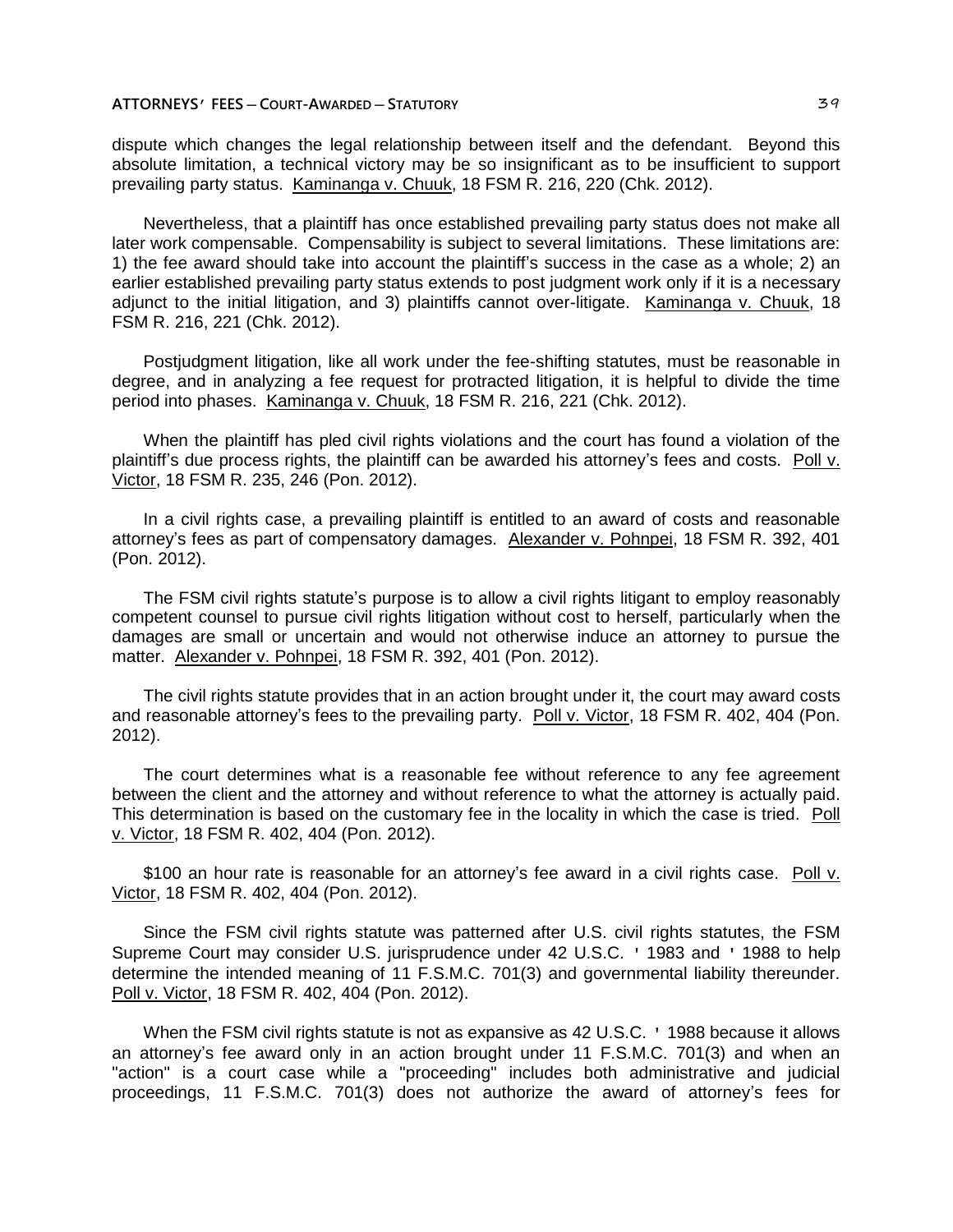# **ATTORNEYS' FEES ─ PAID BY CLIENT** 40

administrative proceedings, even for administrative proceedings that were a prerequisite to a later court action (the exhaustion of administrative remedies requirement). It authorizes an attorney's fee award only for actions (court cases) brought under 11 F.S.M.C. 701(3). Poll v. Victor, 18 FSM R. 402, 405 (Pon. 2012).

Attorney's fees and expenses are not recoverable under 11 F.S.M.C. 701(3) in an eminent domain case filed by the petitioner state since it is not a civil rights case and the respondent is receiving the process due him under the Chuuk statute and Constitution and thus his civil rights have not been violated In re Lot No. 029-A-47, 18 FSM R. 456, 460 (Chk. S. Ct. Tr. 2012).

A wrongfully discharged employee is entitled to the equitable remedy of reinstatement to his former position. Reinstatement is appropriate even if the position has been filled by another employee since, if a replacement's existence constituted a complete defense against reinstatement, then reinstatement could be effectively blocked in every case simply by immediately hiring an innocent third-party after the unlawful discharge has occurred, thus rendering the reinstatement remedy's deterrent effect a nullity. Manuel v. FSM, 19 FSM R. 382, 392 (Pon. 2014).

In an action brought under the civil rights statute, the court may award costs and reasonable attorney's fees to the prevailing party. Kon v. Chuuk, 19 FSM R. 463, 467 (Chk. 2014).

Under 11 F.S.M.C. 701(3), the court may award costs and reasonable attorney's fees to the prevailing party in a civil rights case. Carlos Etscheit Soap Co. v. McVey, 20 FSM R. 81, 82 (Pon. 2015).

Since the FSM civil rights statute is not as expansive as 42 U.S.C. ' 1988 because it allows an attorney's fee award only in an "action" brought under 11 F.S.M.C. 701(3) and since an "action" is a court case while a "proceeding" includes both administrative and judicial proceedings, 11 F.S.M.C. 701(3) does not authorize the award of attorney's fees incurred for administrative proceedings, even for administrative proceedings that are a prerequisite to a later court action (the exhaustion of administrative remedies requirement). Carlos Etscheit Soap Co. v. McVey, 20 FSM R. 81, 83 (Pon. 2015).

Since the statute authorizes an attorney's fee award only for actions (court cases) brought under 11 F.S.M.C. 701(3), fees for attorney time spent preparing for, participating in, and reviewing administrative proceedings before an agency and before the Governor will be disallowed. Carlos Etscheit Soap Co. v. McVey, 20 FSM R. 81, 83-84 (Pon. 2015).

When the defendant is not liable for the attorney's fees incurred in the plaintiff's litigation against other parties against whom the plaintiff did not have a viable civil rights claim, the court will disallow an attorney fee request for work solely in response to motions filed by those other defendant parties. Carlos Etscheit Soap Co. v. McVey, 20 FSM R. 81, 84 (Pon. 2015).

The court will allow fees for attorney time spent reviewing the appellate court's mandate as that was part of the process leading to trial on civil rights damages. Carlos Etscheit Soap Co. v. McVey, 20 FSM R. 81, 84 (Pon. 2015).

In an action brought under 11 F.S.M.C. 701(3), the court may award costs and reasonable attorney=s fees to the prevailing party. Linter v. FSM, 20 FSM R. 553, 562 (Pon. 2016).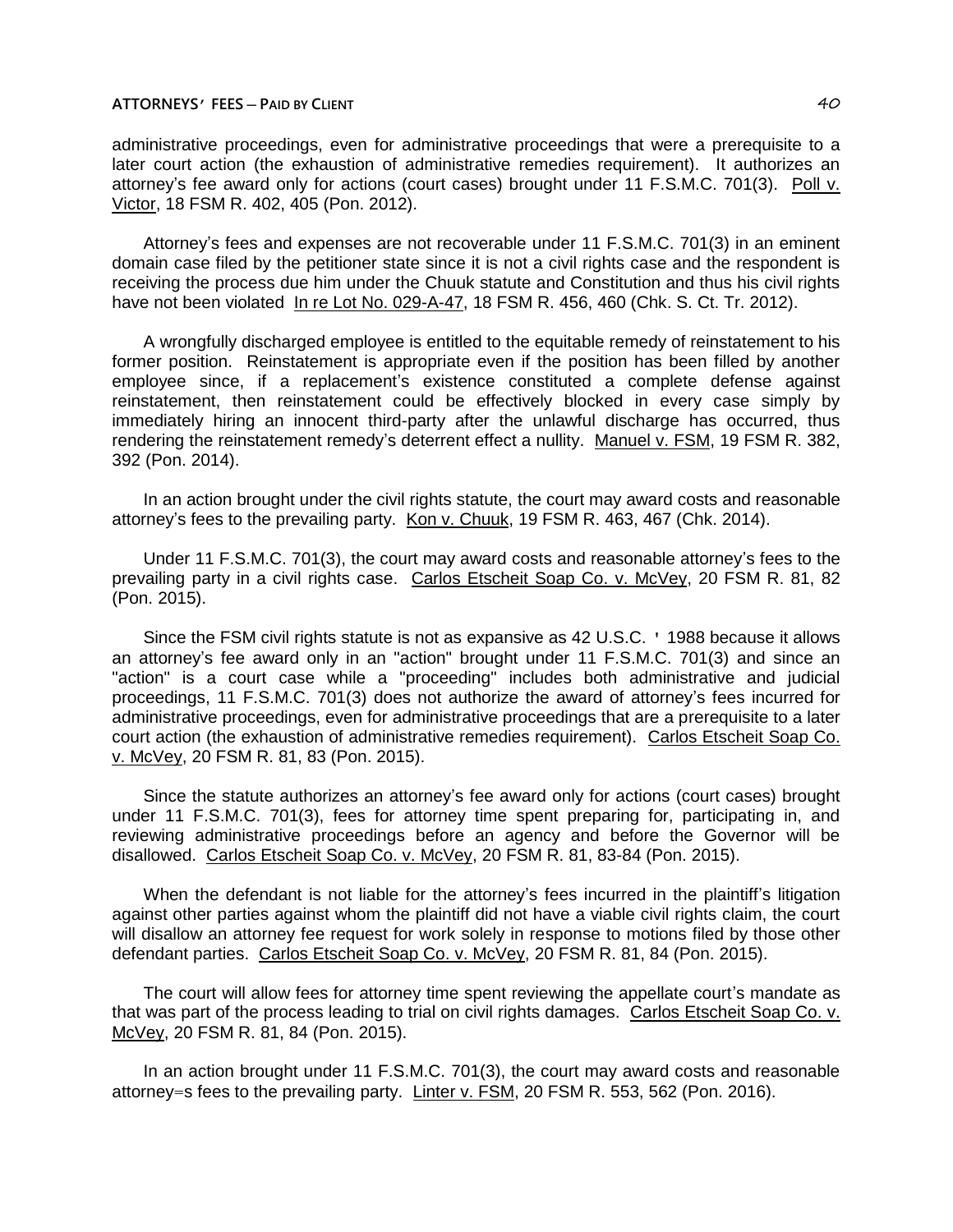─ Paid by Client

A client is free to contract with counsel along any lines reasonable under FSM MRPC Rule 1.5, and such a fee, if it is reasonable, is enforceable against the client regardless of the fee awarded by the court. Davis v. Kutta, 8 FSM R. 218, 224 (Chk. 1997).

The first step in resolving a fee dispute between an attorney and a former client is to consult the written fee agreement between the parties, if there is one. Aggregate Sys., Inc. v. FSM Dev. Bank, 10 FSM R. 493, 496 (Chk. 2002).

Construction of a contract for an attorney's compensation is governed by the same rules that apply to contracts generally and interpretation of contract terms are matters of law to be determined by the court. Aggregate Sys., Inc. v. FSM Dev. Bank, 10 FSM R. 493, 496 (Chk. 2002).

When the attorney-client contract is at an end without liability for breach on either side, the attorney remains entitled to compensation according to the contract terms for the services performed to date. Aggregate Sys., Inc. v. FSM Dev. Bank, 10 FSM R. 493, 497 (Chk. 2002).

An attorney fee contract term for "20% of the gross amount henceforth collected by the client" was reasonable when every attorney who takes cases on a contingency basis runs the risk that he will be paid little or nothing for his work, when the 20% fee is lower than many contingent fees, but the attorney's contractual obligations (pursue to judgment) were also less than usual, when the delinquent loans had been charged off because the bank had done all that it could to collect the loans, and when the cases were not promising. Aggregate Sys., Inc. v. FSM Dev. Bank, 10 FSM R. 493, 497 (Chk. 2002).

When an attorney is recovering his fees under the contract's terms and not under quantum meruit, he may enforce a common law charging lien in the original case instead of having to seek his fees in a separate lawsuit. Generally, an attorney is entitled to a common law lien for his fees upon his client's cause of action and the funds it recovers. Aggregate Sys., Inc. v. FSM Dev. Bank, 10 FSM R. 493, 497 (Chk. 2002).

An attorney's charging lien is not created by statute, but has its origin in the common law, and is governed by equitable principles and is based on the equitable doctrine that an attorney should be paid out of the proceeds of the judgment secured by that attorney. Aggregate Sys., Inc. v. FSM Dev. Bank, 10 FSM R. 493, 497 (Chk. 2002).

A counsel's fee must be reasonable. The Rules strongly suggest that a fee arrangement be made in writing and given to the client. This makes the fee arrangement clear and reduces the possibility of confusion. Ittu v. Palsis, 11 FSM R. 597, 598 (Kos. S. Ct. Tr. 2003).

The Rules allow a counsel to require advance payment of a fee by the client, but the counsel is required to return any portion which has not been earned. Ittu v. Palsis, 11 FSM R. 597, 598 (Kos. S. Ct. Tr. 2003).

In order for a law firm to prevail on a summary judgment motion on an account-stated claim for attorney's fees, it has to show that, as a matter of law, the defendant personally was the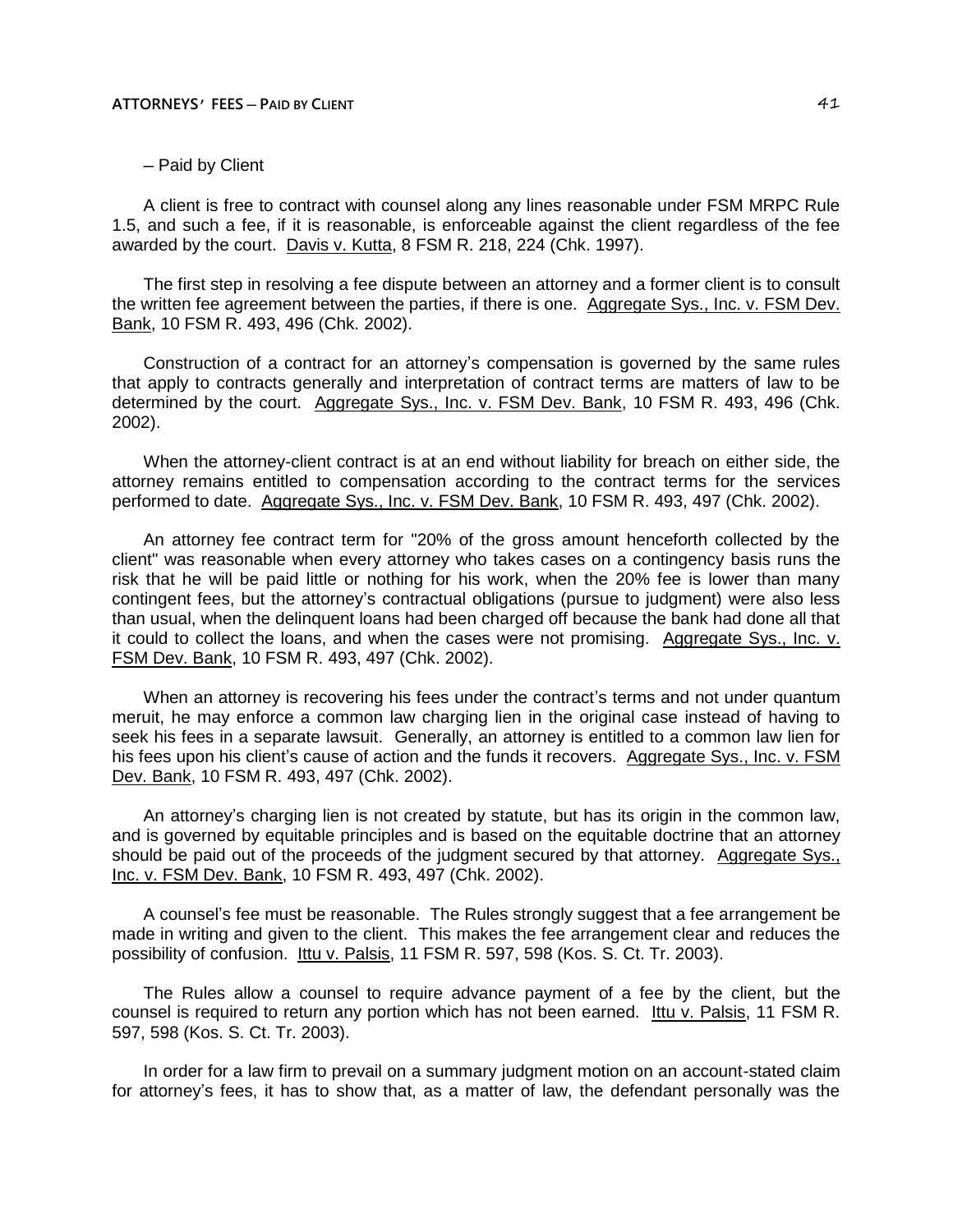**ATTORNEYS' FEES ─ PAID BY CLIENT** 42

client for whom all the legal services were performed or that he had agreed to pay for all such services rendered. But that does not end the inquiry. Saimon v. Wainit, 16 FSM R. 143, 147 (Chk. 2008).

Although fee suits appear from a distance to be basically suits to recover on a breach of contract or, in some instances, to recover for the reasonable value of personal services, on closer inspection, the law is clear that lawyers suing clients are not treated as are merchants suing former trading partners. The procedural landscape is much narrower and more tightly regulated. The burden is on the lawyer to present detailed evidence of services actually rendered. Saimon v. Wainit, 16 FSM R. 143, 147 (Chk. 2008).

There are two principal ways in which attorney-fee suits differ from other kinds of collection suits between commercial strangers. One is that the court, exercising its supervisory powers over lawyers, can reduce the amount charged, and the other is that the defenses available to clients are expanded. Saimon v. Wainit, 16 FSM R. 143, 147 (Chk. 2008).

An attorney seeking to recover unpaid attorney fees on the theory of account stated must prove the reasonable value of the services rendered if the fee agreement was entered into during the course of the attorney-client relationship. This is because when the account stated is for legal services, there is a presumption of undue influence when entered between an attorney and client during their fiduciary relationship. The attorney has the burden of showing that the transaction was fair and regular and entered voluntarily by the client with full knowledge of the facts. Saimon v. Wainit, 16 FSM R. 143, 147 (Chk. 2008).

Although a written agreement may provide for a specified attorney fee, the courts may inquire into the reasonableness of the fee. Thus, even when enforcing a fee contract, the attorney's fee must still be reasonable or the court may reduce it because the fee charged under the fee contract is always subject to reduction by the court in the exercise of a supervisory power over lawyers. Saimon v. Wainit, 16 FSM R. 143, 148 (Chk. 2008).

Just like any plaintiff, any party seeking attorney's fees, including a plaintiff law firm suing for the fees it claims to have earned, always bears the burden of providing sufficient evidence to prove its claim. More must be presented than bills issued to the client (or a mere compilation of hours multiplied by a fixed hourly rate) since this type of data does not provide the court with enough information about their reasonableness — a matter which the court cannot determine on the basis of conjecture or conclusions of the attorney seeking the fees. Saimon v. Wainit, 16 FSM R. 143, 148 (Chk. 2008).

When an attorney failed to perform his duties as the plaintiffs' appellate lawyer, he breached the contract because he did not complete what he stated he would do which was to provide legal representation, the "handling of an appeal," since he never filed a brief and because of this, the FSM appeal case was dismissed. The attorney thus breached his contract. The services promised were not performed and because no brief was filed, the attorney cannot bill the plaintiffs for hours he worked on the brief as there was no brief filed or evidence of work. Heirs of Tulenkun v. Simon, 16 FSM R. 636, 646 (Kos. S. Ct. Tr. 2009).

When an attorney cannot provide any proof of his hours of work, he cannot prove his fees and his client should not have been charged for these and since the court cannot find evidence to prove the attorney's breach of contract counterclaim based on a preponderance of the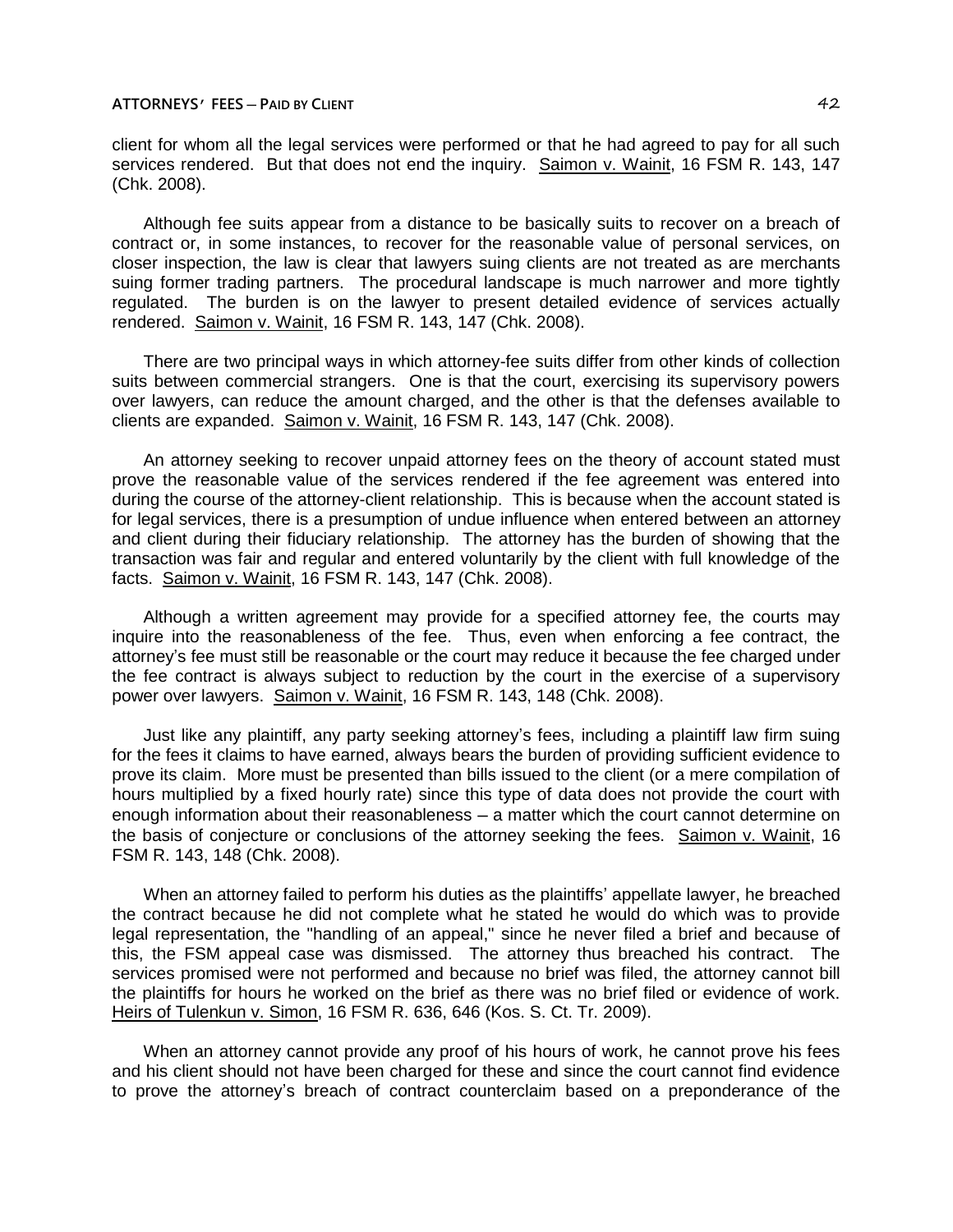evidence, his counterclaim for attorney's fees will be dismissed. Heirs of Tulenkun v. Simon, 16 FSM R. 636, 646 (Kos. S. Ct. Tr. 2009).

A court may order the refund of an unearned portion of any retainer fee, even a fee designated as "nonrefundable." Nonrefundable retainers are disfavored on public policy grounds. Heirs of Tulenkun v. Simon, 16 FSM R. 636, 647 (Kos. S. Ct. Tr. 2009).

The court has general equitable powers to award fees out of a settlement fund to those attorneys who have brought benefit to class members. People of Tomil ex rel. Mar v. M/C Jumbo Rock Carrier III, 17 FSM R. 198, 204 (Yap 2010).

The civil rights statute itself does not interfere with the enforceability of an attorney-client fee contract, even one such as an hourly rate agreement. Kaminanga v. Chuuk, 18 FSM R. 216, 219 (Chk. 2012).

Rule 1.5(b) of the FSM-adopted Model Rules of Professional Conduct states a preference for written representation agreements. Damarlane v. Damarlane, 19 FSM R. 519, 523 n.2 (Pon. 2014).

Since, when interpreting the meaning of the ambiguous term "share of the costs," the court will look to the course of performance between the parties and since throughout the course of attorney's representation and for more than a decade since, the client did not offer the attorney any compensation and the attorney did not demand compensation until the clients= unrelated activities raised her ire, the court may infer that, based on this course of performance between the parties, the client's share of the costs under the 1991 verbal contract is zero dollars. Damarlane v. Damarlane, 19 FSM R. 519, 525 (Pon. 2014).

─ Paid by Client ─ Contingent

A contingency fee, like any attorney's fee, must meet the requirements of Rule 1.5 of the Model Rules of Professional Conduct, which provides that a lawyer's fee shall be reasonable. Davis v. Kutta, 8 FSM R. 218, 222 (Chk. 1997).

A contingent fee agreement shall be in writing and state the method by which the fee is to be determined, and upon conclusion of the matter the lawyer shall provide the client with a written statement stating the outcome and, if there is a recovery, showing the remittance to the client and the method of determination. Davis v. Kutta, 8 FSM R. 218, 222 (Chk. 1997).

Contingency fees are prohibited in both domestic relations and criminal matters. Davis v. Kutta, 8 FSM R. 218, 222 (Chk. 1997).

When a party has entered into a contingent fee agreement reasonable under FSM MRPC Rule 1.5 and the contingent recovery is more than a fee calculated by an hourly rate times the hours expended, a court, in awarding civil rights attorney's fees, may award a reasonable fee pursuant to the agreement's terms. Davis v. Kutta, 8 FSM R. 218, 223 (Chk. 1997).

A contingent fee agreement must be in writing and must state the method by which the fee is to be determined. Aggregate Sys., Inc. v. FSM Dev. Bank, 10 FSM R. 493, 496 (Chk. 2002).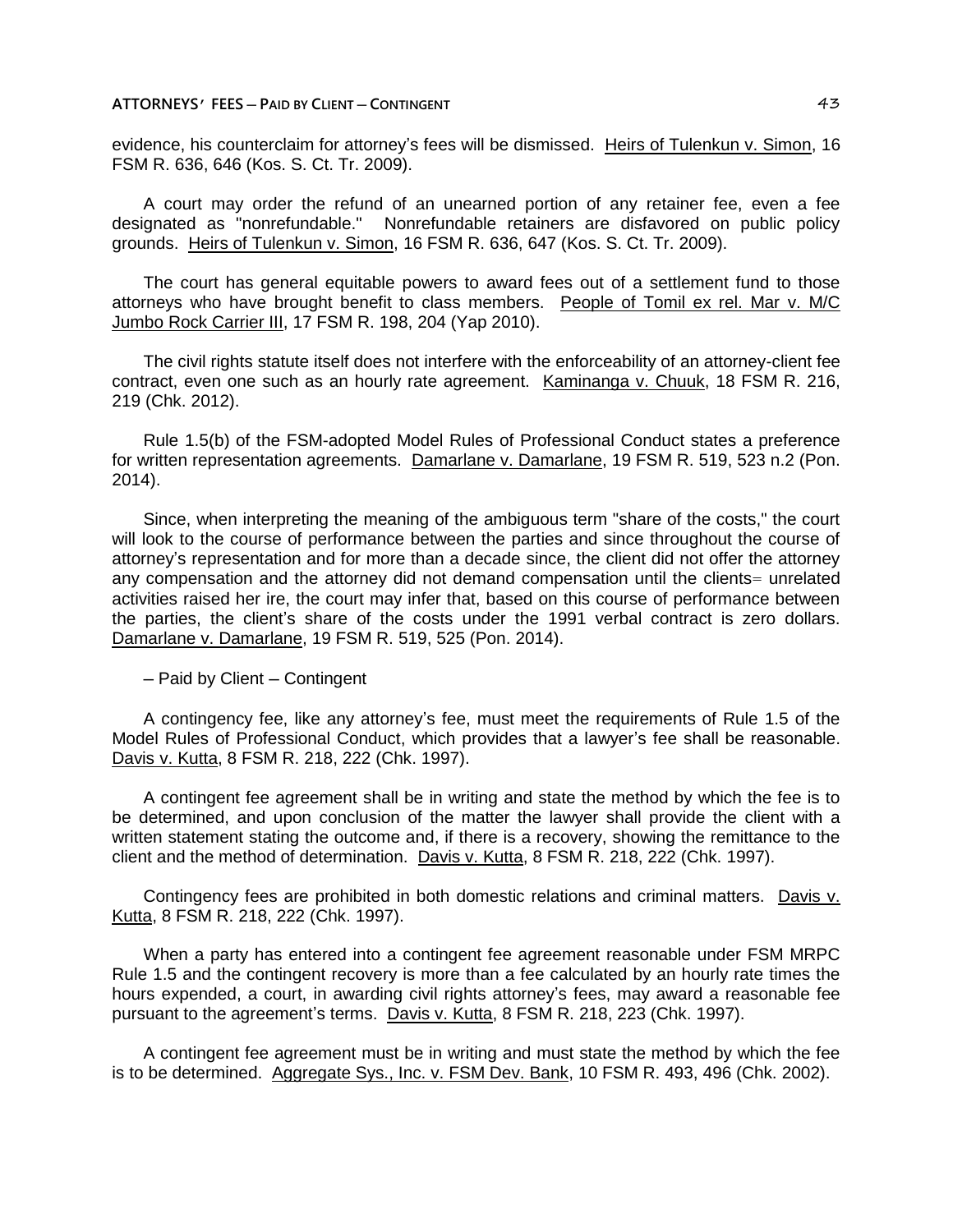# **ATTORNEYS' FEES ─ PAID BY CLIENT ─ CONTINGENT** 44

Contingent fee contracts, with some exceptions, are acceptable in the FSM. A contingent fee agreement is the freely negotiated expression both of a client's willingness to pay more than a particular hourly rate to secure effective representation, and of an attorney's willingness to take the case despite the risk of nonpayment. Aggregate Sys., Inc. v. FSM Dev. Bank, 10 FSM R. 493, 496 (Chk. 2002).

Courts should be reluctant to disturb contingent fee arrangements freely entered into by knowledgeable and competent parties. Nevertheless, an attorney's fee must still be reasonable or the court may reduce it. Aggregate Sys., Inc. v. FSM Dev. Bank, 10 FSM R. 493, 496 (Chk. 2002).

When a written fee agreement, freely negotiated between competent and knowledgeable parties, does not require the attorney to preform any work after judgment is entered, and expressly states that the attorney's fee is "20% of the gross amount henceforth collected by the client," not 20% of the gross amount collected by the attorney, and when the attorney has performed all of the acts that his contract required of him, the attorney is entitled to compensation according to the contract's terms. Aggregate Sys., Inc. v. FSM Dev. Bank, 10 FSM R. 493, 496-97 (Chk. 2002).

An attorney fee contract term for "20% of the gross amount henceforth collected by the client" was reasonable when every attorney who takes cases on a contingency basis runs the risk that he will be paid little or nothing for his work, when the 20% fee is lower than many contingent fees, but the attorney's contractual obligations (pursue to judgment) were also less than usual, when the delinquent loans had been charged off because the bank had done all that it could to collect the loans, and when the cases were not promising. Aggregate Sys., Inc. v. FSM Dev. Bank, 10 FSM R. 493, 497 (Chk. 2002).

Courts cannot deny a motion to proceed in forma pauperis because the movant's attorney is employed on a contingent fee basis. Lebehn v. Mobil Oil Micronesia, Inc., 10 FSM R. 515, 518 (Pon. 2002).

While a continency fee is not an arbitrary ceiling with respect to attorney's fees recoverable under an 11 F.S.M.C. 701(3) civil rights action, neither is it a floor. A contingency fee may be used as a basis for an attorney fee award when there are no contemporaneous records of the time the attorney had spent on the case, but since the point of departure for determining a reasonable fee under 11 F.S.M.C. 701(3) is to look at the amount of time spent, counsel in civil rights litigation should maintain careful records of time actually spent, notwithstanding the existence of any contingency fee agreement. Herman v. Municipality of Patta, 12 FSM R. 130, 137 (Chk. 2003).

A contingency fee agreement in a civil rights case acts as neither a floor nor a ceiling on attorney's fees awarded under the statute. Such a rule serves the purpose of helping to insure that an attorney will not be undercompensated where important civil rights have been vindicated, and increases the likelihood that a plaintiff who has a meritorious claim will have access to the courts. Warren v. Pohnpei State Dep't of Public Safety, 13 FSM R. 524, 526 (Pon. 2005).